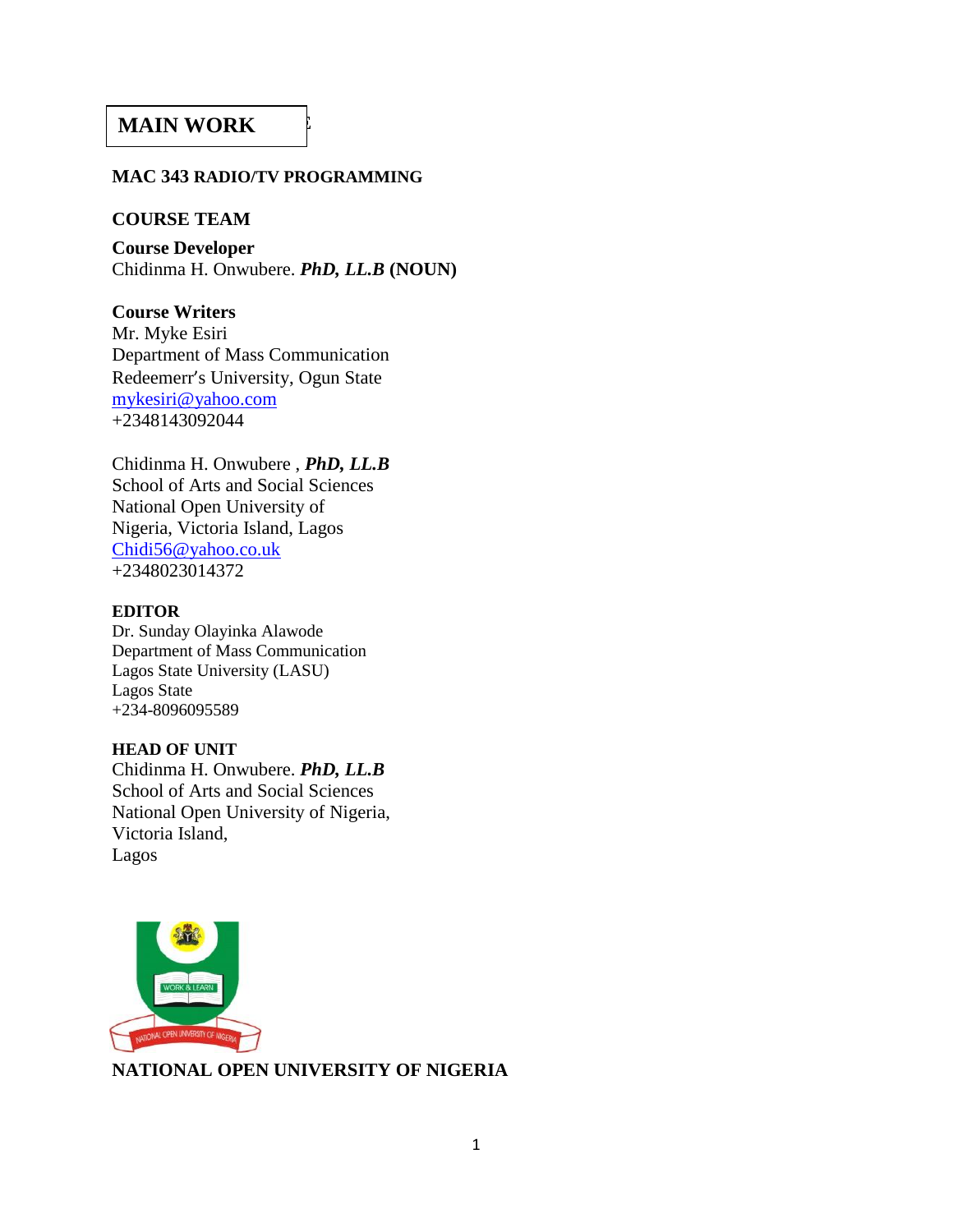National Open University of Nigeria Headquarters 14/16 Ahmadu Bello Way Victoria Island Lagos

Abuja Office National Open University of Nigeria 5, Dar Es Salaam Street, Off Aminu Kano Crescent Wuse II, Abuja Nigeria email: centralinfo@nou.edu.ng URL: www.nou.edu.ng

Published by National Open University of Nigeria Printed ISBN: All Rights Reserved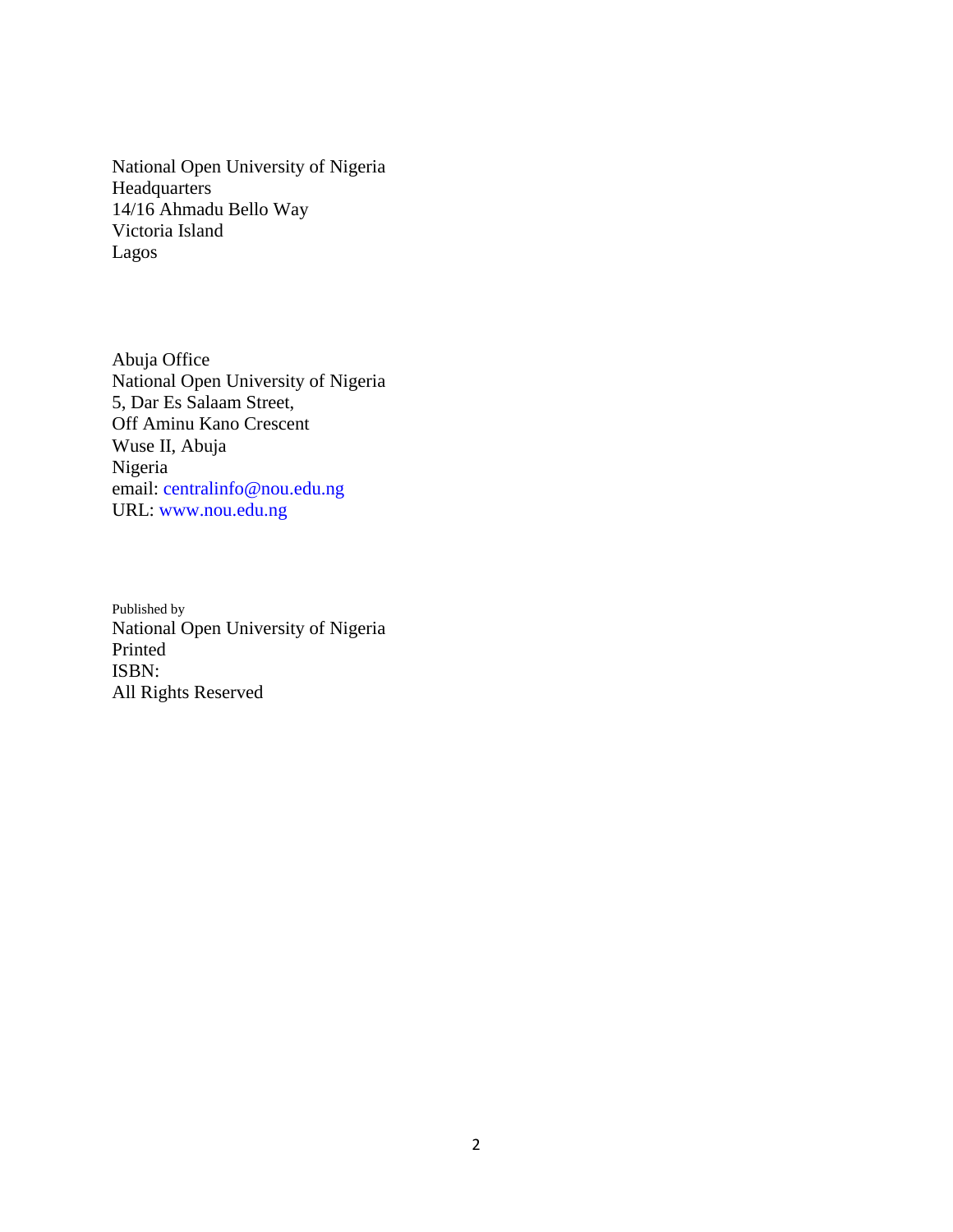# **Table of Contents**

| Page                                                                 |
|----------------------------------------------------------------------|
| <b>MODULE 1</b>                                                      |
|                                                                      |
| Unit 2: The nature of television                                     |
| <b>Unit 3: Station Format</b>                                        |
| Unit 4: Programming the station                                      |
| <b>SCRIPTING</b>                                                     |
| Scripting                                                            |
| The scriptwriter                                                     |
| Radio TV Script format                                               |
| <b>WRITING AND PRODUCING TALKS ON RADIO/TV</b>                       |
| <b>Talk Programmes</b>                                               |
| <b>Interview Programmes</b>                                          |
| Discussion Programmes, Magazine Programmes and Spot<br>announcements |
| Documentary                                                          |
| <b>WRITING AND PRODUCING RADIO/TV DRAMA</b>                          |
| Writing and producing drama on radio                                 |
| Writing and producing drama on television                            |
| Technical considerations for Television drama                        |
| <b>WRITING AND PRODUCING RADIO/TV NEWS</b>                           |
| News gathering and writing                                           |
| News alignment and selection of sound                                |
| Tips for writing and producing broadcast news                        |
|                                                                      |

3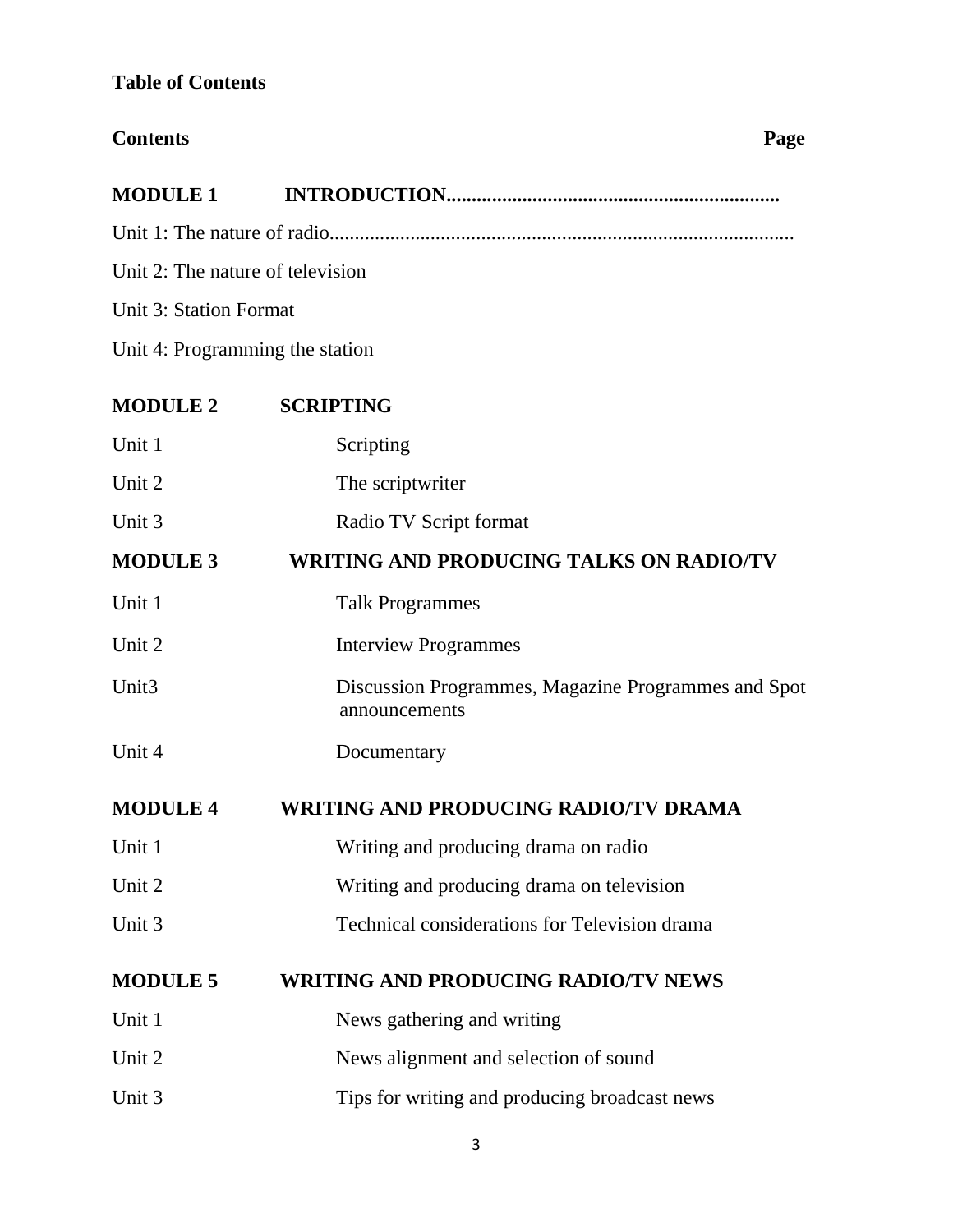| <b>MODULE 1</b>   | <b>INTRODUCTION</b>                                                  |
|-------------------|----------------------------------------------------------------------|
| Unit 1            | The nature of radio                                                  |
| Unit 2            | The nature of television                                             |
| Unit 3            | <b>Station Format</b>                                                |
| Unit 4            | Programming the station                                              |
| <b>MODULE 2</b>   | <b>SCRIPTING</b>                                                     |
| Unit 1            | Scripting                                                            |
|                   |                                                                      |
| Unit 2            | The scriptwriter                                                     |
| Unit 3            | Radio TV Script format                                               |
| <b>MODULE 3</b>   | <b>WRITING AND PRODUCING TALKS ON RADIO/TV</b>                       |
| Unit 1            | <b>Talk Programmes</b>                                               |
| Unit 2            | <b>Interview Programmes</b>                                          |
| Unit <sub>3</sub> | Discussion Programmes, Magazine Programmes and Spot<br>announcements |
| Unit 4            | Documentary                                                          |
| <b>MODULE 4</b>   | <b>WRITING AND PRODUCING RADIO/TV DRAMA</b>                          |
| Unit 1            | Writing and producing drama on radio                                 |
| Unit 2            | Writing and producing drama on television                            |
| Unit 3            | Technical considerations for Television drama                        |
|                   |                                                                      |
| <b>MODULE 5</b>   | <b>WRITING AND PRODUCING RADIO/TV NEWS</b>                           |
| Unit 1            | News gathering and writing                                           |
| Unit 2            | News alignment and selection of sound                                |
| Unit 3            | Tips for writing and producing broadcast news                        |
|                   |                                                                      |

4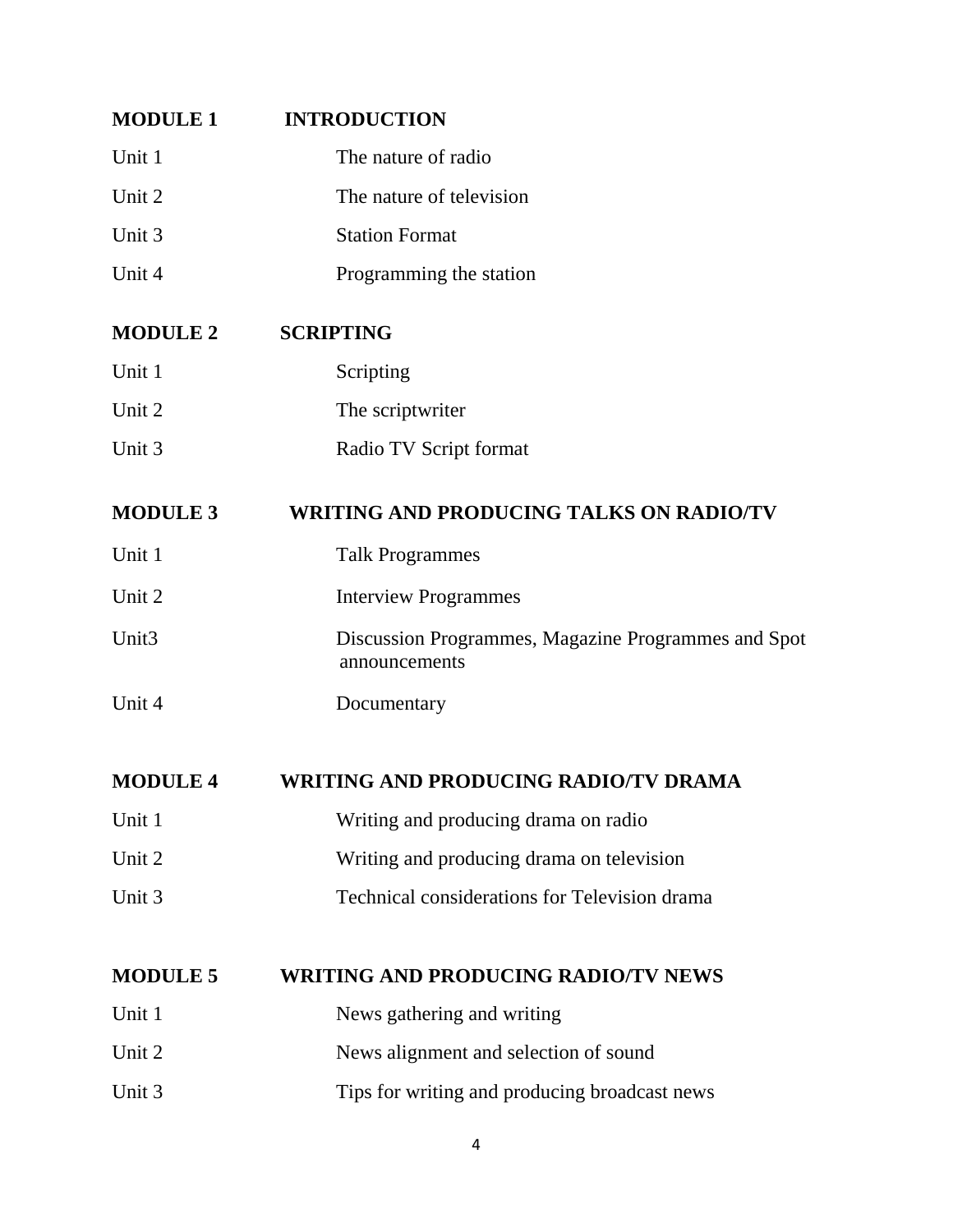# **MODULE 1 INTRODUCTION** Unit 1 Nature of Radio Broadcasting Unit 2 Nature of Television Broadcasting Unit 3 Broadcast Station Format **UNIT 1 THE NATURE OF RADIO BROADCASTING**

## **CONTENTS**

- 1.0 Introduction
- 2.0 Objectives
- 3.0 Main Contents
	- 3.1 Nature of Radio Broadcasting
	- 3.2 Development of Radio Broadcasting
	- 3.3 Nature of Radio Audience
- 4.0 Conclusion
- 5.0 Summary
- 6.0 Tutor-Marked Assignments
- 7.0 References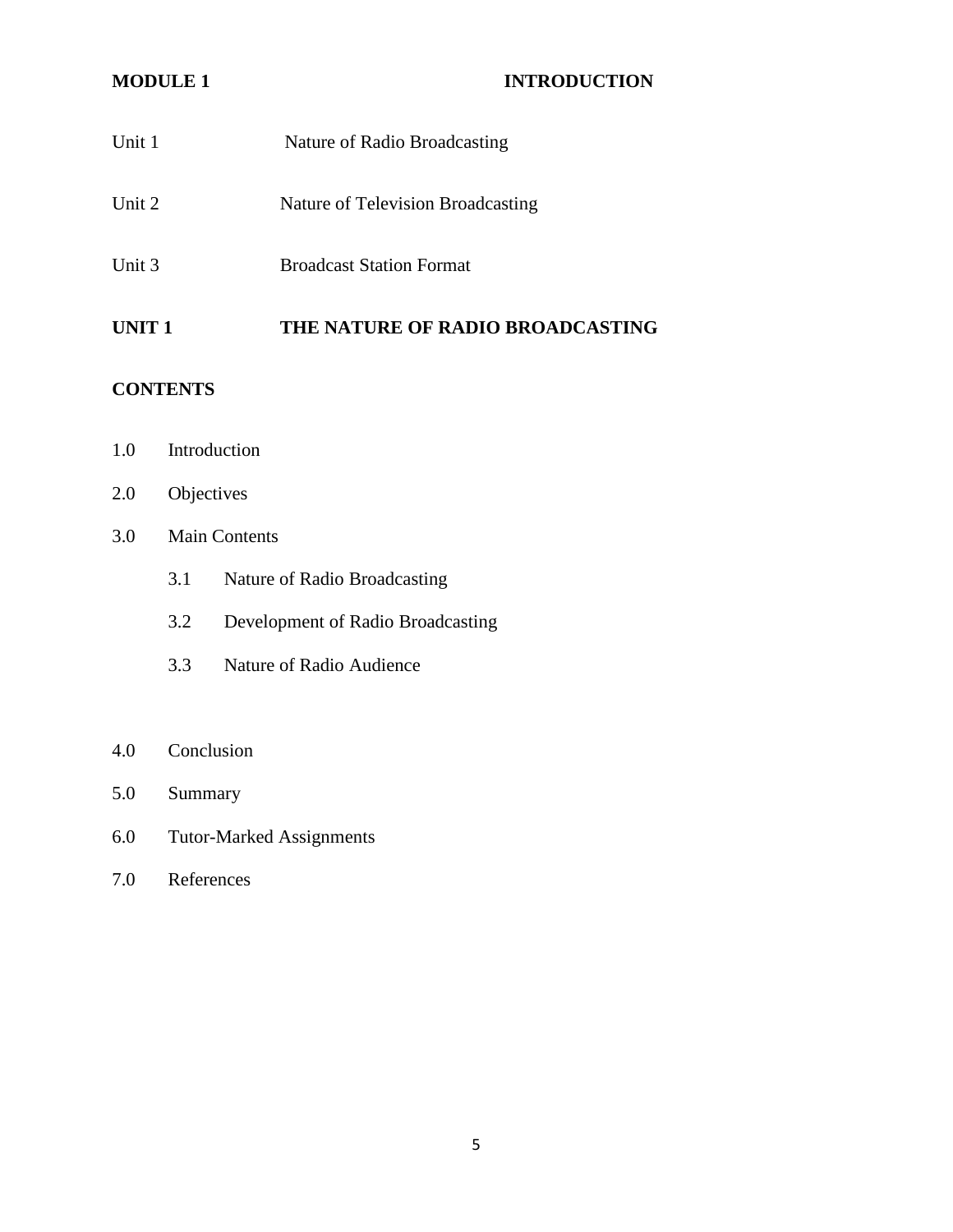#### **1.0 INTRODUCTION**

Working in radio broadcasting entails understanding the nature of the medium. This is because radio broadcasting is different from the print media (newspaper and magazine) and television. Note that it is important to understand the medium and be comfortable with its environment . This unit will therefore help you to understand the nature of radio, brief history of radio broadcasting as well as the nature and characteristics of radio audience.

#### **2.0 OBJECTIVES**

On successful completion of this unit, you should be able to:

Understand the nature and characteristics of radio;

- Understand the historical development of radio broadcasting
- Understand the nature and characteristics of the radio audience.

#### **3.0 MAIN CONTENTS**

## **3.1 The nature of radio broadcasting**

Selecting the best programme to fill the broadcast airtime depends largely on the broadcast personnel's understanding of the nature of the medium on the one hand and the understanding of what the target audience wants on the other hand. Understanding the nature of the medium implies taking note of the characteristics of the medium and taking full advantage of the medium's potentials to fulfill the expectations of the target audience. It also means taking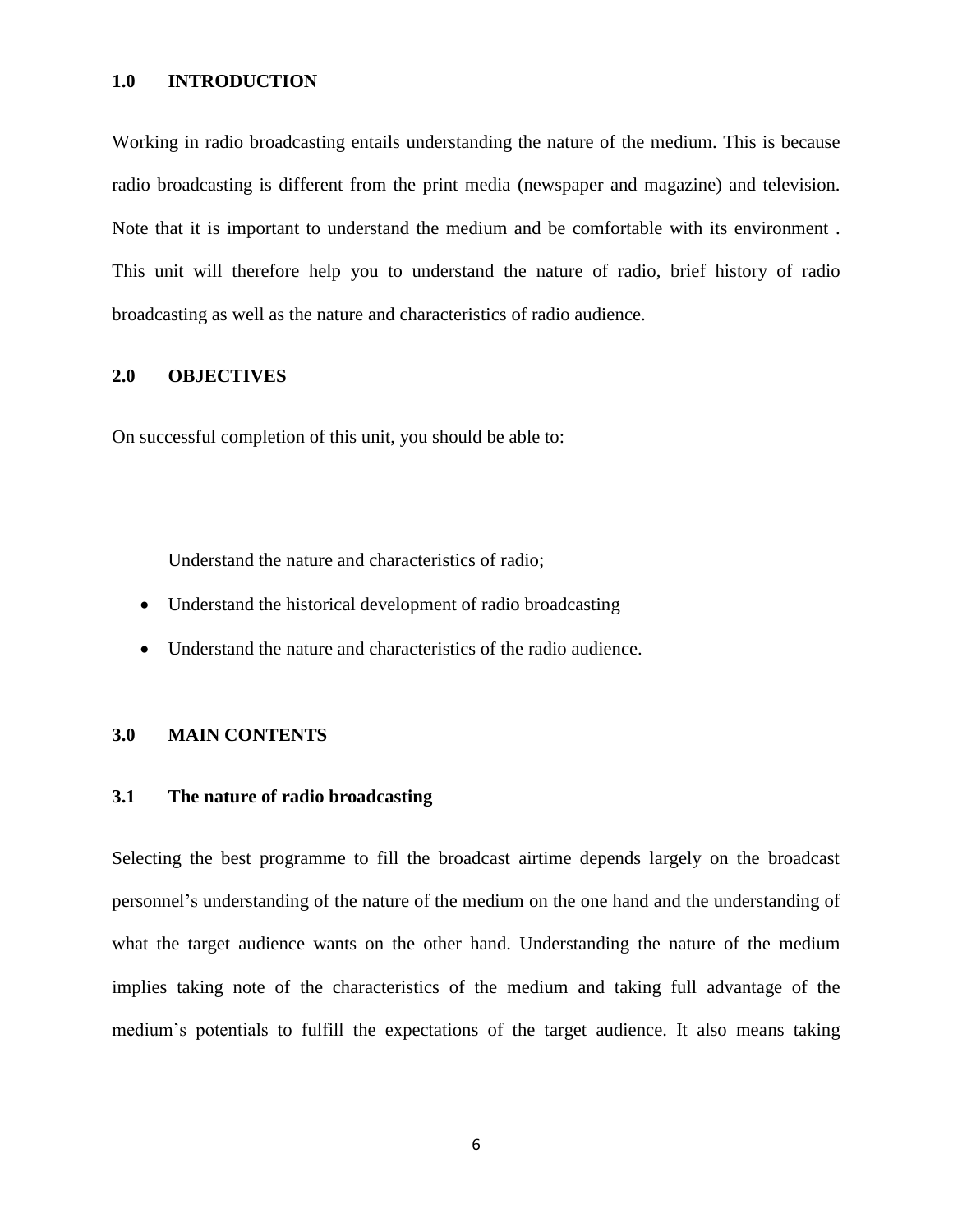cognizance of the shortcomings of the station in your script so as to be able to create an unforgettable message that will help you achieve the desired goals of the programme.

The medium of radio is one that affords both the technical crew and the on-air personalities the opportunity to make information available on a timely basis without the complexities of visual consideration. All that the performer needs to do is to speak intelligently into the microphone while the audio console operator provides the technical support.

#### **Characteristics of radio broadcasting**

*Radio informs:* The medium of radio is such that it affords both the technical crew and the on-air personality the opportunity to make information available to the audience on a 24/7 basis and as events occur. In other words information that the audience needs to make informed decisions or to help audience members relax are part of the programmes that a station transmits on a daily basis. The medium in other words is a medium of immediacy where fast-breaking news is relayed first to thousands of listeners in different places in a matter of minutes. Information about an event can be filed in by listeners via cell phones, short message service (SMS) and fax to presenters who immediately relay such information with caution by calling for more information from other sources around the event. Hasling (1980:2) describe the potential of radio as an avenue to source for current information:

> …it is a source of information for contemporary social, commercial, and intellectual needs. The data it provides will influence conversation, attire, buying habits, and may also have an effect upon its listener`s musical taste and political opinion.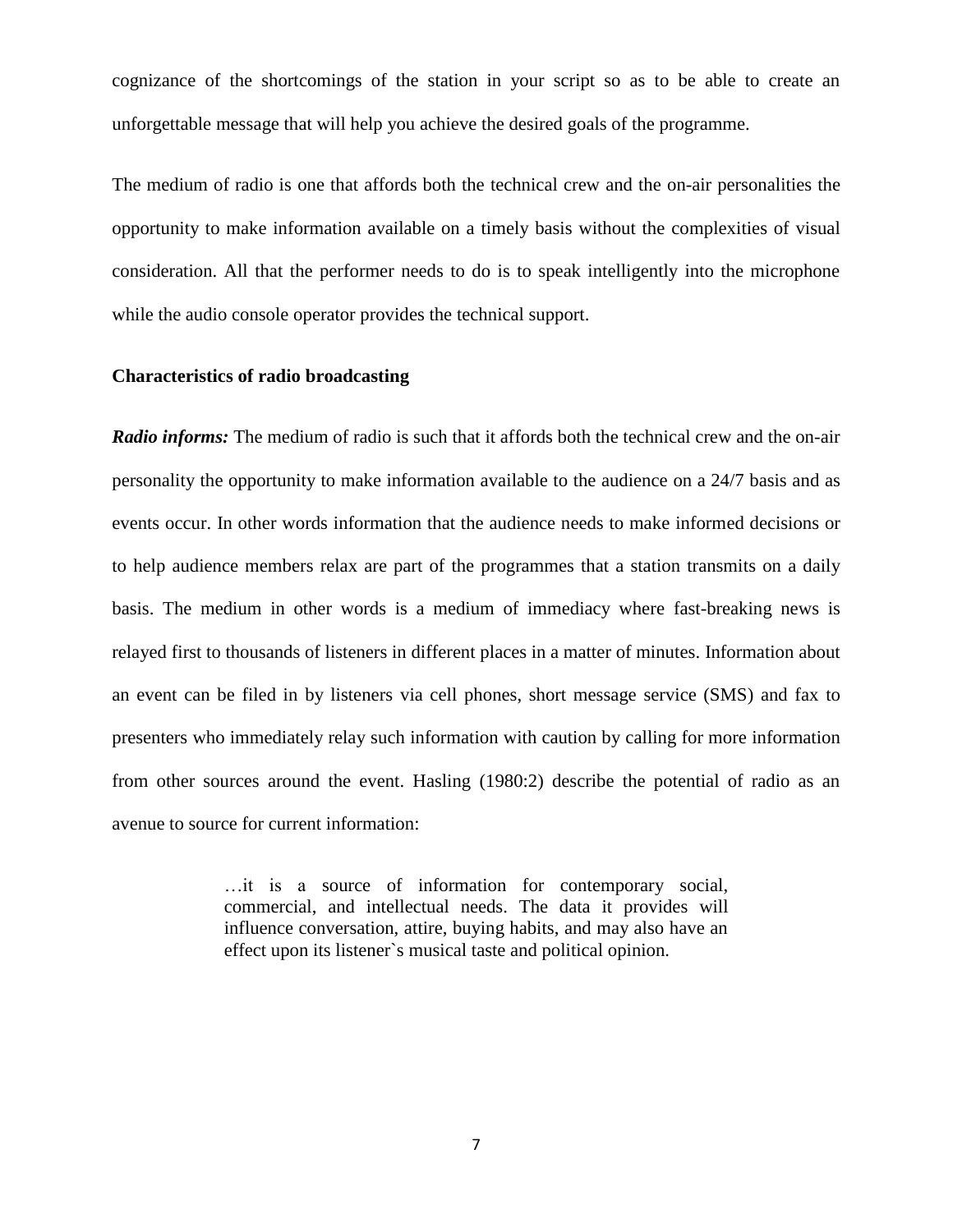*Radio educates:* Radio can educate us and broaden our knowledge of issues and events. Even more importantly, radio is now used to complement classroom teaching in more interesting and exicting ways and at learners' convenience.

*Simplicity of radio*: The simplicity of radio takes various forms. In the first instance radio is easy to operate and as such does not require heavy equipment that is needed when compared with television. In another words, it affords those working in the station to be creative and express themselves freely but take cognizance of acceptable on-air norms. Again, its simplicity makes production process less cumbersome when compared with the production process in television.

*Radio is inexpensive*: Radio is not only simple, it is also financially healthy. Firstly, it is cheaper it terms of acquiring the receivers. Secondly, it is financially healthy because it does not require a full complement of staff that is needed for television. Some radio stations in Nigeria are managed by few staff and in some countries it is even less. This means that the station gets to pay fewer wages and as such can deploy resources to areas. Its inexpensive nature also affords production personnel to be creative. In Hasling (1980), words, "innovation can be tried without huge financial investments."

*Radio can do without electric power:* One good thing about radio particularly in developing countries where electricity supply is erratic is that people can listen to radio broadcast just by powering their receivers with batteries.

*Radio receivers are portable and mobile:* Radio receivers come in different shapes and sizes which makes it possible for people to carry and move their receivers around without losing out on any aspect of their favourite programmes.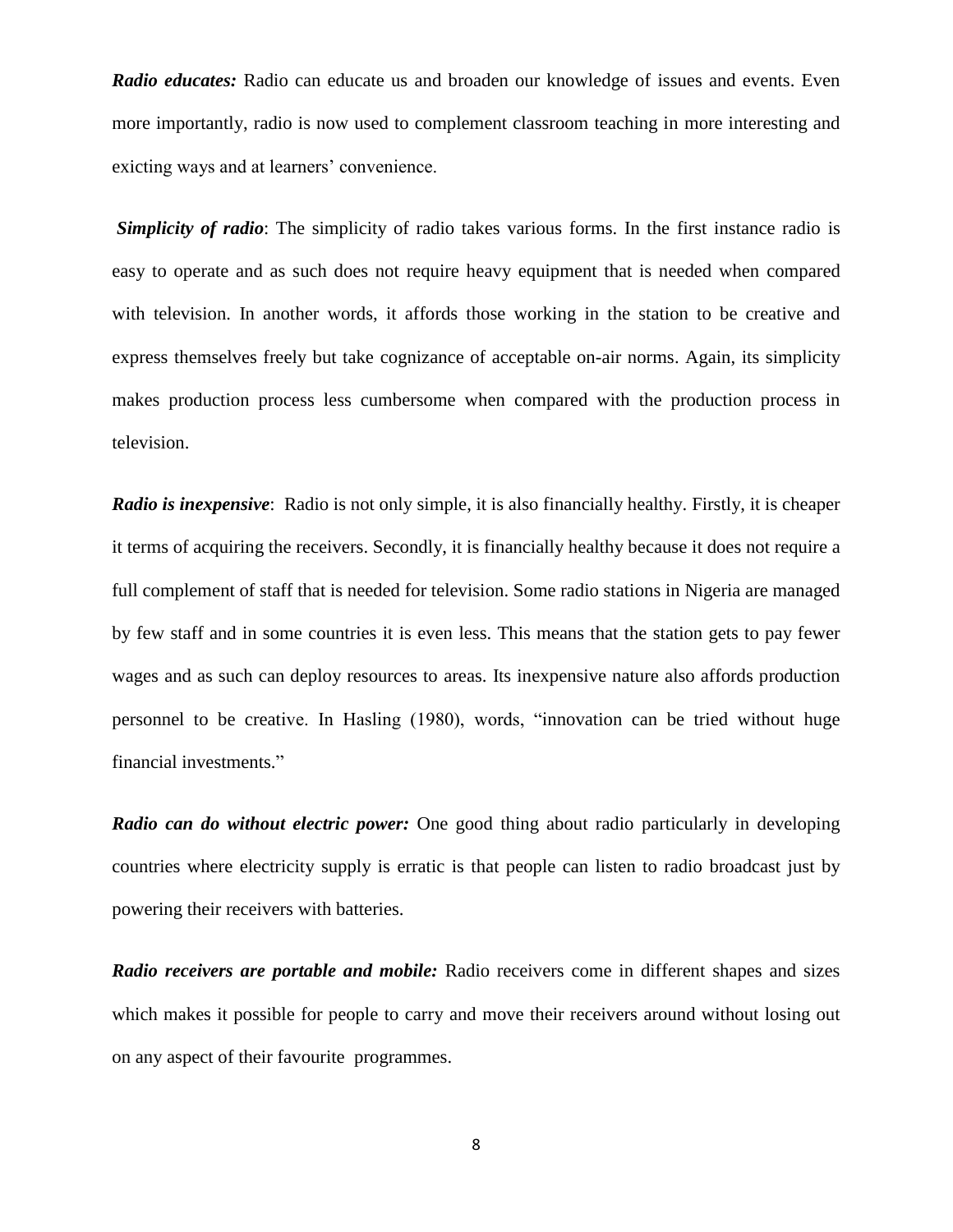*Radio transcends illiteracy barrier:* Unlike the print media which require some degree of literacy, radio does not depend on a literate audience. All that is required is a good ear and a good listening habit. This is what is meant when it is stated that radio transcends the barriers of illiteracy.

*Radio is an entertainment medium:* Radio is a medium that provides entertainment to different category of listeners. Its raw material is sound and as such relies heavily on music. .

*Radio is a medium of persuasion:* When enlightening a large, heterogeneous and dispersed audience and is the ultimate goal is to persuade them, radio may be the best medium to use. This is because radio can be used to persuade and motivate people to action. Onabajo (1999:2-3) identify five areas that radio can be used in this form:

- Radio signals can reach almost all corners of the world, with an instant message;
- The message can be understood easily;
- Radio appeals to the ear and other human faculties, particularly the imagination;
- Radio programmes can be very stimulating to human emotions, depending on the way they are presented; and
- Radio is very profitable for group listening, because of the discussion which naturally follows.

*Radio is a supplemental medium:* The uniqueness of radio lies in the fact that a listener can be engaged in other chores while listening to it. In this regard, Dominick (2002) states that radio is rarely the prime focus of our attention but rather "it provides an audio background for other activities."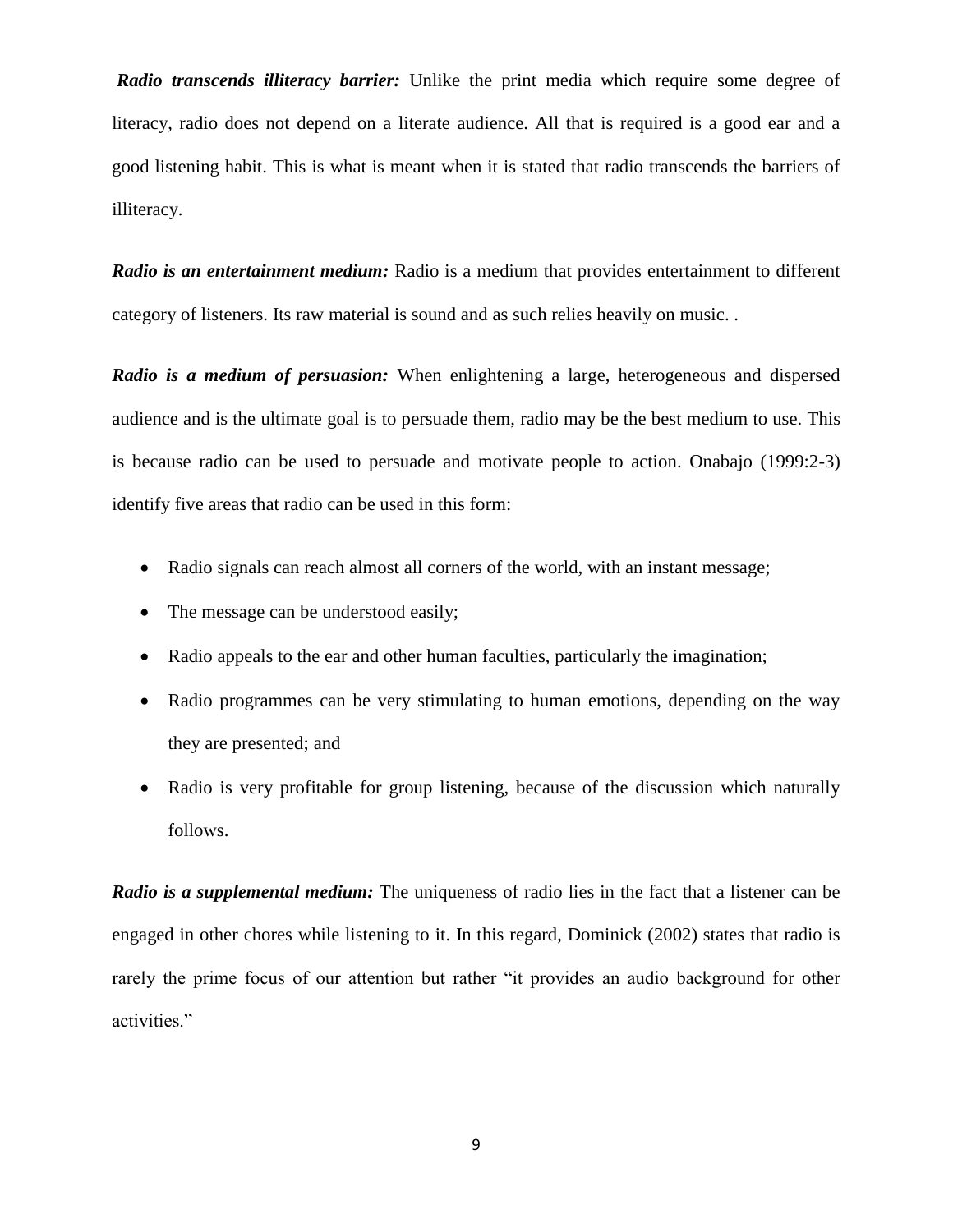*Radio messages are transient in nature:* The medium of radio has been described as one of the media with immediacy impact. The nature of the medium allows immediate information to be disseminated to millions of listeners in a matter of seconds. However, just as its information can be disseminated rapidly, so also can listeners miss the information.

Radio as described as a supplemental medium which implies that if listeners do not pay close attention to what is being aired they will miss out on the information being disseminated. This means that, unlike newspapers and magazines that can easily be retrieved, radio information is transient and unless the information is recorded or stored in a permanent forms like tapes, CDs among others the messages are irretrievable.

*Radio is an audio medium:* The simplicity of radio implies that producers can design programmes without planning for video –it is an audio-only medium. This is why Asemah's (2011:20) notes that radio is a blind theatre.

#### **SELF ASSESSMENT EXERCISE 1**

Take a second look at the features of radio broadcasting and state why its characteristics could also be its limitations.

#### **3.2 Development of radio broadcasting**

Radio broadcasting began in December 1901 through the use of the dots and dashes of wireless telegraphy – a transmission of sound from a transmitter to a receiver. This feat of wireless telegraphy across the Atlantic, a distance of about 2,000 nautical miles was first accomplished by Gugliemo Marconi, who was earlier in 1896 granted a patent by the British for his wireless telegraphy (Dominick, Messere and Sherman, 2004:6). The transmission was not only limited to few people, it was also limited to only those who understood the code. But this changed when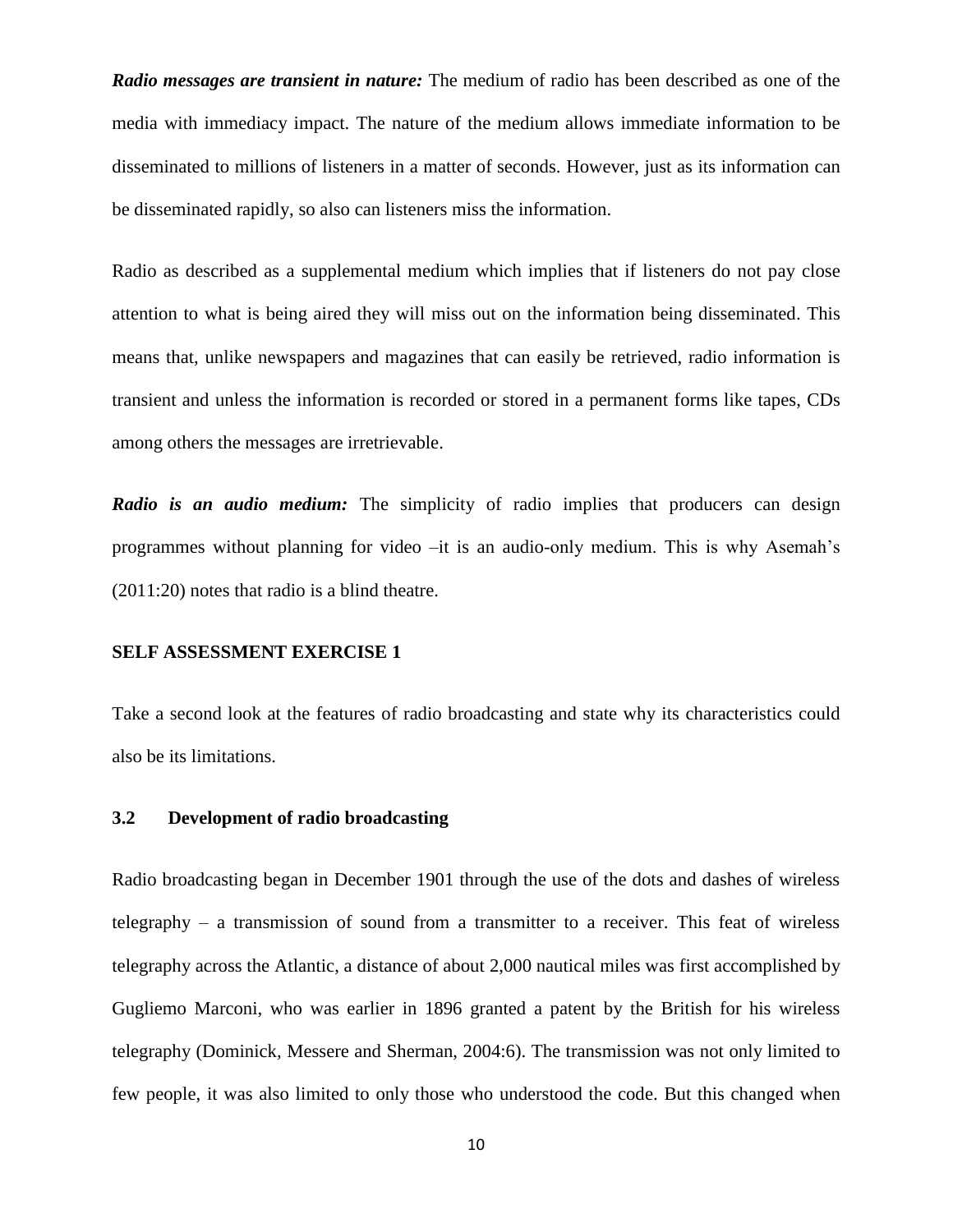Reginald Fessenden, with the help of the General Electric (GE) Corporation, built a high-speed, continuous-wave generator. Fessenden's invention made possible the broadcast of human voice and music signals to listeners in 1906. It is also on record that Fessenden made a Christmas eve broadcast to ships at sea from Massachusetts by reading from the bible and playing 'Holy Night' on his violin.

Hasling (1980) writes that until the medium was able to carry human voice and music, the Morse code which was a point-to-point method of communication was used. The code was used as a means of transmitting messages and news events. The medium of radio at its early stage of development was not conceived as a medium of entertainment but rather was strictly used for information.

Following Fessenden ground breaking attempt of transmitting voice and music, an American inventor, Lee De Forest became the first disc jockey (DJ) when he transmitted phonograph recordings from the Eiffel Tower in Paris. Charles Harold also transmitted radio signals around April 1909 from his Harold School Electronics in San Jose using San Jose Calling.

Radio programmes came to Nigeria in form of rediffusion. This method according to Uche (1998:36) was a system in which programmes are:

> …distributed by lines from the studio to the various listening boxes for which the subscribers pay a small fee. Amplification is needed at some locations and was provided…by a makeshift and home apparatus.

The above explanation meant that the rediffusion centre worked in conjunction with the British Broadcasting Corporation. By implication therefore, the programmes that were transmitted across to subscribers were a relay of BBC programmes from Daventry, England. By relaying

11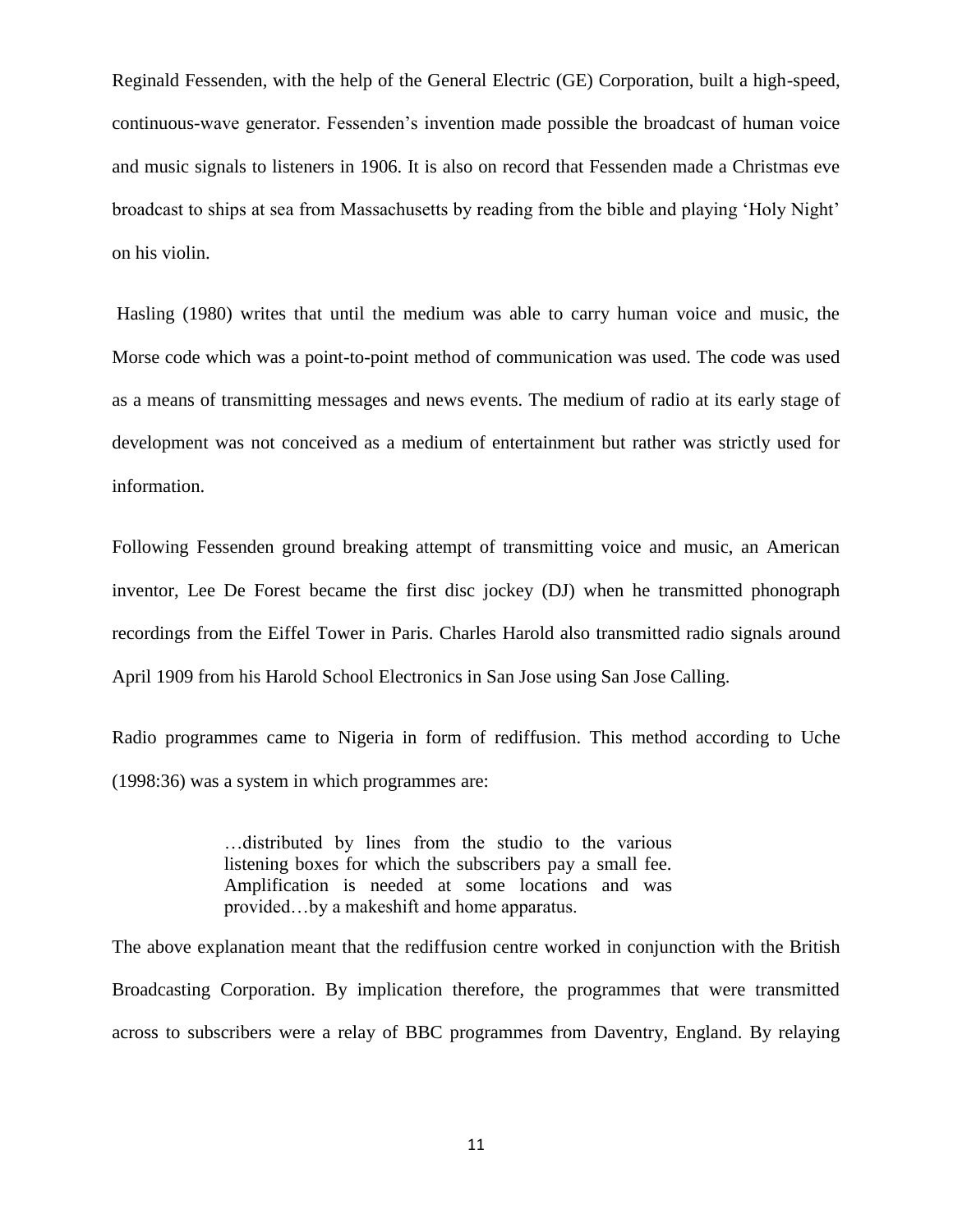BBC programmes, audiences were exposed to broadcast content that had no local content. It also implied that Nigerians were left out of the scripting of the programmes.

The rediffusion which later became Radio Distribution Service (RDS), was commissioned in Lagos in December 1935 with programmes from the BBC being relayed daily from 11:30am to 1:00pm and from 5pm to 11:15pm local time. Later, the relay services began at 5am each morning and ended at 12 midnight with two-hour break at midmorning (Daramola, 2006).

Daramola (2006) also notes that the RDS system in Nigeria ceased to be a pure British outfit programme with effect from 1939 as the Public Relations Office of the government was allowed to provide brief periods of programming, featuring Nigerian artistes. The Nigerian service was allowed to distribute and originate programmes although only one hour of the 18hours a day broadcasting was devoted to purely Nigerian programmes. This system of broadcast programming continued to improve until the RDS stations were formally constituted into the Nigerian broadcasting System (NBS) in 1951.

Although the local stations continued to partly rely on foreign programmes to fill the air time, the trend changed when the National Broadcasting Commission (NBC), forced all radio and television stations to comply with the 70-30 percent of the local to foreign content policy. Today, almost all local stations in Nigeria rely solely on local material to develop their programmes except in news programmes where news about events around the world has to be relayed.

#### **SELF ASSESSMENT EXERCISE 2**

Take a trip down memory lane and examine why NBC introduced the 70-30 percent programme policy.

12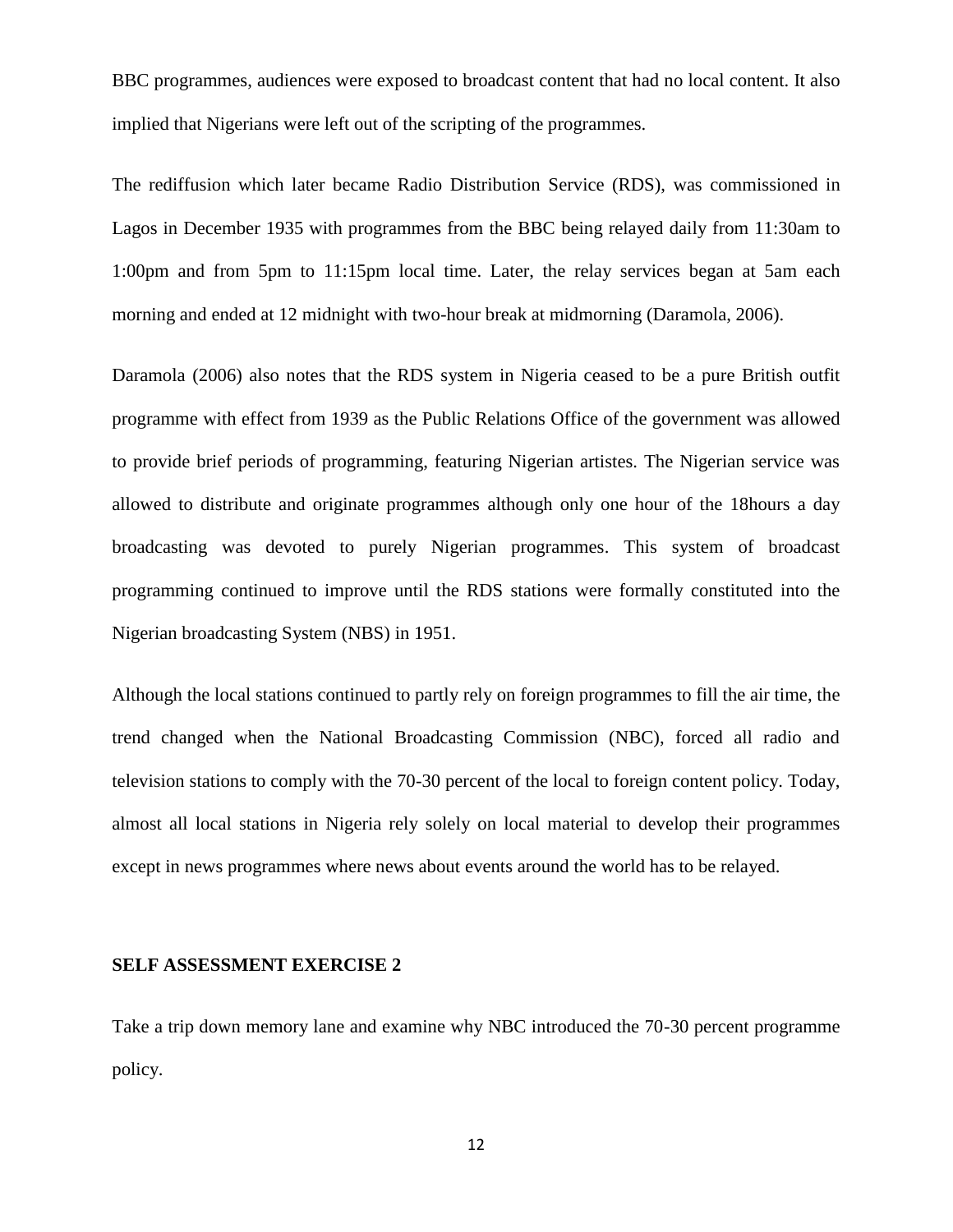#### **3.3 The Nature of Radio Broadcasting Audience**

Radio programmes are directed at a set of people called audience. This group of people may be heterogeneous in nature, could be scattered across different locations and can be different in terms of culture and values. Regardless of the differences radio listeners are collectively called audience because they listen to the content of a radio station. According to Onabajo (2000:113), audience is a collection of individuals with shared experiences, traditions, conditions of life and needs. It is seen as a group of people that are homogenous in terms of media use and interpretation. By implication, these individuals vary with regards to their social class, economic interest and religious beliefs.

The radio audiences consist of those members of the society who listen to a station, and potential members of the public the station would like to reach as listeners who may not have any favourite station or who are probably listening to other stations. A radio station wants to build on the numbers of the listeners it has to have more bargaining powers when canvassing for adverts, and unless it wins the loyalty of members of the audience, wining more adverts for the station may be out of reach. This is why Hasling (1980:93), states that a radio station wants the listeners to listen to its programmes.

Unlike Skinner's stimulus response theory (Cited in Anaeto, Onabajo and Osifeso, 2008) which asserts that the media messages constitute a powerful stimulus capable of provoking immediate and predictable reactions in the audience studies have shown that the media audiences are active and not passive. Scholars like Elihu Katz, Jay Blummer and Michael Gurevitch in their work on media uses and gratification showed that people are not just passive receivers of the messages, This is because they "selectively choose, attend to, perceive and retain the media messages on the basis of their needs, beliefs et cetera" (Anaeto, Onabajo, Osifeso, 2008).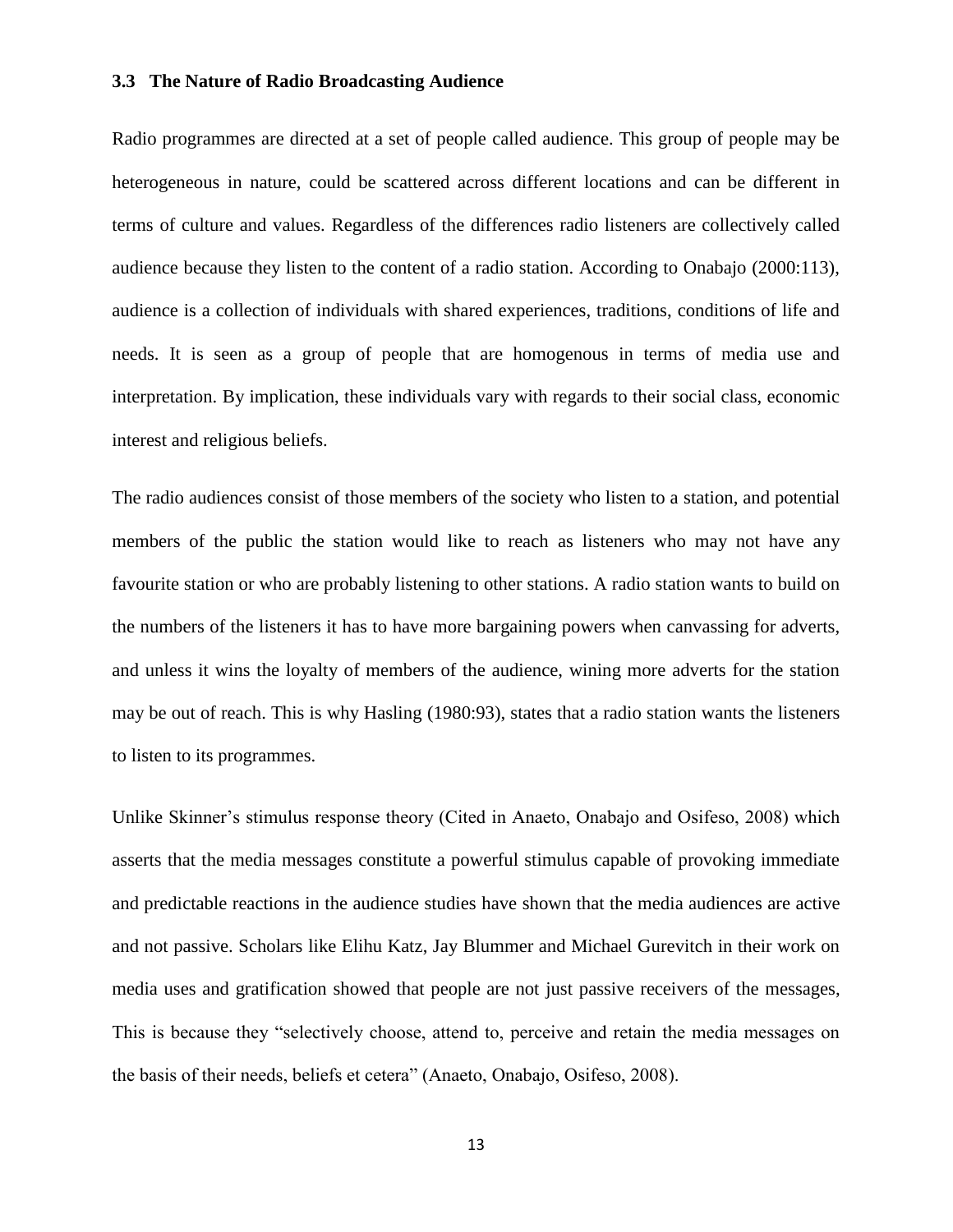The fact that the radio audience has selective power informs the need to offer a variety of interesting programmes that will not only give a station an edge over others in the same business but also attract more audience as well as advertisers.

Even with new media, many people still listen to radio, and as observed by Dominick (2012:193), at least three-fourths of all adults still listen to radio, and the average person will, or at least have the radio on for about three hours. Dominick (2002) explains further the listening pattern of radio audience:

> Most people listen to radio in the early morning when they are getting ready for and driving to work and in the late afternoon when they are driving home. These two "day parts", consisting roughly from 6 A.M. to 10 A.M. and 4 P.M. to 7 P.M., are called drive time.

#### **Characteristics of Radio Broadcasting Audience**

The concern of every radio station is to know those who constitute its audience, when the target audience is available, audience social and economic status, their location and profession among other variables. The answer to these issues lay in research. Audience research is a major element for any media producer. Broadcast audience research will give audience demographics which will define audience age and the work they do. In other words it defines the socio-economic pattern of the audience. Knowing the demographics of a broadcasting station's audience will help producers to design and shape station programme to appeal to a group with known listening habits. A well designed information gathering mechanism will also give a station seeking to know about its audience psychographics characteristics.

The technique of successful broadcast operation is to be able to match the characteristics of the audience with programme content and presentation style. It is important for every radio station to understand who its audience is. Onabajo (2000) notes that audiences are known to the media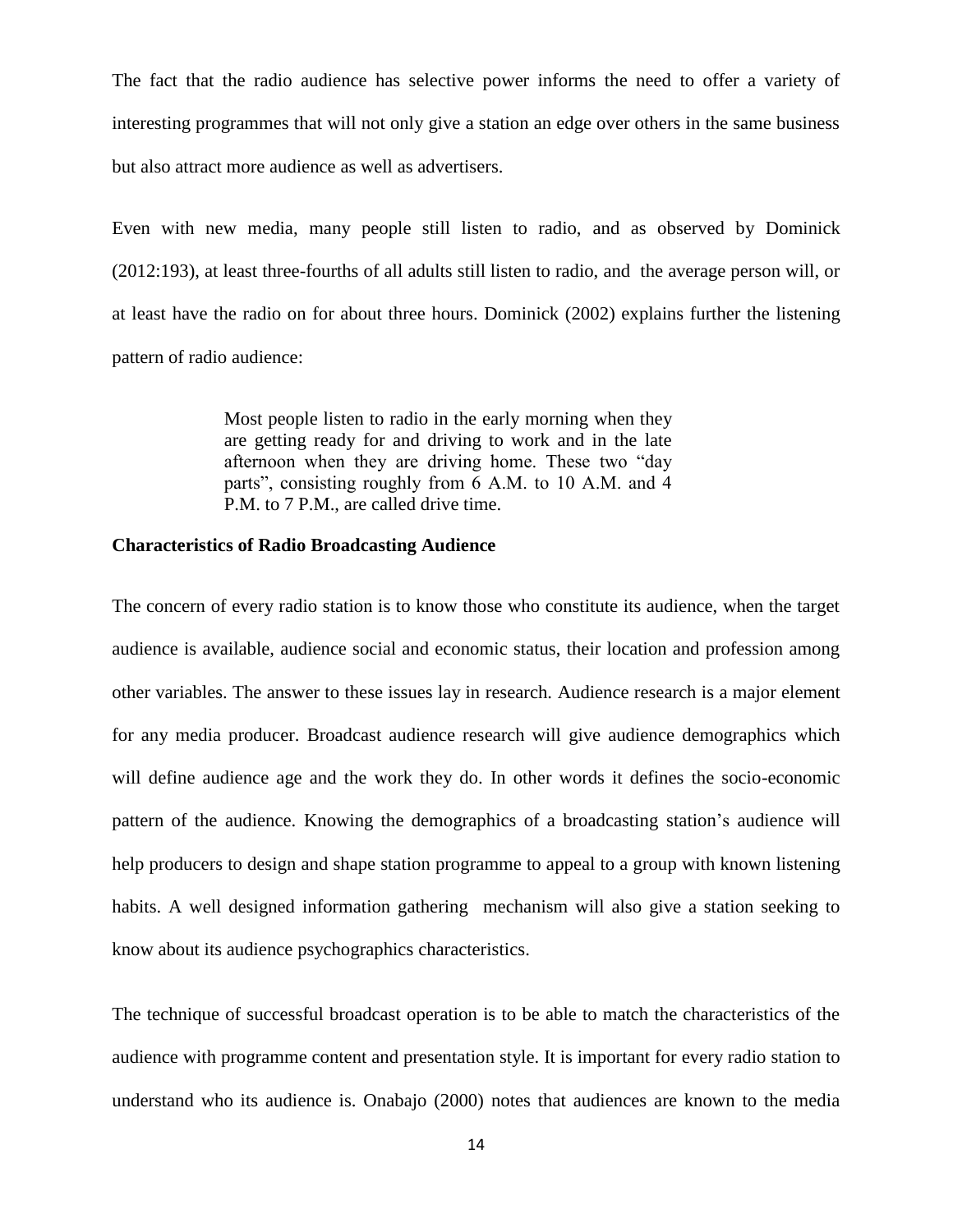primarily as statistical aggregates produced by rating services and market researches and the media's orientation to their audiences is dominated by numbers. Research suggests that if useful information is to be effectively conveyed to people through the broadcast media, the presenter must be sensitive to what the audience wants or needs." Idebi (2010:56) lists the characteristics of radio audience as follows:

- Radio audience has no social barriers, obstacles or distinctions. They cut across the divides-doctors, professors, women, children among others.
- Radio has no personal value, as its message is personal to the people being addressed because it is also a friendly medium.
- Radio audience is non-captive and they are restless. They tune in for good programmes and switch or tune off from such station at the slightest provocation or when the programme becomes boring.

It is widely acknowledged that, media producers construct their audiences based on three factors – demographics, psychographics, and lifestyle. The demographic characteristics of audience include age, gender, income, and occupation, cultural and socio-economic factors. Although it is not always feasible to analyze every psychological traits of radio audience, there are, however, several factors that are critical for making programme decisions. The indicators are attitudes, personality type, behavior among others. The indicators for lifestyle on the other hand are the different activities that mark people as different from others.

#### **4.0 CONCLUSION**

In spite of the emergence of new media, radio continues to remain a significant source of information and entertainment for several people across the world. Its relevance lies in the fact that it is a medium where breaking news can be relayed without difficult production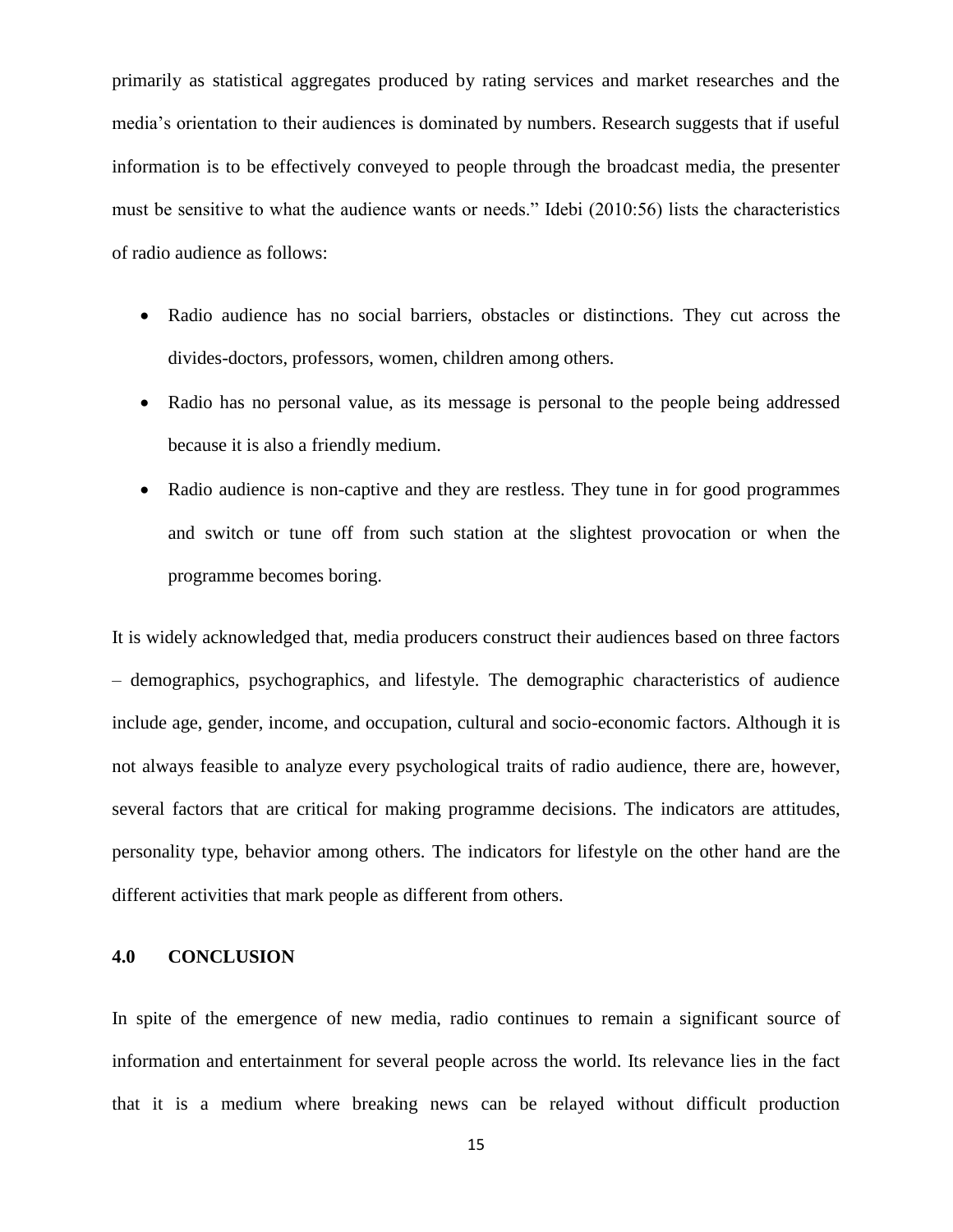technicalities. Radio will continue to remain relevant because, as observed by Hausman, Messere, Benoit and O'Donnell (2011:2), radio has two magic properties; the first is that it is a medium that can be accessed anywhere and secondly it is a constant companion of multi-taskers.

## **5.0 SUMMARY**

So far you have the following from this unit:

- The nature and characteristics of radio broadcasting;
- The historical development of radio broadcasting;
- The characteristics of radio broadcasting audience;

## **6.0 TUTOR-MARKED ASSIGNMENTS**

- 1. Discuss the evolution of radio broadcasting
- 2. Discuss two significant strategies that any private radio station may use to attract audience in a metropolitan city in Lagos.
- 3. What are the defining features of radio broadcasting?
- 4. The nature of radio audience demands that a station must develop interesting programmes. Discuss.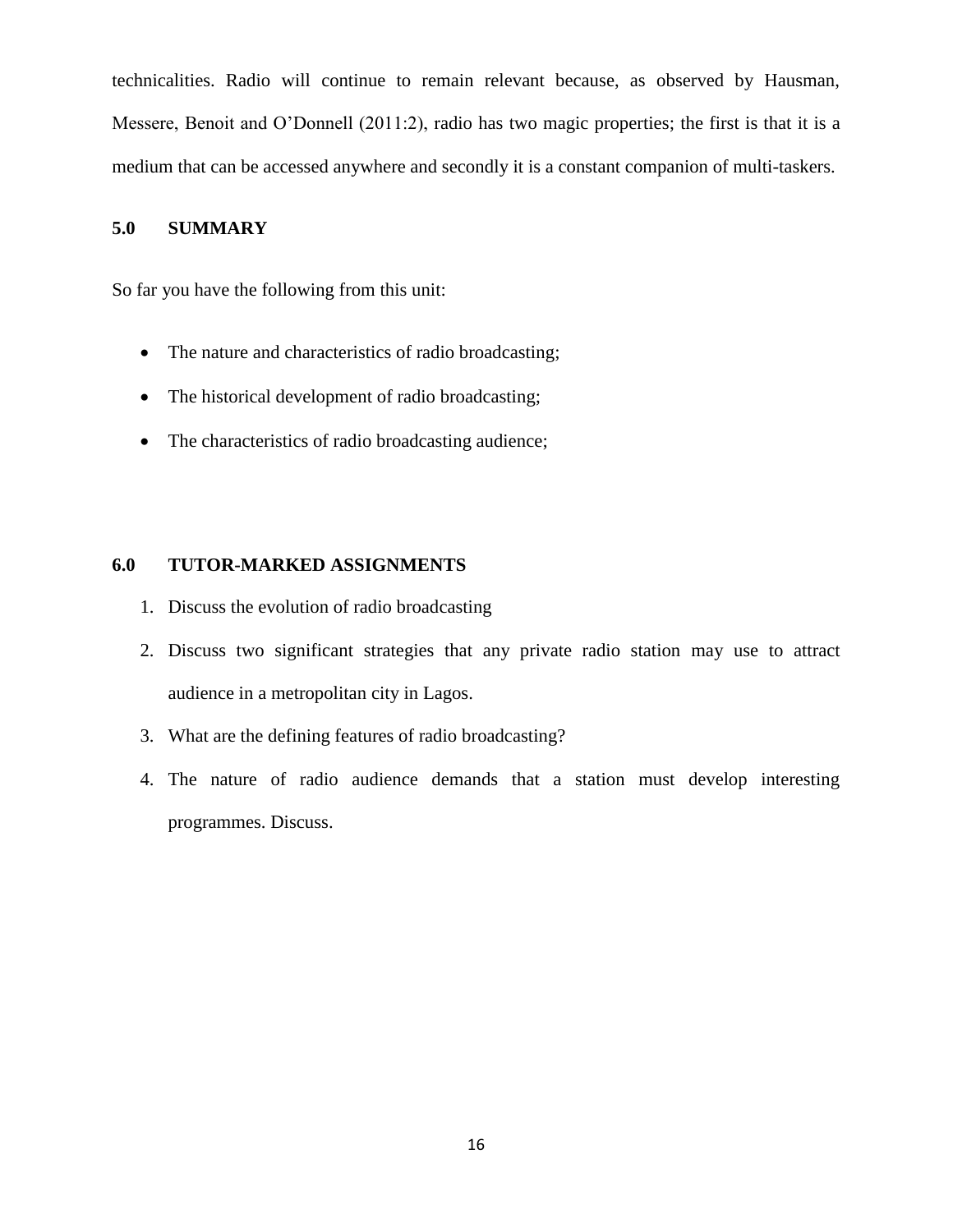#### **7.0 REFERENCES**

- Anaeto, S.G., Onabajo, O. S. and Osifeso, J. B. (2008). *Models and theories of communication*. Bowie, Maryland: African Renaissance Books Incorporated.
- Asemah, E. S. (2011). *Principles and practice of mass communication* 2<sup>nd</sup> ed. Jos: MATKOL Press.
- Daramola, I. (2006*). History and development of mass media in Nigeria*. Lagos: Rotham Press.
- Dominick, J. R. (2002). *The dynamics of mass communication: Media in the digital* Age (7<sup>th</sup> ed.). Boston: McGraw HillHasling, J. (1980). Fundamentals of Radio Broadcasting. New York: McGraw-Hill Book Company.
- Dominick, J. R., Messere, F. and Sherman, B. L. (2004). *Broadcasting, cable, the Internet, and* beyond (5<sup>th</sup> ed.). New York: McGraw-Hill
- Hausman, C., Messere, F., O'Donnell, L. and Benoit, P. (2010). *Modern radio production*: *Production, programming, and performance*, 8<sup>th</sup> ed. Australia: Wadsworth Cengage learning.
- Idebi (ed) (2010), *The fundamentals of radio production*. Ibadan: Impact motion Pictures and Media Koncept.
- Onabajo, O. (1999). *Essentials of broadcast writing and production*. Lagos: Gabi Concept Ltd.
- Onabajo, O. (2000). *Announcing and performance*. Lagos: Gabi Concept ltd.
- Uche, L. U. (1989). *Mass media, people and politics in Nigeria*. New Delhi: Concept Publishing Company.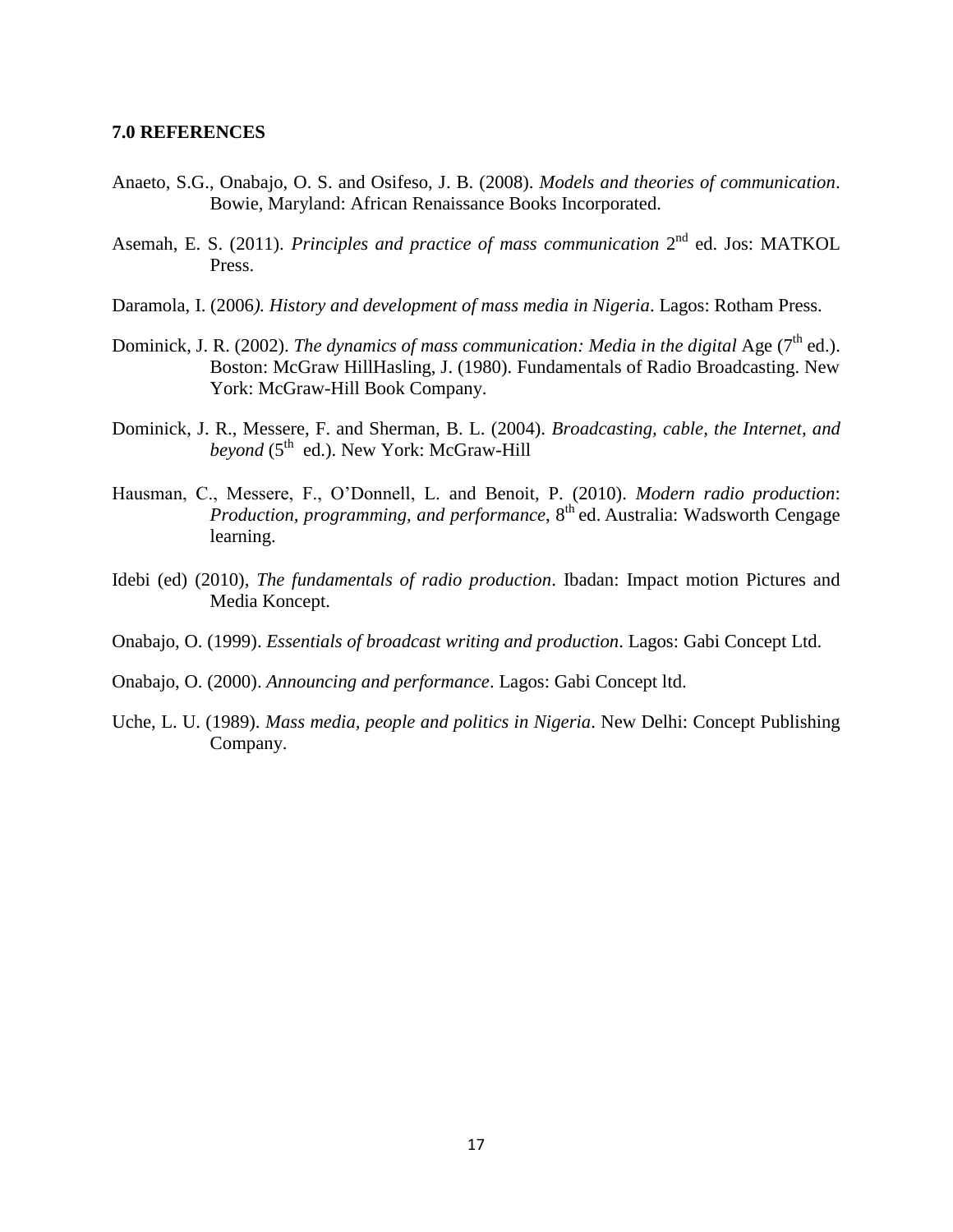#### **UNIT 2 THE NATURE OF TELEVISION**

#### **CONTENTS**

- 1.0 Introduction
- 2.0 Objectives
- 3.0 Main Contents
	- 3.1 Nature of Television Broadcasting
	- 3.2 History of Television Programmes
	- 3.3 The Nature of Television Audience
- 4.0 Conclusion
- 5.0 Summary
- 6.0 Tutor-Marked Assignments
- 7.0 References

## **1.0 INTRODUCTION**

The uniqueness of television lies in its audio visual impact. This uniqueness makes television to stand out above radio, newspapers and magazines. Writing for television therefore requires a careful planning because all ideas are meaningless until they are meaningfully executed into reality that can be viewed. Before writing a script for television, it is imperative that you understand the nature of the television medium, its historical development as well as the nature of its audience. .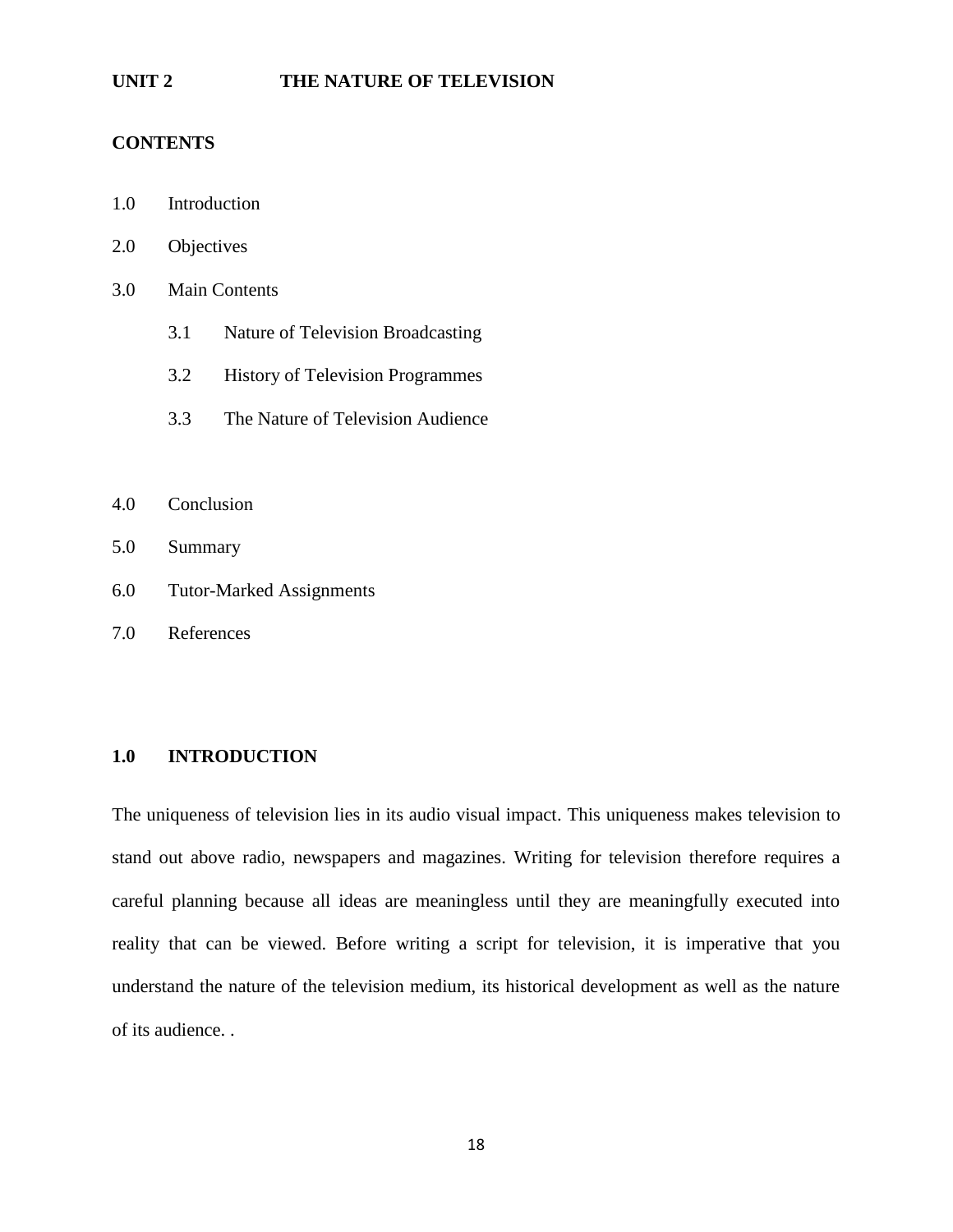#### **2.0 OBJECTIVES**

On successful completion of this unit, you should be able to:

- Understand the nature of television broadcasting;
- Understand the limitations of television broadcasting; and
- Understand the evolution of television broadcasting.

#### **3.0 MAIN CONTENTS**

#### **3.1 The Nature of Television Broadcasting**

Television is a medium used for transmitting and receiving moving images and sound. The introduction of television brought a new way not only to inform society but also to entertain it in a way. From the few who subscribed to it in its early days, to what some called "television of abundance", television is now accessible even in the remotest part of the country.

The world of television is interesting as well as amazing- it is a medium with audio visual impact. It is also a medium that can be used to educate and enlighten viewers as well as to advertise goods and services. The medium can also be used to bring information on the environment, political, economic and cultural development to its audience.

#### **Characteristics of Television Broadcasting**

*Television is an audio-visual medium:* The combination of audio and visual signals make television virtually a magical medium which captures live events and at the same time allows viewers to watch these events in their living rooms. The powerful audio visual nature of television helps to create vivid impressions in the minds of viewers and the fact that people are seeing the picture as well as hearing the sound gives them a sense of emotional involvement.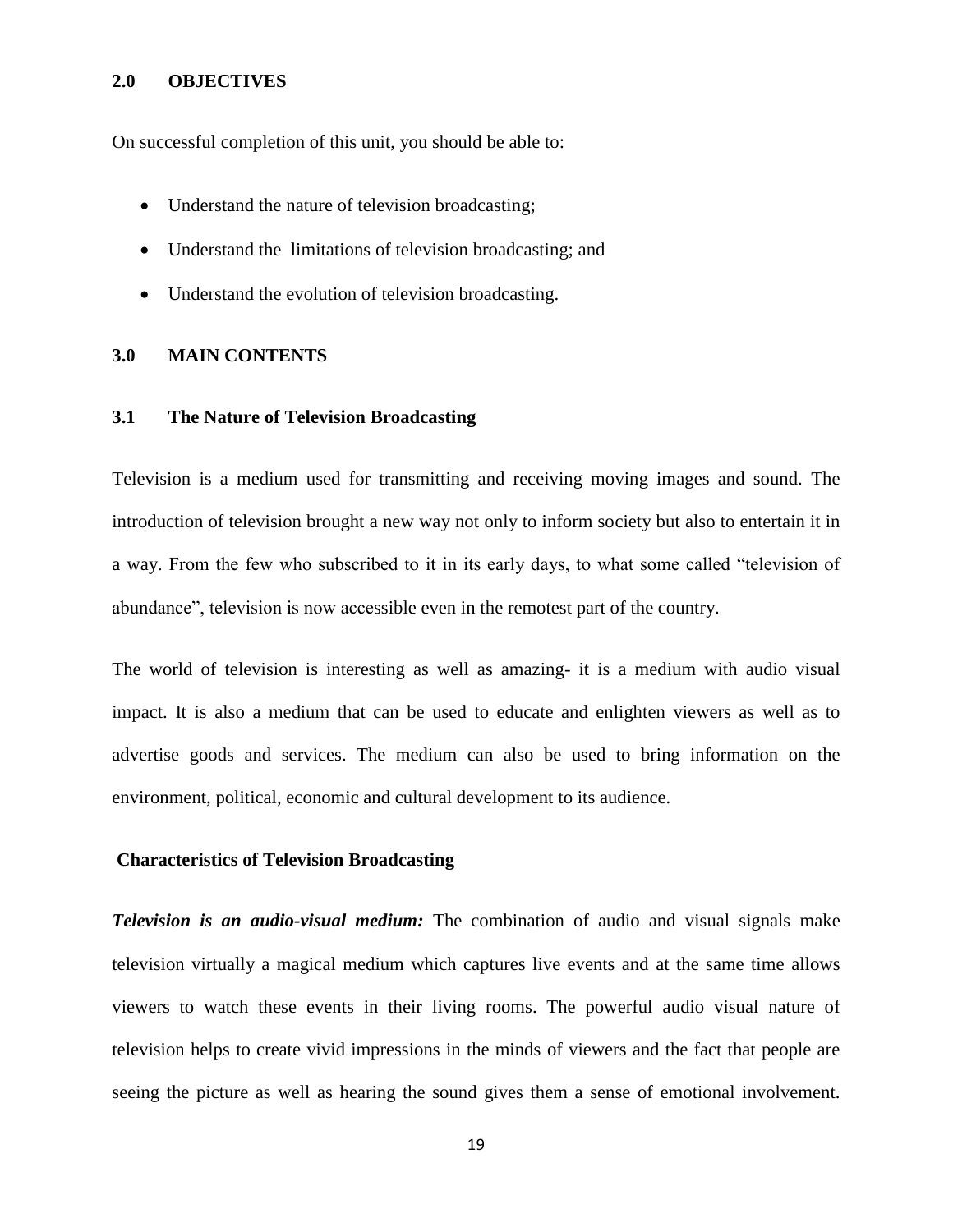This quality also creates a long lasting image in the minds of viewers. The contents viewers watch now stay with them thereby making television images more memorable.

*A mass medium:* Television can reach several viewers at the same time. .This characteristic makes it a typical mass medium. As a mass medium, television can be used to design messages of mass mobilization for those who cannot read or write but have access to it..

**Expensive medium:** Television is also a medium of communication that needs large amount of money to run because of the technology and expertise needed to run a television station. Beyond the machinery and expertise, filling the air time with world standard programmes requires a huge amount of money to produce. Network programmes like prime-time series are even more expensive to produce and maintain. Unlike most stations in America and Britain, most Nigerian televisions no longer have station-produced soap operas or dramas but prefer out-sourced programmes by independent producers, who in most cases do not fare better for lack of sponsorship.

*Audience Segmentation:* Another feature of television according to Dominick (2002) is audience fragmentation. He explains that audience fragmentation is most apparent in the cable television industry where new cable channels are increasingly geared towards small, welldefined audience niche.

In addition to the above, television is also a live medium. Usually, the technology of television transmission of an on-going event is usually hours after radio had relayed the information. Gone were the days where television transmission started at 4p.m or 5p.m and ended at 12 midnight. Today, events are beamed live as they occur and where there is no picture, on-air programmes are terminated to bring information to viewers. This nature of television allows it to transmit visuals and information almost instantly.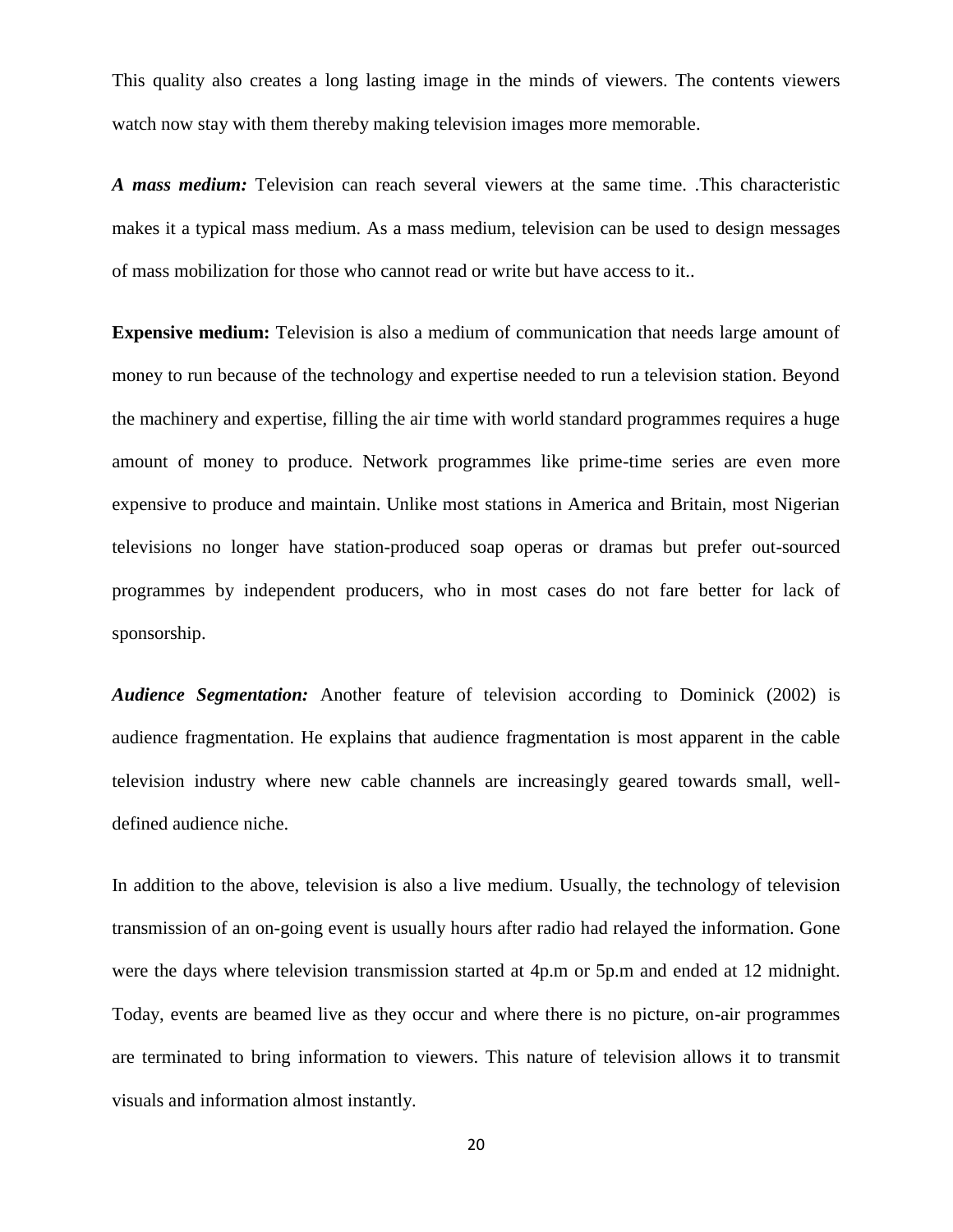#### **SELF ASSESSMENT EXERCISE 1**

How does the television medium differs from radio.?

#### **3.2 Development of Television Broadcasting**

The first attempt to transmit motion picture via television was first carried out in 1911 when Boris Rosin and his student Vladimir Zworykin created a system that used a mechanical mirrordrum scanner to transmit what was described as very crude images over wires to the Braun tube" otherwise known as cathode ray tube or CRT in the listener's receiver.

Further experiments were made but by the early 1920s, when amplification made television practical, Scottish inventor John Logie Baird employed the Nipkow disk in his prototype video systems. On March 25, 1925, Baird gave the first public demonstration of televised images which was a silhouette images in motion, at Selfridge's department store in London (Wikipedia, 2015); and by January 26, 1926 Baird was able to he demonstrate the transmission of an image of a face in motion by radio. Baird's system used the Nipkow disk for both scanning the image and displaying it. Baird work which was transmitted by AM radio waves to a receiver unit was a bright light shining through a spinning Nipkow disk set with lenses projected a bright spot of light which swept across the subject.

In 1927, Baird transmitted a signal over 438 miles (705 km) of telephone lines between London and Glasgow. In 1928, Baird's company (Baird Television Development Company/Cinema Television) broadcast the first transatlantic television signal, between London and New York, and the first shore-to-ship transmission.

After 26 years of radio broadcasting in Nigeria, the first television transmission in Africa was sent from the then former Western region on October 31, 1959. The Eastern Nigerian Region and Northern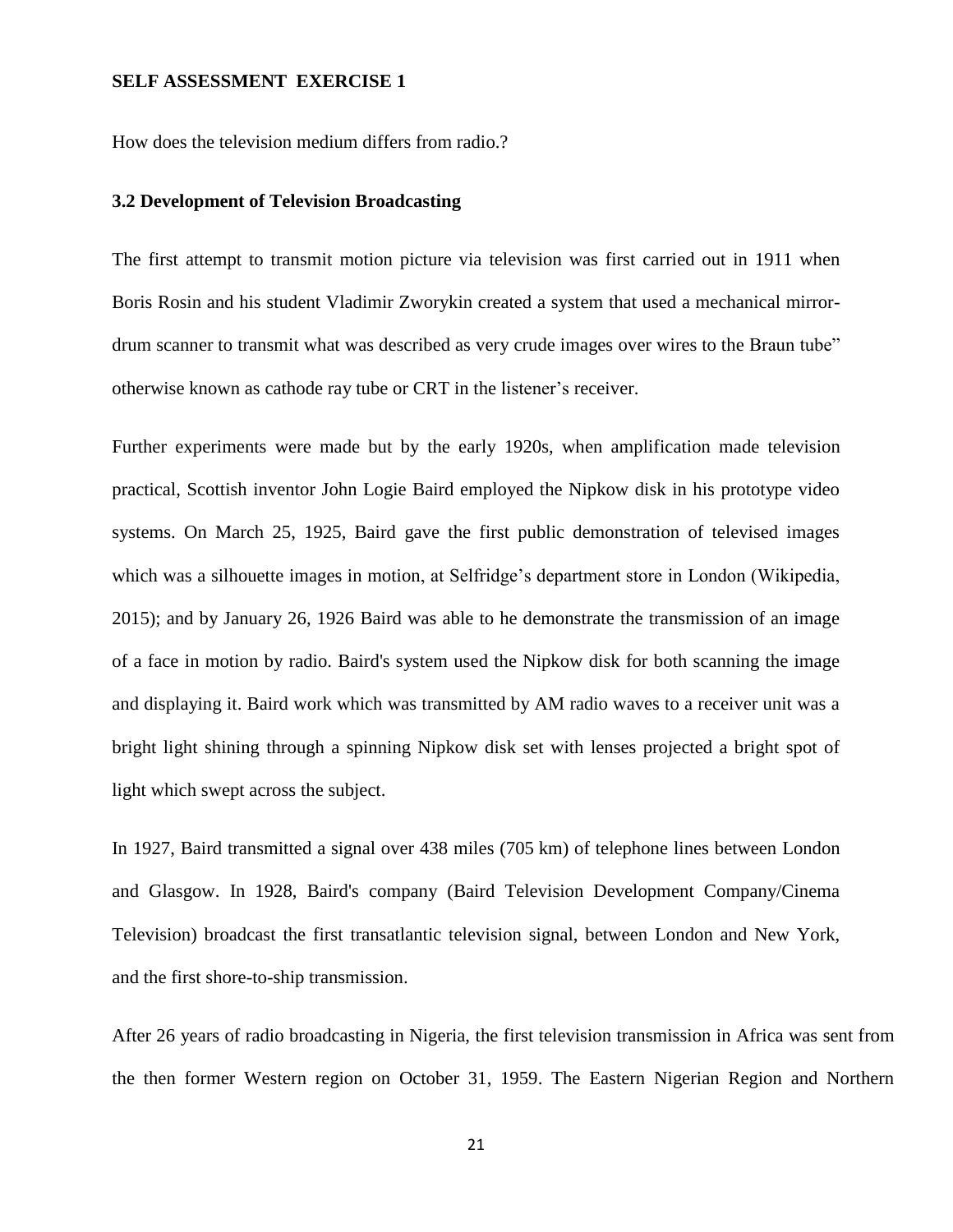Nigerian region followed suit on October 1, 1960 and in 1962 respectively. The Federal government television station, Nigerian Television Service (NTS) started transmission in April 1960.

These stations beamed programmes that included educational, social and economic development to Nigerians from their respective locations, but in time these ideals were abandoned for self and party interests of those who established them. This was the situation until 1992, when the then Military head of state, retired General Ibrahim Babangida opened the airwaves for private participation.

The standards of television programmes at the early stage of television broadcasting in Nigeria was to improve the regional school systems that were handicapped by shortage of qualified teachers in certain subject areas (Sambe, 2008:101). Uche (1989:63) explains the mode of transmission as follows:

> The devotion of Nigeria's television to education when they were newly introduced becomes quite apparent when we see that of the six and one-half hours the WNTV (Western Nigeria Television) was on the air each day (Monday through Friday), it transmitted educational programmes from 11.00 a.m. to 2.00 p.m. to about one hundred schools equipped with television receivers in the region; while the transmitting hours of the ENTV (Eastern Nigeria Television), Enugu, were just as devoted to educational broadcasting as those of the WNTV.

When the ENTV and Kaduna Television (KTV) introduced broadcasting in their respective regions, they also joined the Western region in this lofty pursuit. The areas of coverage for these stations were elementary science, arts, crafts, English and history.

The introduction of television in the three regions in Nigeria led the federal government to establish its own television station which was, among other objectives were to organize, provide and subsidize for the purpose of broadcasting educational activities and public entertainment. But as Uche (1989) observed, when Lagos NBC-TV came into operation in 1962, it relied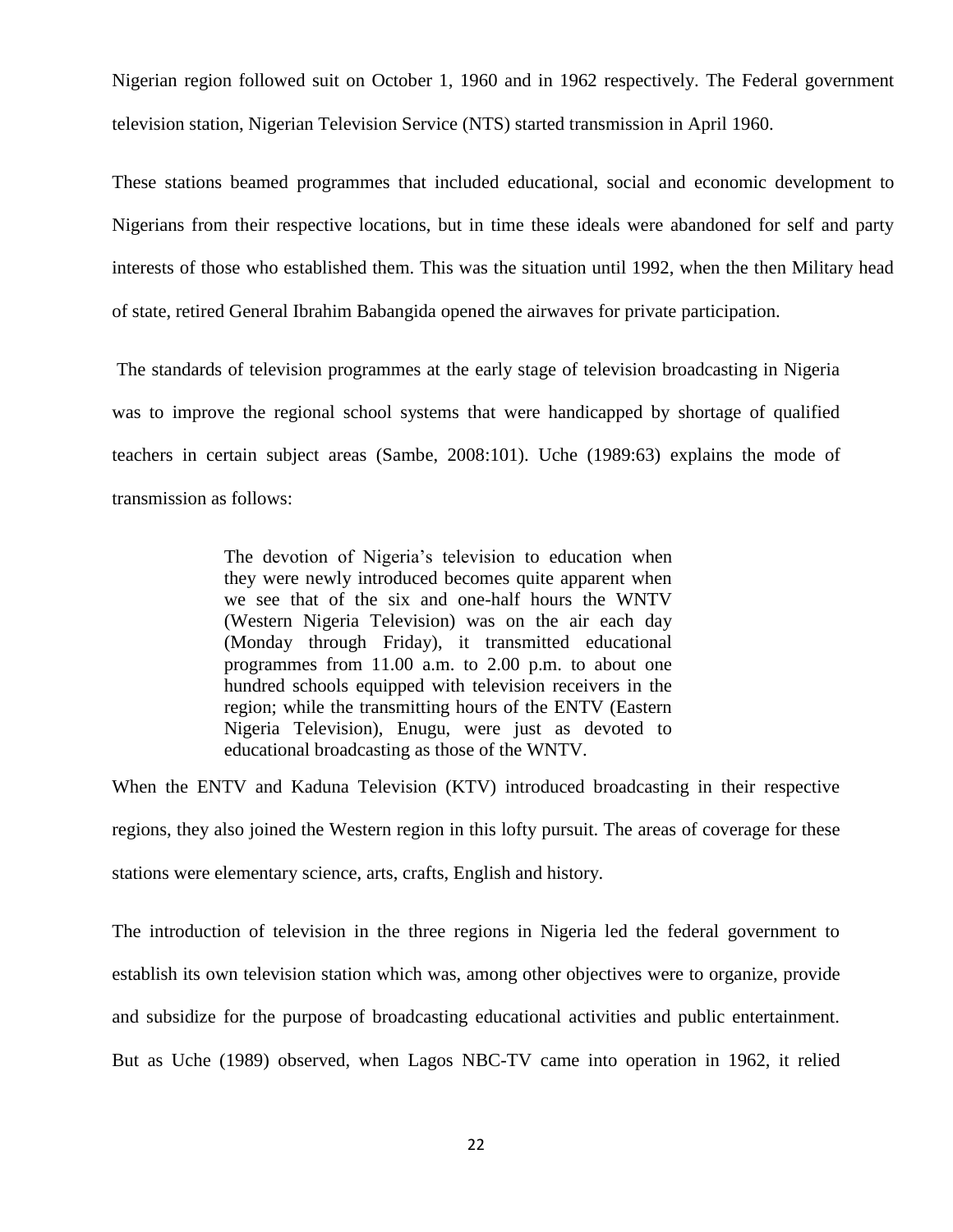heavily on America's programmes such as Beverly Hills, Gun Smoke, and Alfred Hitchcock among others. Uche writes further that NBC-TV:

> ...devoted 40% of its thirty-five weekly hours to Nigerian-oriented cultural and educational programmes. In 1975, the NBC-TV was on air for thirty-seven hours per week. Of these hours, light entertainment netted 33% of the total air time; different cultural groups in the nation, 17%; news and information, 12%; education, 11%; and commercial advertising, 10%. Until 1974, Nigeria heavily depended on foreign imported television programmes. Only 25% of the programmes were produced within the nation; the rest were shipped from abroad.

#### **3.3 The Nature of Television Audience**

The broadcast audience is a group of people who listen to or watch a radio or television programme. It could be a group of people who gather in a common place to listen to a programme or scattered across different geographical location. But usually, a broadcast audience is heterogeneous in nature. Audience diversity exists in terms of culture, beliefs, values, taste, and profession.

Humans have a variety of needs which they try to fill on a daily basis. The media on the other hand projects what each individual needs and tries to fill the projected needs through the variety of programmes offered. In other words, the audience is vital to the existence of a station because every televisiob programme is designed with a particular audience in mind.

One other important factor about the audience of broadcast media is that it plays a significant role in how broadcast content are shaped. This is done in three ways namely: interactive capacity, voting capacity and audience as producer .

The interactive role of audience in programme often comes in form of phone-in programmes where audience members contribute or give suggestions about how to meet audience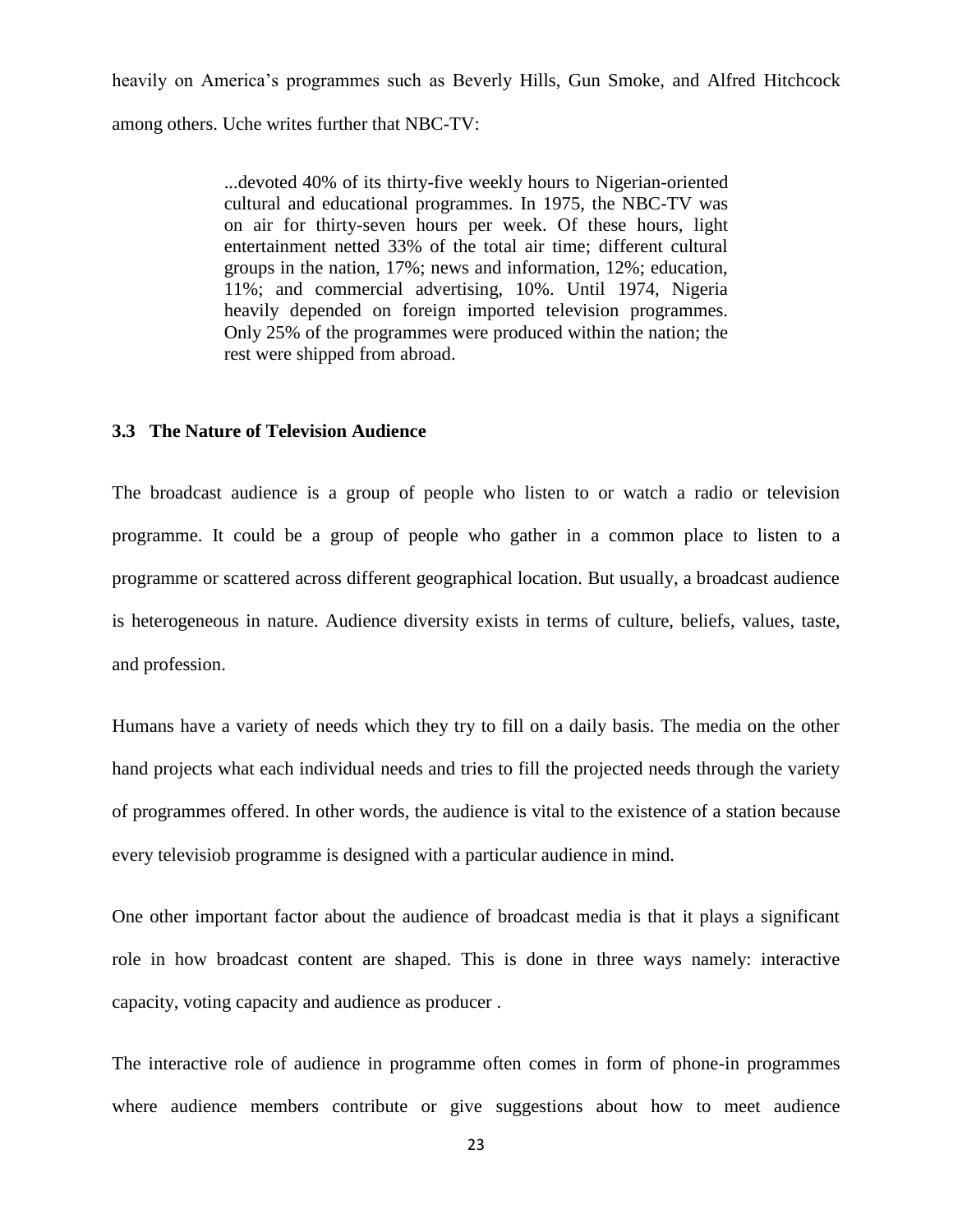expectations through station programmes. Audience as voters comes in form of the audience being asked to be the impartial judge in reality programmes. For some reality programmes like *MTN Project Fame,* the audience at home are asked to vote for its favourite participants to stay on in the programme while at the same time vote off their least favourite candidate. On some programmes, studio audience participates in the voting exercise.

Audience members are today acting as citizen journalists with little or no editing from news editors. What this means is that the audience are given opportunity to participate in news reporting as well as photojournalism. On most station`s traffic radio programmes, many listeners call in as urged by the concerned station to give report of traffic from different locations.

The television audience selects what he exposes himself to. Accoeding to Dominick (2002) the various demographic factors, such as age, sex, social class, and education affect viewership. Again, because broadcast audience is becoming fragmented most stations are no longer adopting the generalist approach to programming. Today, narrowcasting is the order of the day to please the different groups that make up the audience. Audience fragmentation has further been described as:

> … a situation that becomes increasingly baffling to advertisers as the specialization of publications and broadcast opportunities becomes even more diverse. In addition, the advent of cable television has made a vast number of television stations available to viewing audiences as well as confusing the geographic locations of viewers…. Additionally, viewers now have the opportunity to watch two or three times as many television stations as in the past, so that audience size for any one local station is likely to be smaller than in the past. This situation creates an economic problem for advertisers who need to reach large audiences to make their advertising dollars costeffective. In addition, since the number of viewers determines the advertising rates, audience fragmentation will affect the networks' revenues as the audience size diminishes. [\(www.answers.com,](http://www.answers.com/) 2015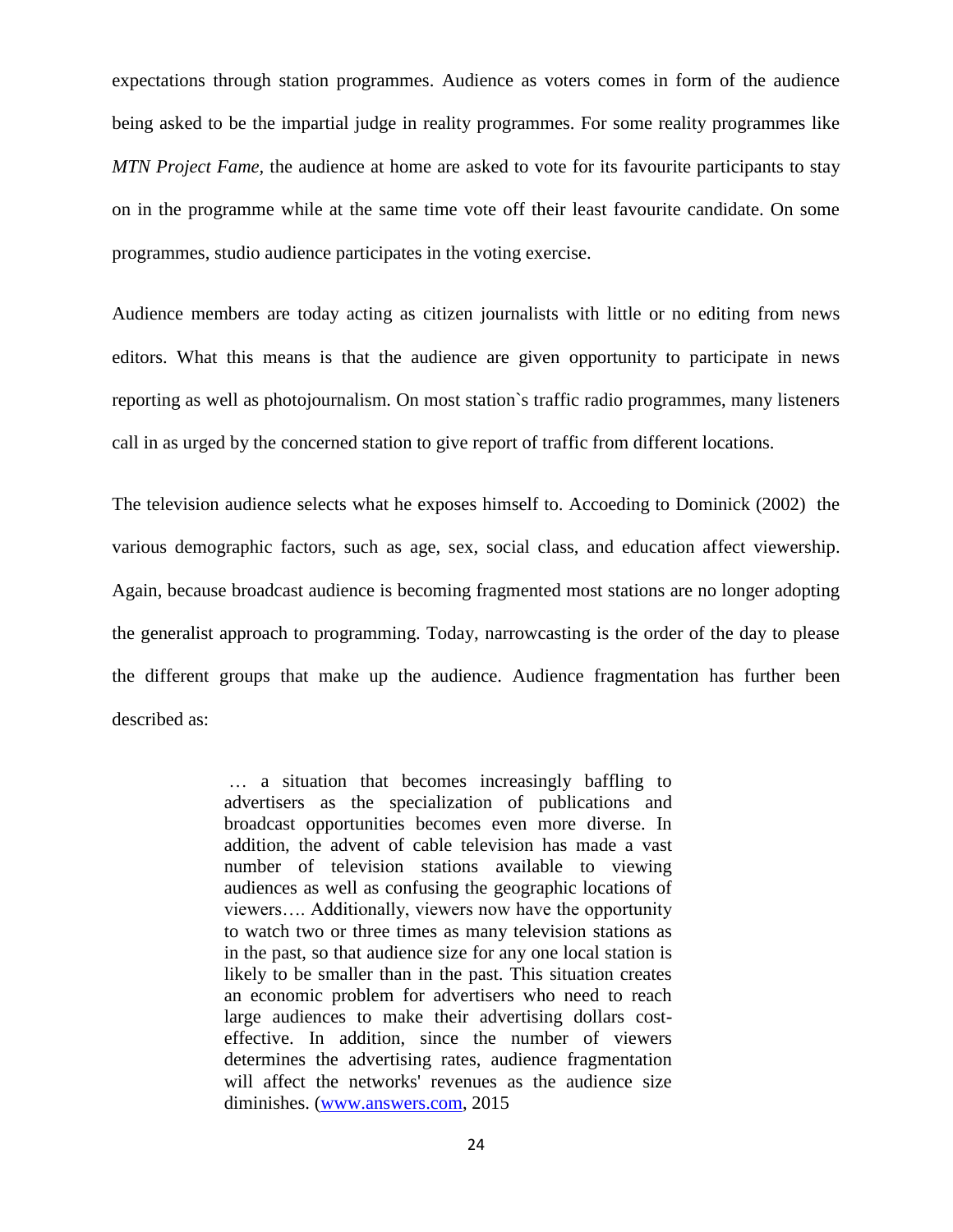## **4.0 CONCLUSION**

Television has become part of our everyday life. Its pervasiveness is what today, programmers and even educators are now employing to reach their audience across discipline and geographical location. The only way to ensure that a station becomes a brand, is to ensure that the station has interesting, educative and informative programmes. In other words, the script must be well written for easy understanding.

## **5.0 SUMMARY**

Under this unit, you have been exposed:

- The nature of television;
- Evolution of television programmes; and
- Characteristics of television audience.

## **6.0 TUTOR-MARKED ASSIGNMENTS**

- 1. Discuss the evolution of television broadcasting in Nigeria.
- 2. Identify and discuss two characteristics of television audience.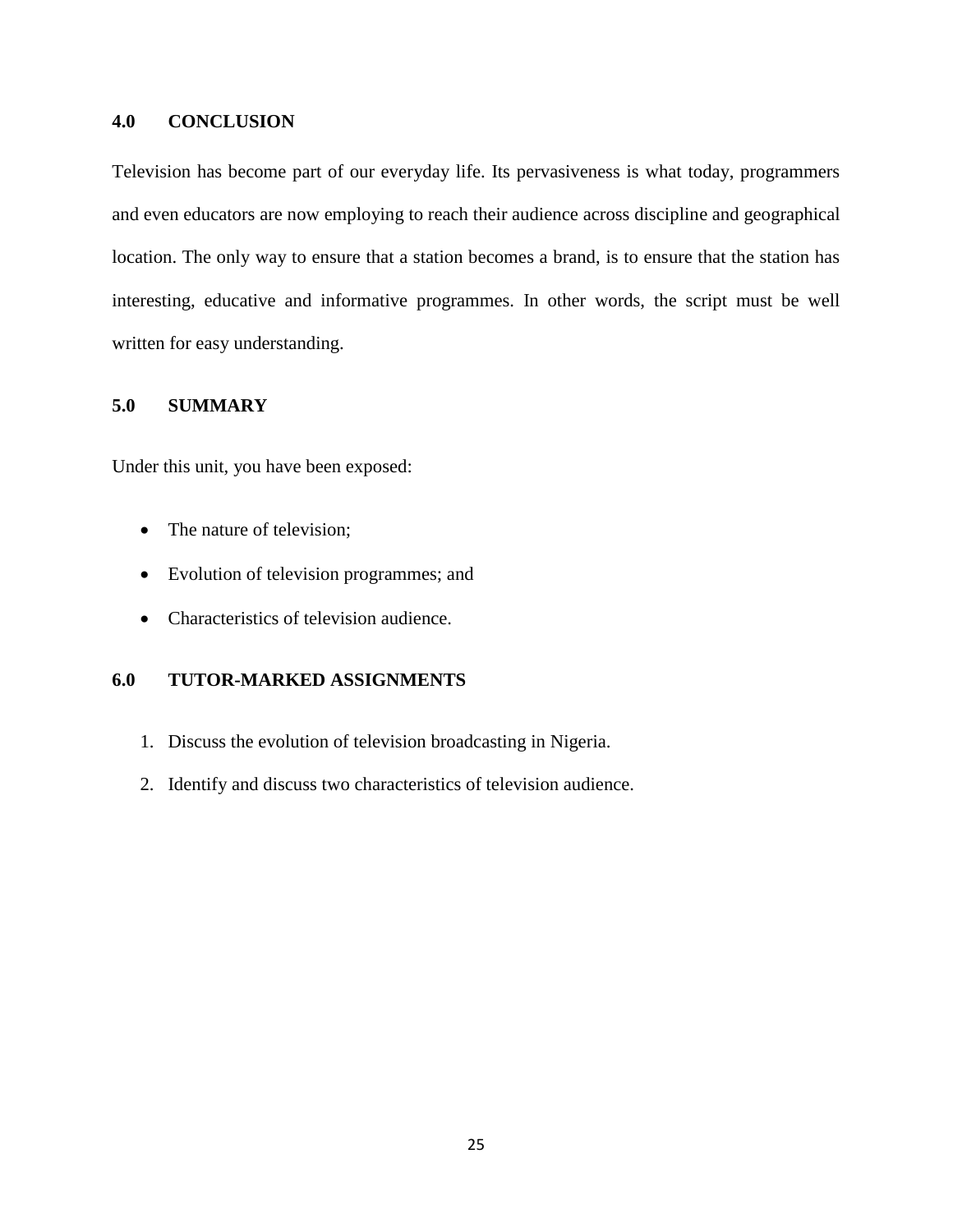#### **7.0 REFERENCES/FURTHER READING**

- Dominick, J. R. (2002). *The dynamics of mass communication*: *Media in the digital age*. Boston: McGraw-Hill Companies.
- Understanding Audience. Retrieved from, [http://brianair.wordpress.com/film](http://brianair.wordpress.com/film-theory/understanding-audience/)[theory/understanding-audience/](http://brianair.wordpress.com/film-theory/understanding-audience/) on April 12, 2014.
- Uche, L. U. (1989). *Mass media, people and politics in Nigeria*. New Delhi: Concept Publishing Company.
- Sambe, J. A. (2008). *Introduction to mass communication* Practice in Nigeria. Ibadan: Spectrum Books Limited.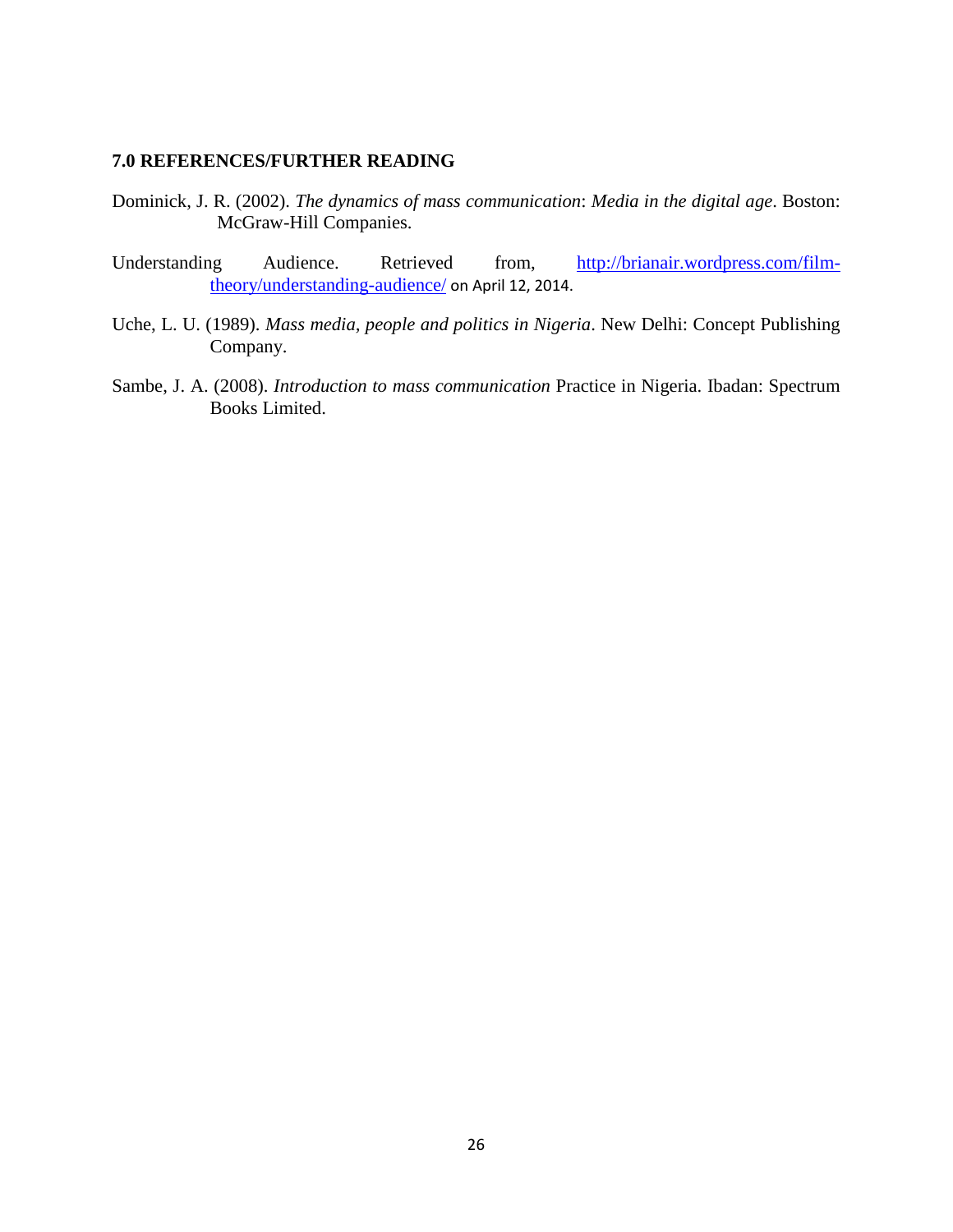#### **UNIT 3 BROADCAST STATION FORMAT**

#### **CONTENTS**

- 1.0 Introduction
- 2.0 Objectives

#### 3.0 Main Contents

- 3.1 Broadcast station format, philosophy and implications
- 3.2 How the audience affects broadcast station format
- 4.0 Conclusion
- 5.0 Summary
- 6.0 Tutor-Marked Assignments
- 7.0 References

#### **1.0 INTRODUCTION**

The basic functions of broadcast or electronic media include surveillance of the environment, correlation or interpretation or interpretation of information from the environment, socialization or transmission of social heritage and entertainment. In modern day broadcasting, broadcast stations are defining how they want to serve the society through programmes they beam to viewers. They do this by designing a format or programming format that best describes the overall content they have to offer and that makes them unique in their own right. This unit therefore will advance students understanding of station or programme formats, and how a station's audience can affect a format.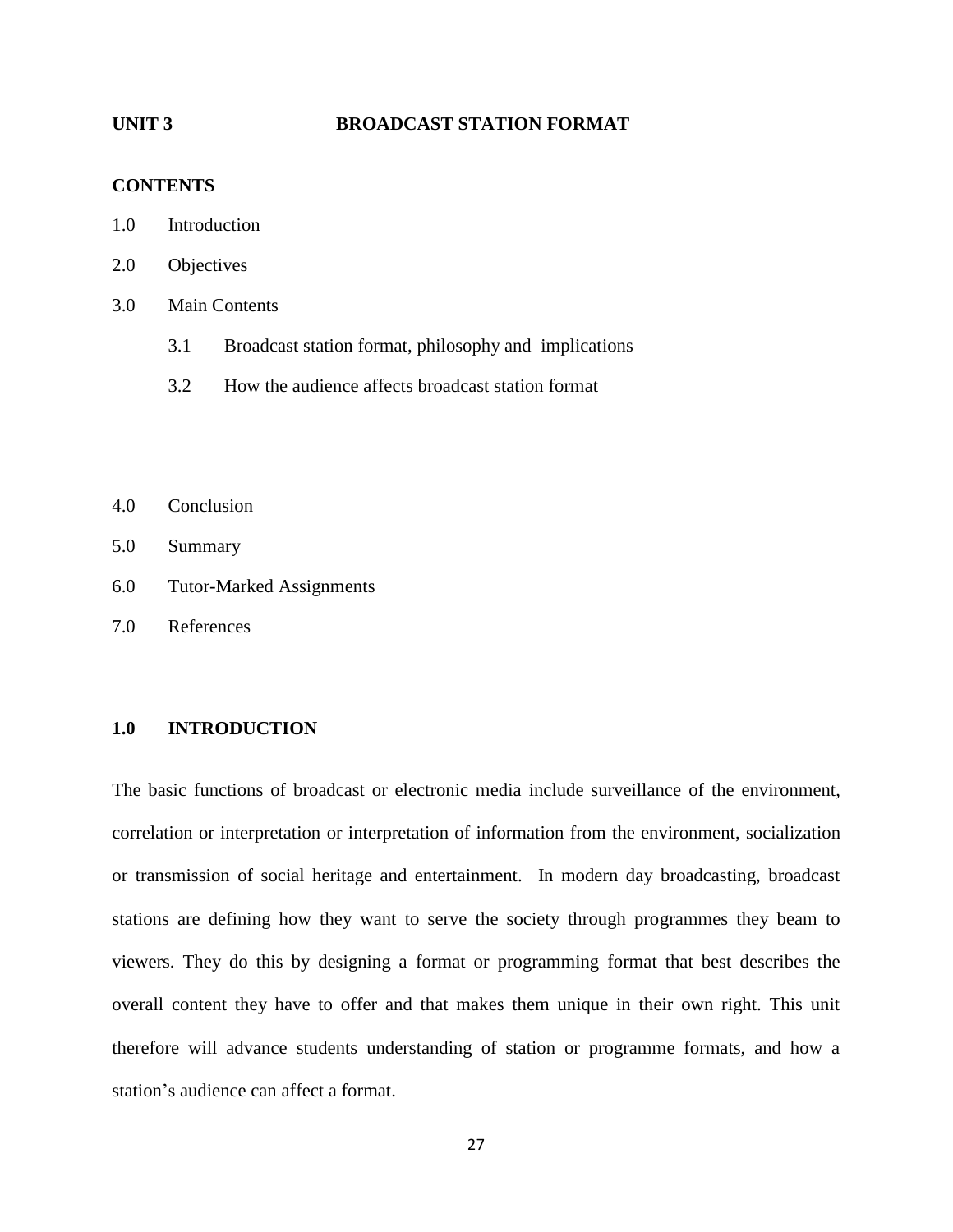#### **2.0 OBJECTIVES**

On successful completion of this unit, you should be able to:

- Understand the concept of programme format and why it is necessary in broadcast media;
- Understand the concept of station philosophy;
- How the audience affects the broadcast station's format

## **3.0 MAIN CONTENTS**

#### **3.1 Station Format, Philosophy and implication**

A station's programmes or philosophy refer to certain kinds of approach to fulfilling its role in the society or toward its audience. A station's programmes reflect the philosophy of the station. In other words, that is the programme is designed to achieve the goals of the station. For instance, African Independent Television (AIT)'s philosophy is to bring the African experience to its viewers. By implication all the programmes that the station disseminates are meant to promote African culture, value system and politics.

Writing on the essence of broadcast formats, Hasling (1980) insist that every station must have a programming structure. On the other hand Dominick (2002) writes that "perhaps the most meaningful way we can organize a radio or television station is according to their format, a type of consistent programming designed to appeal to certain segments of the audience." He further explains: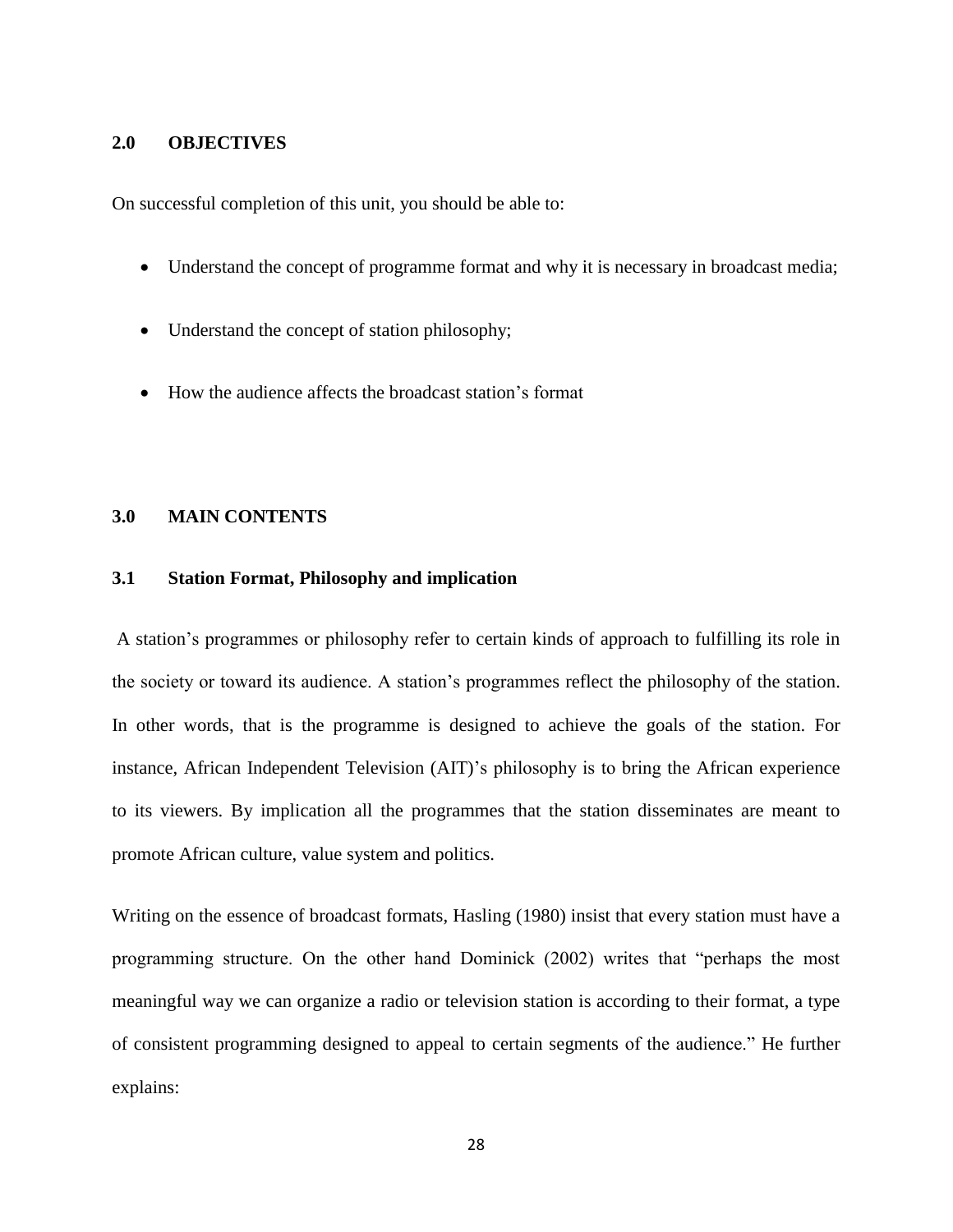A format gives a station a distinctive personality and attracts a certain kind of audience that advertisers find desirable. In fact, the development of radio after 1960 is marked by the fine-tuning of existing formats and creation of new ones that appeal to people in distinct demographic and lifestyle categories.

A radio or television format or programming format refers to the overall contents of a broadcast station. In other words, the way a radio or television classifies its programme genres from country to country. Sometimes, it is a mixture of different culture of other countries along with the host station local culture. The reason is to cater for those minority audiences that form part of the listening or viewing audience.

To come up with a scheme that would help in deciding the right format radio and television stations have been advised to adopt both the trained markers and radio programmers approach. According to the audience dialogue website (2008) well-trained marketers will advise broadcast stations to set the target audience first, and then find out what type of programmes they like, while an experienced radio programmer will know the format they want, and try to find a target audience for it. But in practice, a broadcast station needs to work from both ends at once, juggling formats and target audiences till it has both a viable-sized potential audience, and a format that it thinks it can deliver better than any competing station.

Hasling (1980) classifies station format by loose or rigid format, adding that a highly structured station will have a very rigid format giving little or no room for flexibility in what it says or does on air, while a loose format allows on air personalities to exercise some creative expressions in terms of its music and ad lib (of script) remarks.

Another way to classify a station is to look at it from the perspective of commercial and noncommercial station. According to Hausman, Messere, O'Donnell and Benoit (2010), commercial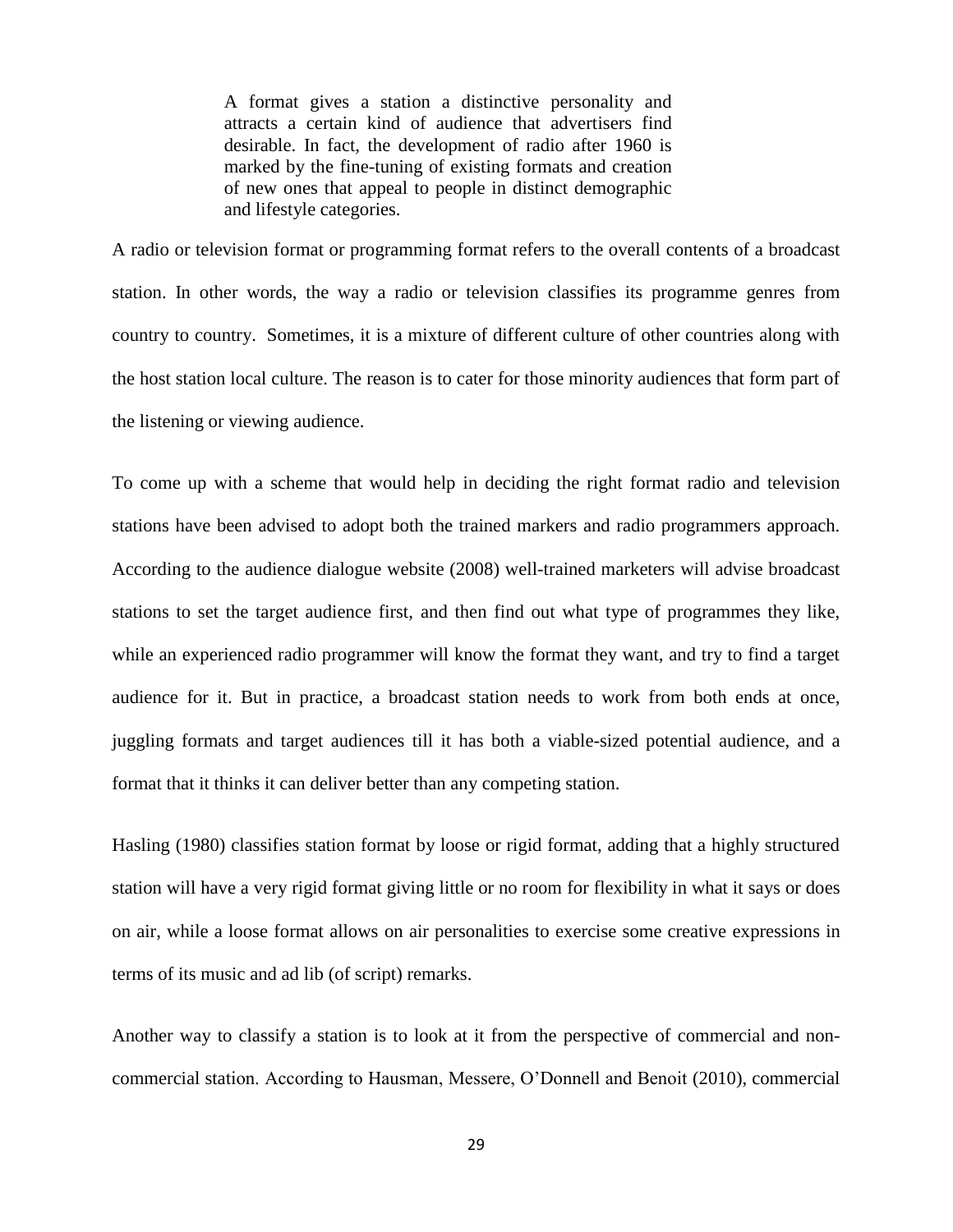stations make their money by targeting audiences for advertisers who buy air time on the stations' airwaves, a non-commercial station or public service stations design programmes that will meet the needs of their audiences.

Another method is to look at it from the philosophy of the station. While some are purely entertainment stations, others are all-news or information stations. Some adopt the generalist programme approach. For instance, *Naija FM* is a radio station that prides itself as a news and talk station while Cable News Network (CNN) is an all-news television station. Regardless of the approach a station adopts, the essence of choosing a format that best suits the station's goals will help the station position itself in the market, match programme with audience as well as audience with marketers.

#### **SELF ASSESSMENT EXERCISE 1**

Compile a list of radio or television station in any state of Nigeria, and state their mission statement as well as their philosophy.

#### **3.2 How the Audience Affects A Broadcast Station's Format**

Before a station determines the type of programmes it will beam to its audience, a lot has gone into it. It must have researched into the market, the viewers and their needs. These efforts culminate into designing programmes that will appeal to the audience and advertisers. Hausman,

Messere, O'Donnell and Benoit (2010) are of the opinion that a well arranged programme will attract a number of listeners/viewers to the station. According to them, a format is the arrangement of programme elements into sequence that will attract and hold the audience segment a station is seeking. Hasling (1980:85) on the other hand has this to say on radio programming format: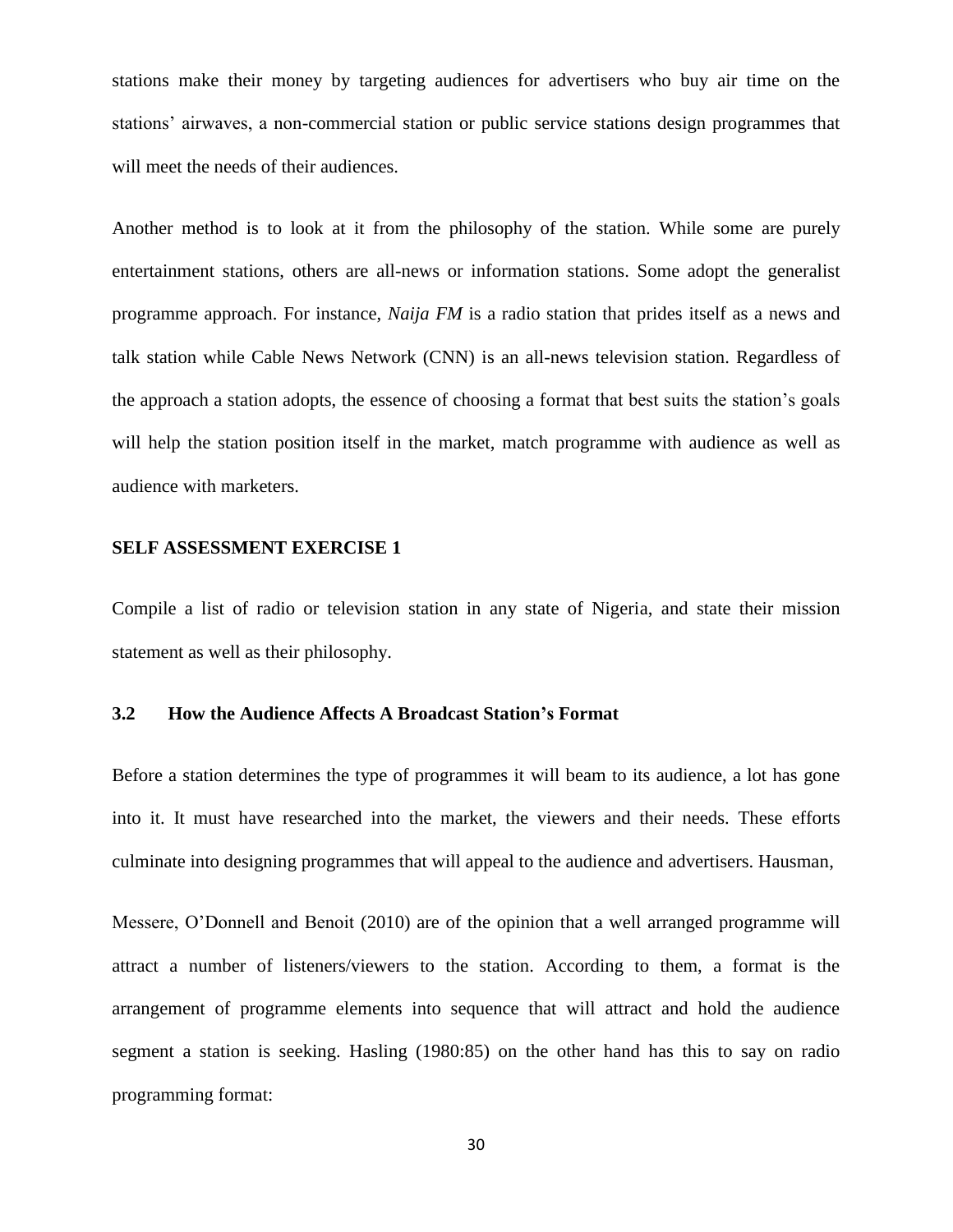Programming is the most important aspect of radio station operation. The message that is communicated is, after all, the central reason for all of the technological talents and energies that go into sound transmission..

The implication of Hasling statement is that if the meaning of the message is lost on the audience, the station has failed to achieve its purpose. In other words, if a programme does not match the needs and aspirations of the audience, getting money to stay in business may be difficult.

The research that a station conducts on its audience will reveal the categories of people who make up the audience, their profession, age, gender, location and economic status. Station programme tend to tilt towards what the research outcome is. If the audience has more teenagers or young adulst, the type of programme a station will transmit will appeal more to this category of audience than it will to the older audience.

Both Schroeder (1992) and Hasling (1980) agree that the broadcasting industry is a competitive business where all are trying to attract and hold a particular audience segment as well as win adverts that will bring in revenue. In trying to entertain the audience and win advertisers over, broadcast media managers must strike a balance and make sure that the two are kept happy. According to Schroeder (1992) the only way to do that is for stations to work hard to provide programming that listeners want and enjoy. The assumption is that if the programmes are what the audience wants and enjoy, advertisers will bring in their commercials to support the station

#### **4.0 CONCLUSION**

Programming is the most important function of a radio or television stations the reason d'être of their operations. Most often broadcasters see the broadcast audience as the king; although there are various ways a station can source for programme, it is often advisable for each station to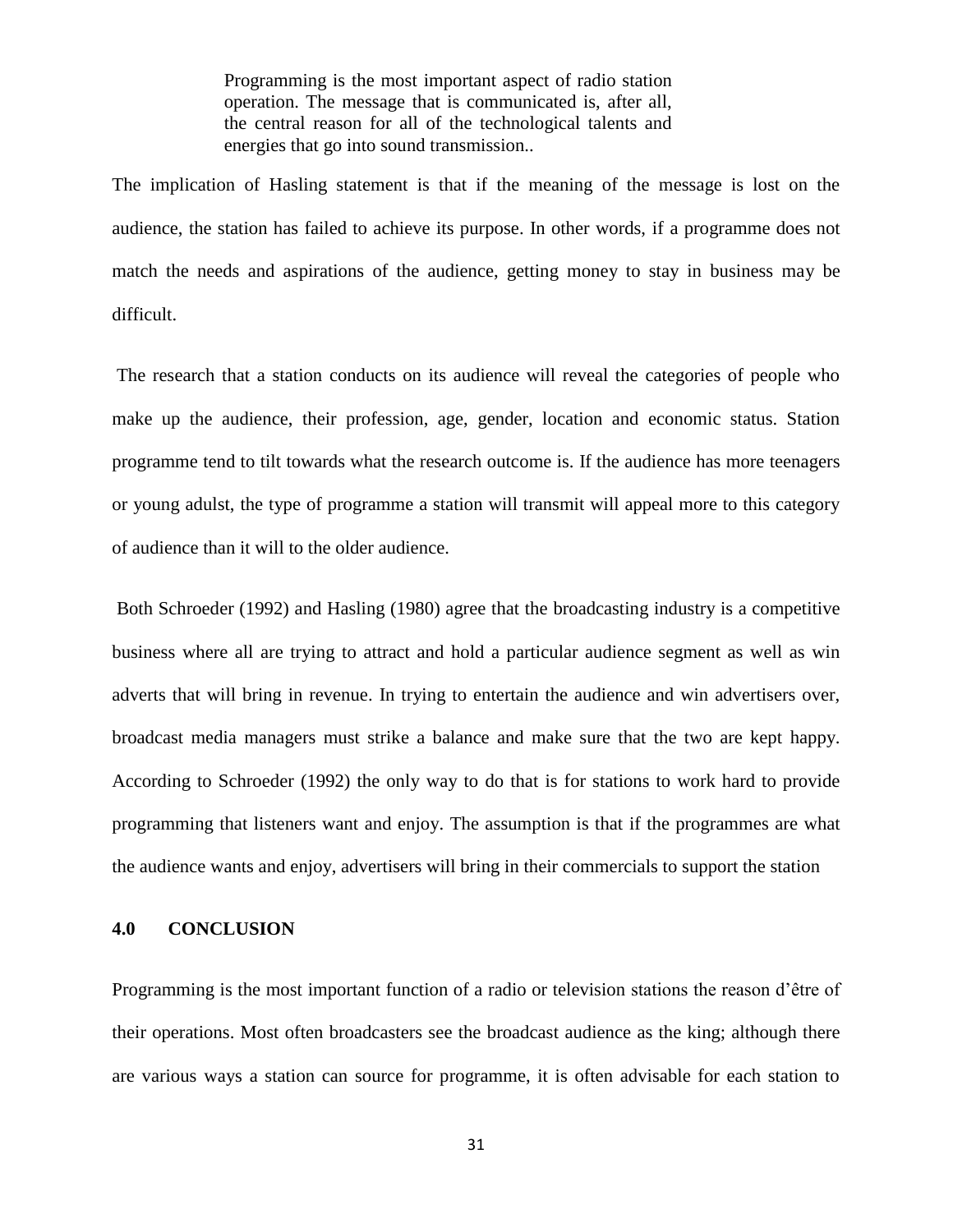develop its own programme that will reflect its philosophy and at the same time attract and hold the audience. This is the ingredient every station needs to get commercials or sponsors for their programmes.

## **5.0 SUMMARY**

In this unit, you have been exposed to:

- Why broadcast station develop station philosophy;
- Station format and the need for programmes to reflect station philosophy;
- How broadcast audience can affect a station's programmes.

## **6.0 TUTOR-MARKED ASSIGNMENTS**

- 1. How do a broadcast station's programmes reflect its corporate philosophy?
- 2. If you are the manger of a radio station that has the philosophy of less talk more music and caters strictly for the Nigerian audience, make a suggestion on the types of music that it will disseminate to satisfy its listening audience.
- 3. What do you understand by a broadcast station's philosophy?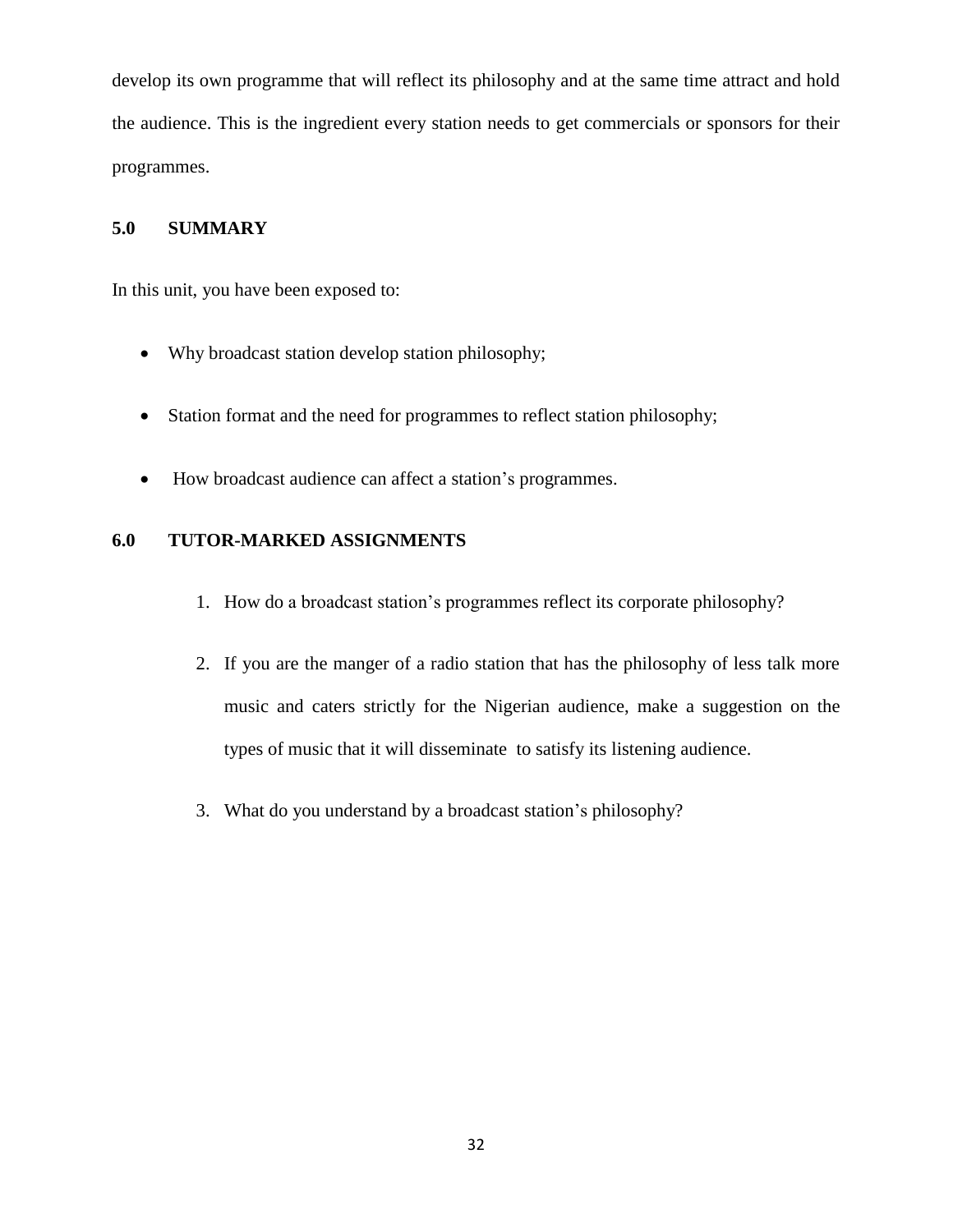#### **7.0 REFERENCES**

- Dominick, J. R. (2002). *The dynamics of mass communication: Media in the digital age* (7<sup>th</sup> ed.). Boston: McGraw Hill.
- Hasling, J. (1980). *Fundamentals of radio broadcasting*. New York: McGraw-Hill Book Company.
- Hausman, C. Messere, F., O'Donnell, L. and Benoit, P. (2010). *Modern radio production*: *Production, programming, and performance*, 8<sup>th</sup> ed. Australia: Wadsworth Cengage learning.
- Hasling, J. (1980). *Fundamentals of radio broadcasting*. New York: McGraw-Hill Book Company.
- Radio Programming Formats. Retrieved from, <https://docs.google.com/a/run.edu.ng/document/> on July 13, 2014.

Radio program. Retrieved from, http://en.wikipedia.org/wiki/ on July12, 2014.

- Schroeder, R. (1992). The business of radio broadcasting. In Burrell, H. (ed.) *An unfettered press*. A publication of the United States Information Agency.
- Audience and business research, analysis and development. Retrieved from <http://www.audiencedialogue.net/> on July, 14, 2014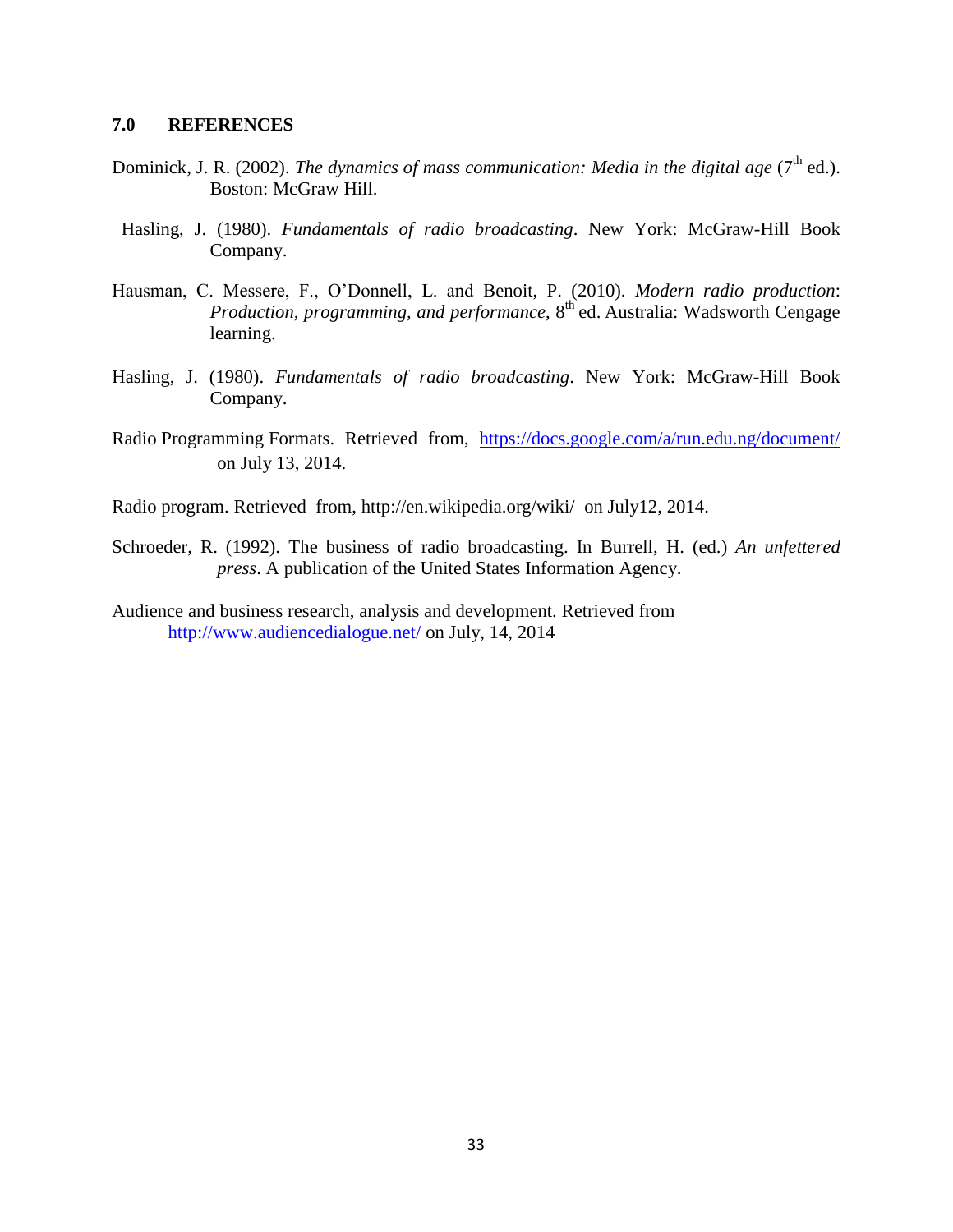## **MODULE 2 RADIO AND TELEVISION PROGRAMMING**

- Unit 1 Conceptual Clarification of Broadcast Programming
- Unit 2 Constructing Broadcast Programme Format
- Unit 3 Broadcast Programme Scheduling Strategies

## **UNIT 1 CONCEPTUAL CLARIFICATION OF PROGRAMMING**

## **CONTENTS**

- 1.0 Introduction
- 2.0 Objectives
- 3.0 Main Contents
	- 3.1 Concept of Broadcast Programme
	- 3.2 Concept of Broadcasting Programming
- 4.0 Conclusion
- 5.0 Summary
- 6.0 Tutor-Marked Assignment
- 7.0 References

## **1.0 INTRODUCTION**

Often times students use programme and programming interchangeably. To them both concepts mean the same thing. This is incorrect. This unit will therefore clarify the meaning of both concepts. By so doing, you will avoid the error of mispplying both concepts.

## **2.0 OBJECTIVES**

On successful completion of this unit, you should be able to:

- Understand the concept of broadcast programme
- Understand the concept of broadcast programming
- Defferentiate one concept from the other.

## 3.0 **MAIN CONTENTS**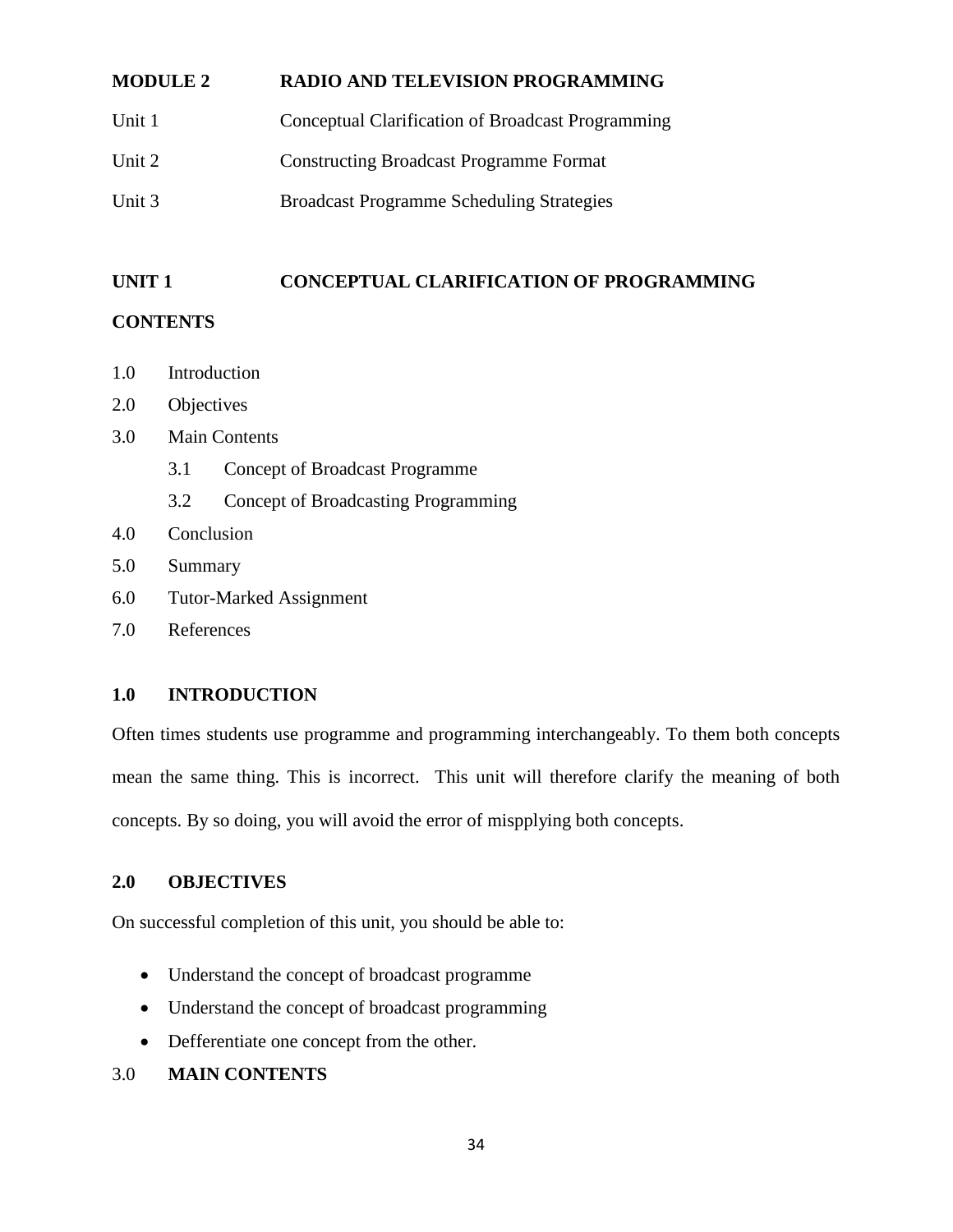#### **3.1 Concept of Broadcast Programme**

A broadcast programme can take the form of information, education and entertainment created to meet certain specific needs of the viewing or listening audience. According to Wikipedia (2015) television programme or television show [and by extension radio programme] "is a segment of content intended for broadcast on television, other than a commercial, channel indent, trailer, or any other segment of content not serving as attraction for viewership. It may be a single production, or more commonly, a series of related productions (also called a television series)".

Broadcast programmes can be classified into two broad categories; spoken word and music. Spoken word according to Duyile (2005) are talks, discussions, educational broadcasting, interviews, drama, documentary, magazines, news and current affairs programmes and religious broadcasting; while music programmes include pre-recorded programme, live musical performance of all kinds and variety of entertainment.

On the other hand, James and Ward (1998) classified broadcast programmes into four major categories namely;

- 1. Public affairs or programmes which are made up of news, interview, sports, documentary among others..
- 2. Entertainment programmes which are drama, musicals and talk shows.
- 3. Children's programmes which are moonlight tales,drama,educational programmes and cartoons.
- 4. Enlightenment programmes, mostly sponsored by government and its agencies.

One major criterion that guides broadcast programme content is regulation (This will be discussed in details in module 5). Regardless of the type, idea or cast, Eastman and Ferguson

35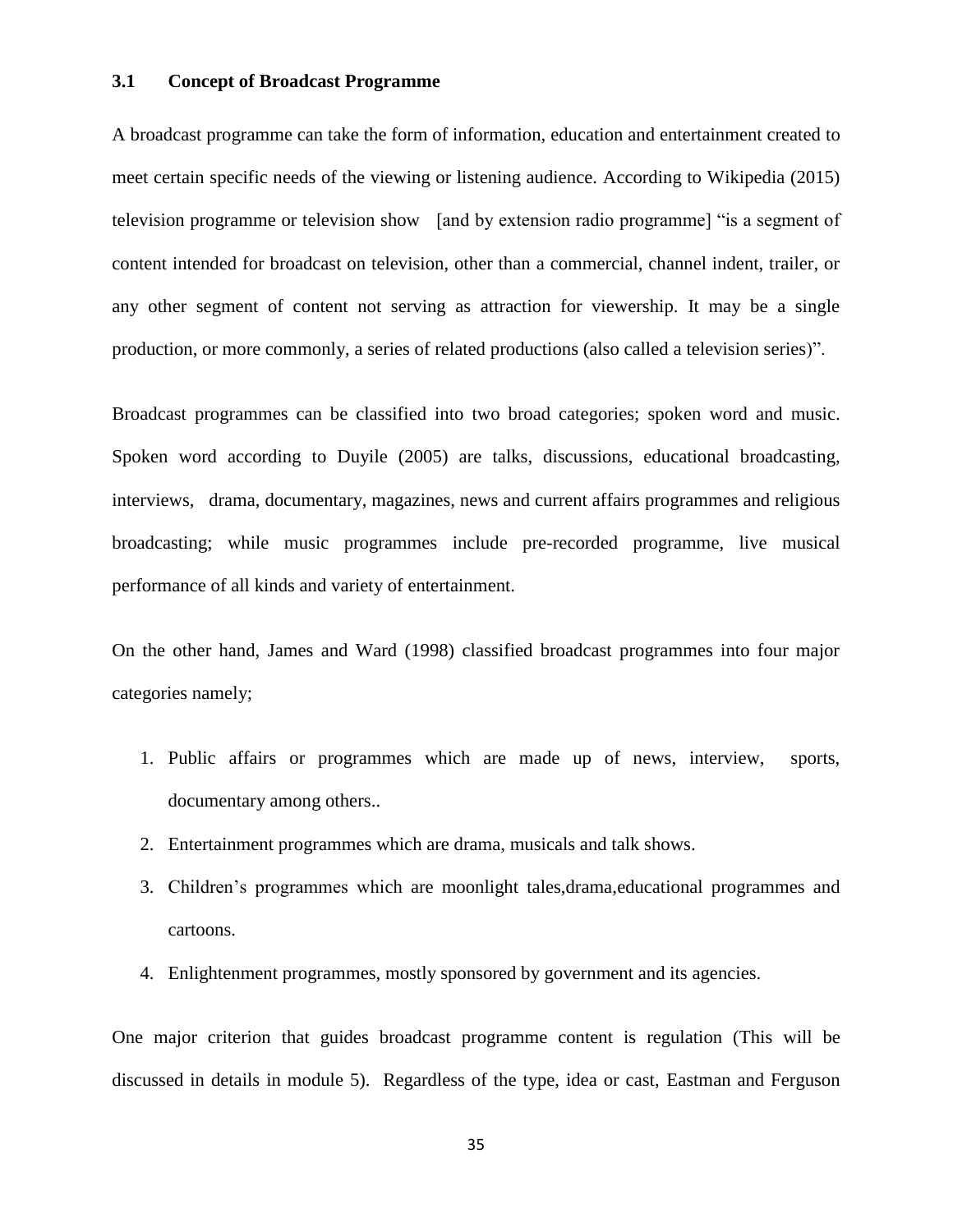(2006) explain that a broadcast station must consider several other factors specific to children's programming like Federal Government rules, interest, and packaging that will attract children.

A radio programme is what a station has to offer to its listeners and advertisers. The type of programme a station has determines the type of people who listens to it and the amount of adverts it commands. According to *Wikipedia* (2014) a radio program is a segment of content intended for broadcast on radio. It may be a one-time production or part of a periodically recurring series. Regardless of who is listening or watching, Pennington (2000) advises that broadcast stations must through their programmes:

- Convince listeners that they are on their side, and interested in what concerns them;
- Encourage them to feel part of the programme;
- Encourage them to contribute their views and concerns them.

On the basis of this therefore, the task of every programmer/producer/director is to:

- Choose programmes that meet the needs and wants of an audience.
- Negotiate the development or "rights" to a programme.
- Organize those programmes into a cohesive schedule that flows from one program to the next.
- Market the programmes to the appropriate audience.
- Convince advertisers the programmes will reach their consumers.

## **SELF ASSESSMENT EXERCISE 1**

Watch a television programme and check to see whether in conforms to children interest, good taste and decency.

## **3.2 Concept of Broadcast Programming**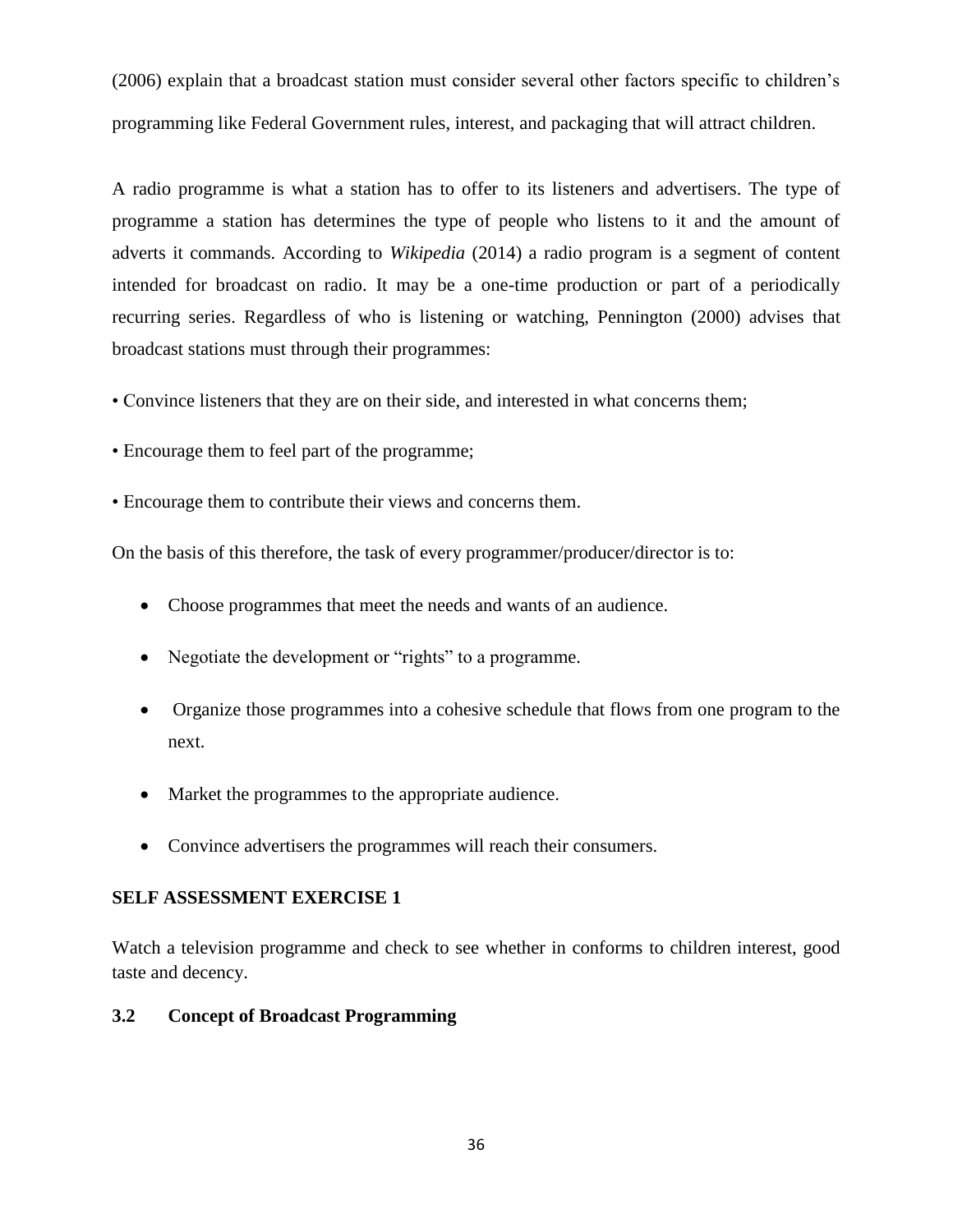Broadcast programmes can be organized either on a daily, weekly, monthly, quarterly or seasonlong schedule. According to *Wikipedia*, (2015) modern broadcasters use broadcast automation otherwise called TV Listing, to regularly change the scheduling of their programmes to build an audience for a new show, retain that audience, or compete with other broadcasters' programmes. The following are the purpose of organizing broadcast programmes:

- 1. To give programmes the best possible chance of attracting and retaining an audience;
- 2. They are used to deliver programmes to audiences when they are most likely to want to watch them;
- 3. Deliver audiences to advertisers in the composition that makes their advertising most likely to be effective (Ellis 2000 :136); and
- 4. Retain audience, and also stay ahead of competitors.

A broadcast station has certain objectives it has set out to achieve. Broadcast stations must work hard to provide programming that audiences want and enjoy (Schroeder, 1992: 68). Onabajo (2002:22) adds that before thinking of how to achieve its objectives in programming, stations must consider the following factors:

- 1. Identify who the target audience members are;
- 2. Identify the programmes that could be used to address the audience; and
- 3. Identify the ideal time for the programmes to be transmitted.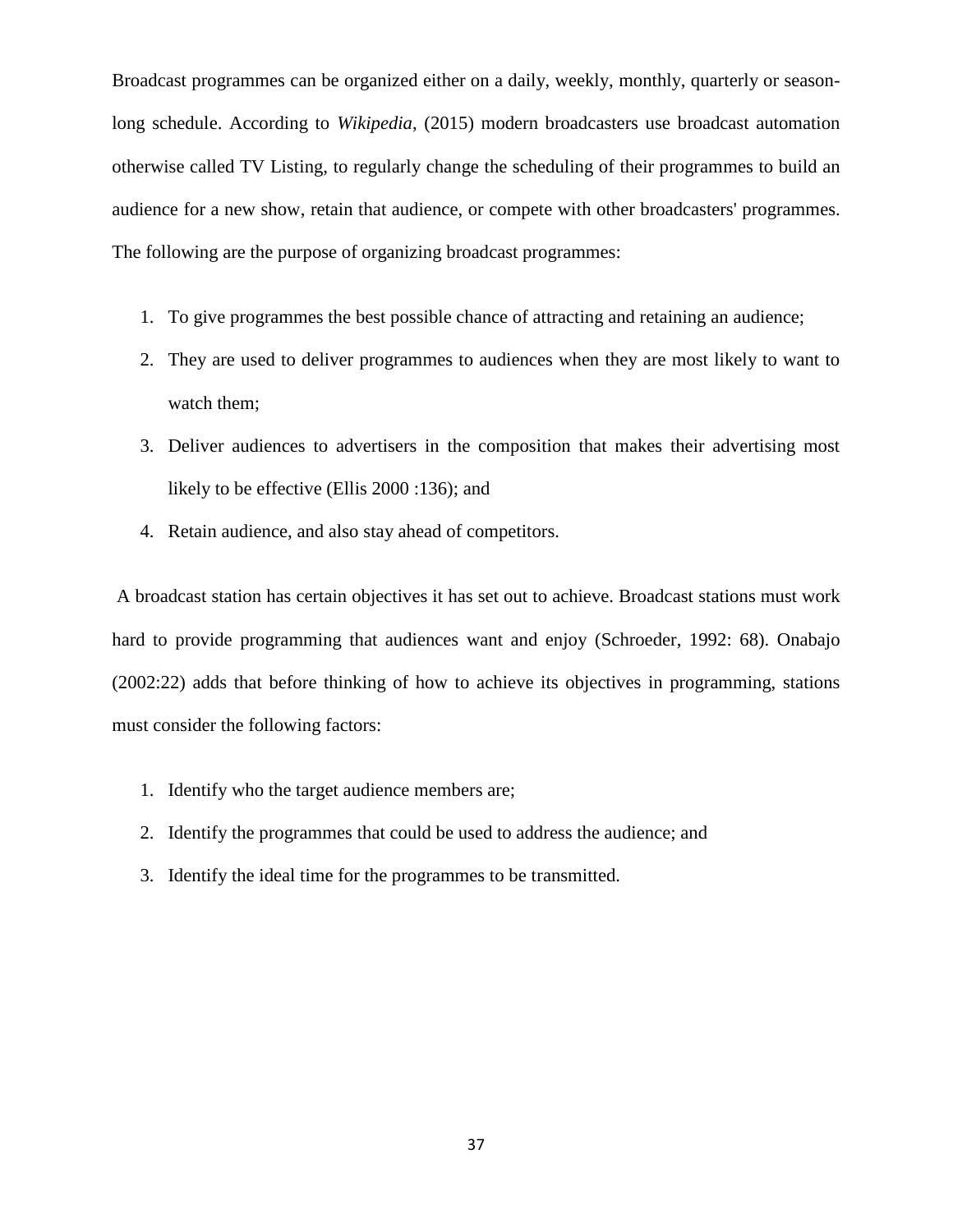### **4.0 CONCLUSION**

As earlier stated, in this unit a broadcast programme can take the form of information, education and entertainment created to meet specific needs of the viewing or listening audience. It is a segment of content intended for broadcast on television or radio. On the other hand programming is the arrangement of broadcast programmes into daily, weekly, monthly, quarterly or seasonlong schedule in order to build an audience for a new show, retain that audience, or compete with other broadcasters' programmes. The bottom line here is that a programme must be interesting and available when the listener or viewer is available.

### **5.0 SUMMARY**

So far you might have understood from this unit:

- The concept of broadcast programme;
- The concept of programming;
- The difference between broadcast programmes and programming.

### **6.0 TUTOR-MARKED ASSIGNMENTS**

- 1. What do you understand by the concept of broadcast programming?
- 2. Differentiate between broadcast programme and broadcast programming.

### **REFERENCES**

### **7.0 References**

- Duyile, A. (2005). *Broadcast news reporting and programming*. Akure: Endurance Prints & Publishers.
- Eastman, S. T. and Ferguson, D. A. (2006). *Media programming: Strategies and practices* (7<sup>th</sup> ed.). : Thomson Wadsworth.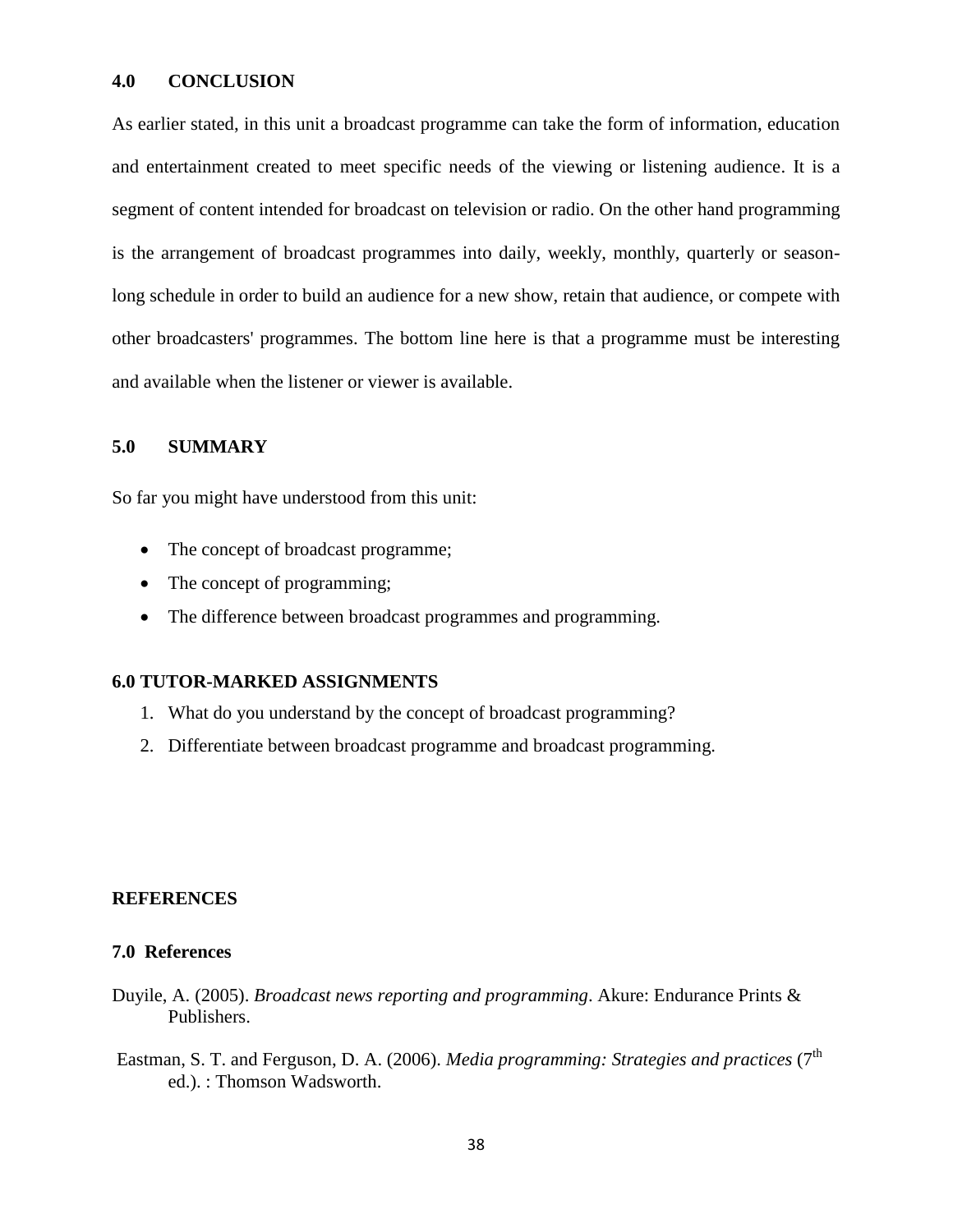Ellis, J. (2000) *Seeing things: Television in the age of uncertainty*. London: I.B. Tauris.

James, A. B. and Ward, L. Q. (1998). *Radio-television-cable management*. USA: Phil Butcher.

- Pennington, J. (2000). Guidelines for radio programme production. Retrieved from, <http://www.consumersinternational.org/> on July, 12, 2014
- Schroeder, R. (1992). The business of radio broadcasting. In Burrell, H. (ed.) *An unfettered press*. A publication of the United State Information Agency.
- *Wikipedia* (2015) Broadcast Programming. [https://en.wikipedia.org/wiki/Broadcast\\_programming on August 12,](https://en.wikipedia.org/wiki/Broadcast_programming%20on%20August%2012) 2015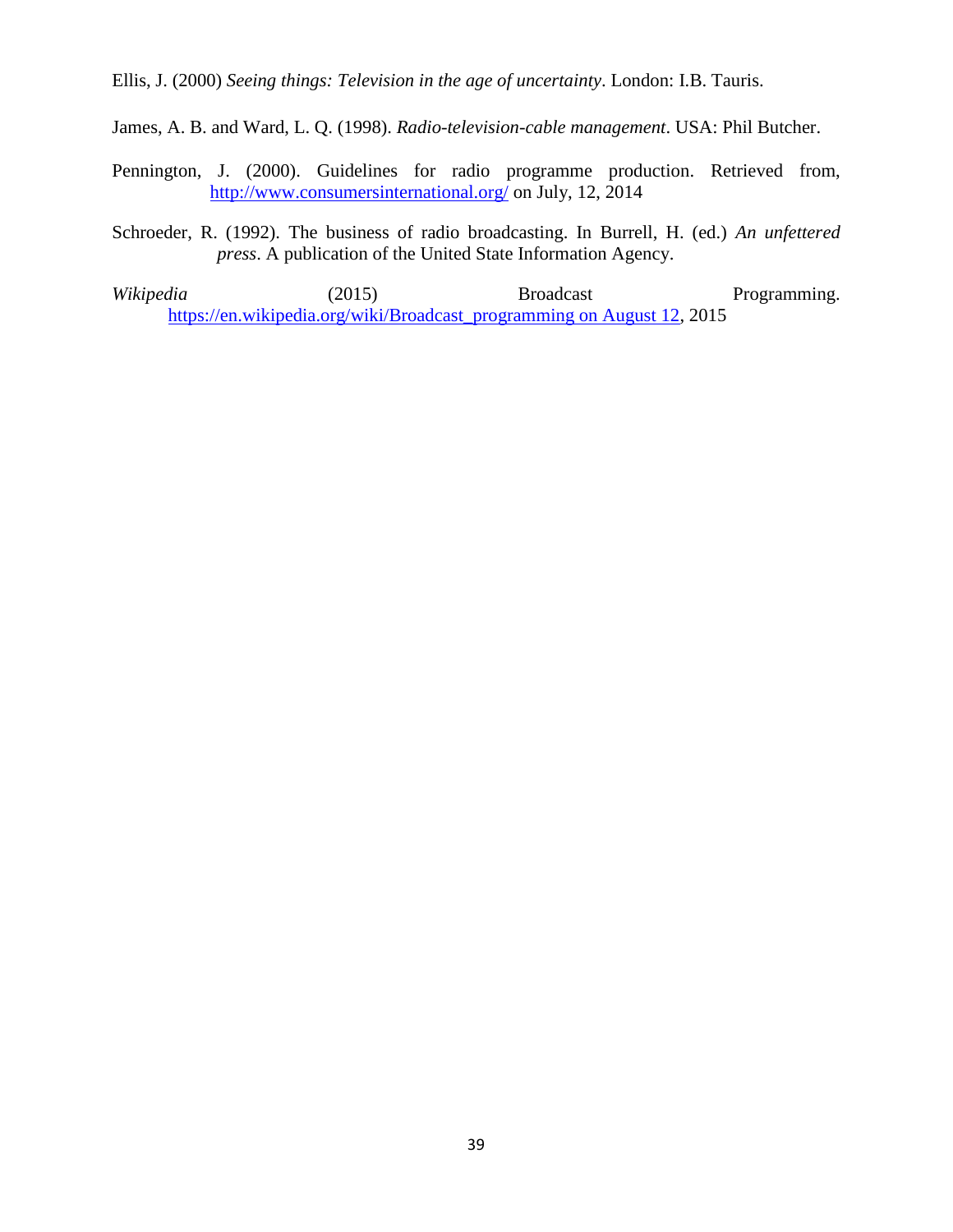## **UNIT 2 CONSTRUCTING BROADCAST PROGRAMME FORMAT**

### **CONTENTS**

- 1.0 Introduction
- 2.0 Objectives
- 3.0 Main Contents
	- 3.1 Broadcast programming models
	- 3.2 Radio Programme Format
	- 3.3 Broadcast Audience and Programme Format
	- 3.4 Niche Casting

### 4.0 Conclusion

- 5.0 Summary
- 6.0 Tutor-Marked Assignment
- 7.0 References

## **1.0 INTRODUCTION**

Programming is the most important aspect of radio and television broadcasting. A programme format that a station adopts gives it an identity that differentiates it from other stations in the broadcast industry. Broadcast stations adopt the different programme formats to meet the needs of their audiences.

# **2.0 OBJECTIVES**

On successful completion of this unit, you should know:

• The two major broadcast programming models;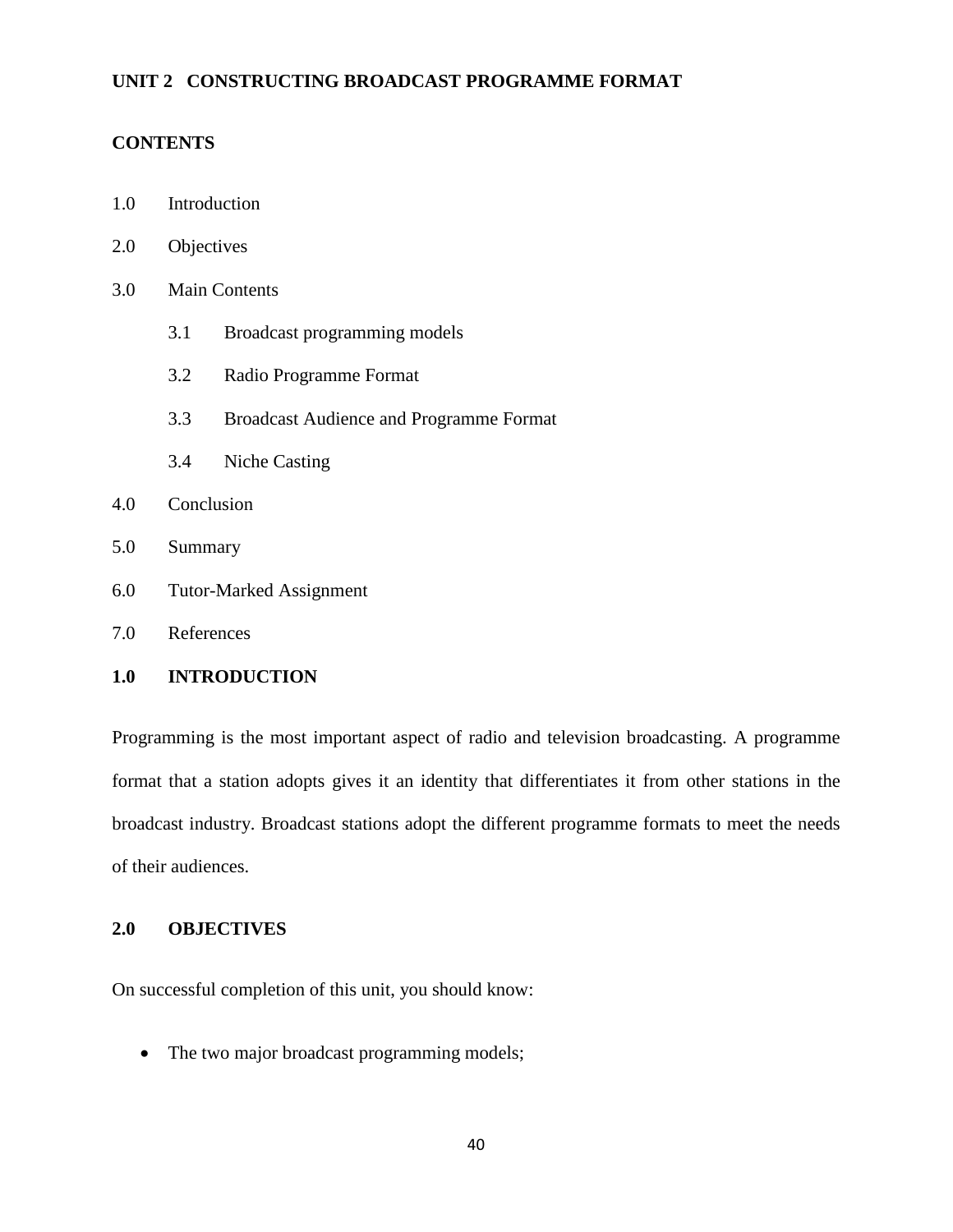- Identify the different radio broadcast programme formats
- Know the various trend in broadcast programming;
- Understand the concept of niche casting.

#### **3.0 MAIN CONTENTS**

.

#### **3.1 BROADCAST PROGRAMMING MODELS**

There are two major broadcast programming models. These are commercial and non commercial models. While commercial broadcasting is usually undertaken for profit, non commercial broadcasting also referred to as public service broadcasting is not. In other words, commercial broadcasting depends on advertisements, sponsorships and similar sources of funding. The British Broadcasting Corporation (BBC) is usually regarded as one of the best model of public service broadcasting.

Commercial broadcast stations are owned and controlled by private individuals or by commercial enterprises. The major objective of commercial broadcasting is to make profit accruing mainly from advertising revenue.. This is achieved through the broadcast of commercial messages and programme sponsorship. It is for this reason that commercial broadcast stations design their programmes to attract advertising revenue. This is very important for such stations as they will find it difficult to remain on air without such advertising revenue.

It has been stated that commercial broadcasting is an unusual business in which there are two clients. These are advertisers and listeners or viewers. Without the advertiser and audience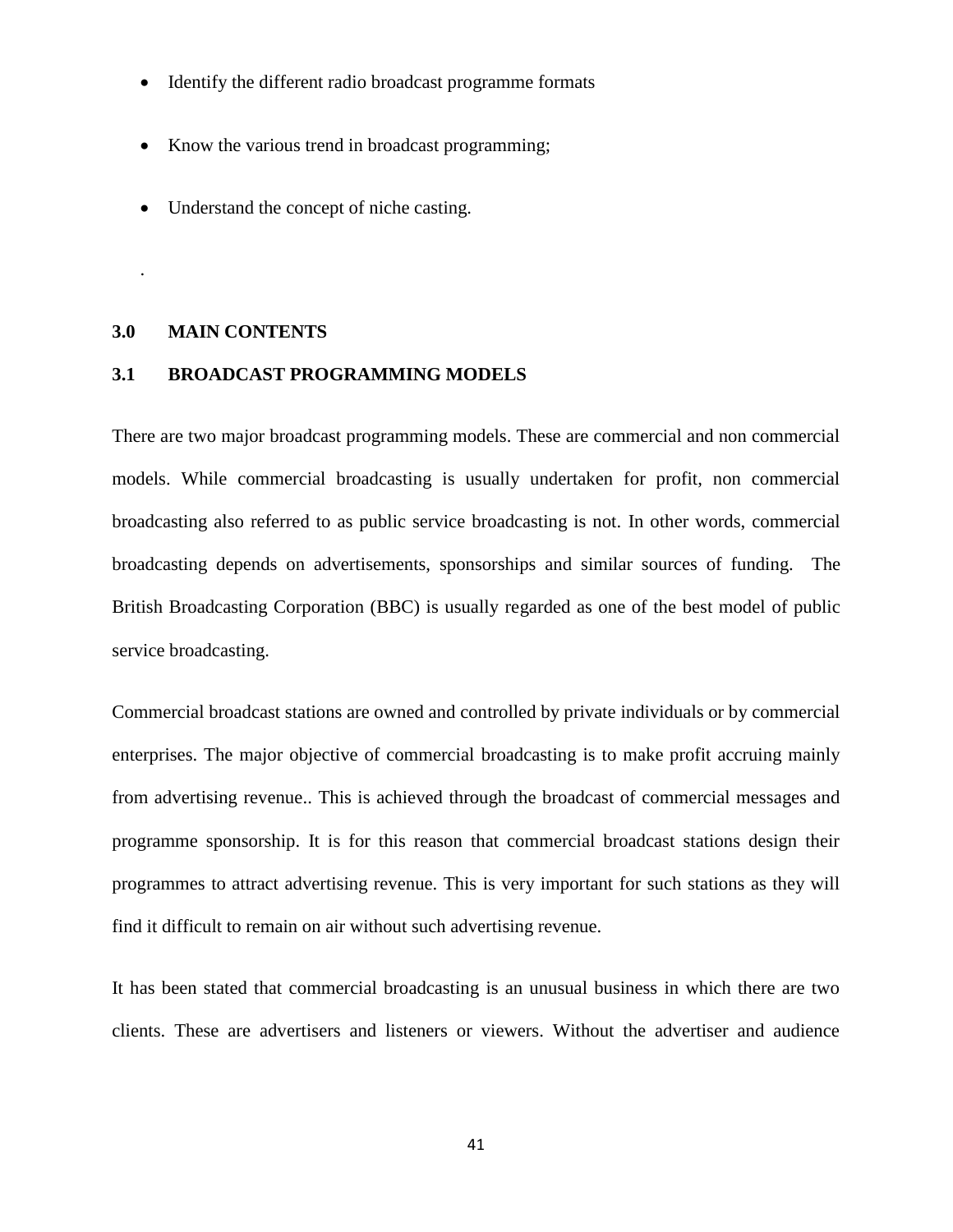(listeners and viewers) the broadcaster will be out of business. For this reason, the broadcaster must take care of the interest of both advertisers and audience members to remain in business.

For non commercial or public service broadcasting, the major sources of revenue are fees from licences and government subvention. However, it has been observed that some publicly owned Nigerian broadcast stations (Federal Radio Corporation of Nigeria, Nigerian Television Authority among others) adopt a mixed model of both commercial and public service broadcasting. It should be noted that public service broadcasting is designed to serve society's without being compromised by the influence of any advertiser.

### 3.2 **Radio Programme Format**

There are two main of radio programming formats – music and talk. Every type of programme falls under these two broad categories.

#### **Music format**

. Music programmes on radio are designed around the various genres of music which include the following:

**Country-western format:** This genre of music attracts mostly older generation and those who love country music. Music in this format reveals emphasis on steel guitar and vocals in a southwestern accent.

**Folk:** This genre includes contemporary as well as traditional music. This could include highlife music that is found in most African societies.

**Adult Contemporary (AC):** This consists of a blend of suitable oldies and current soft-rock hits.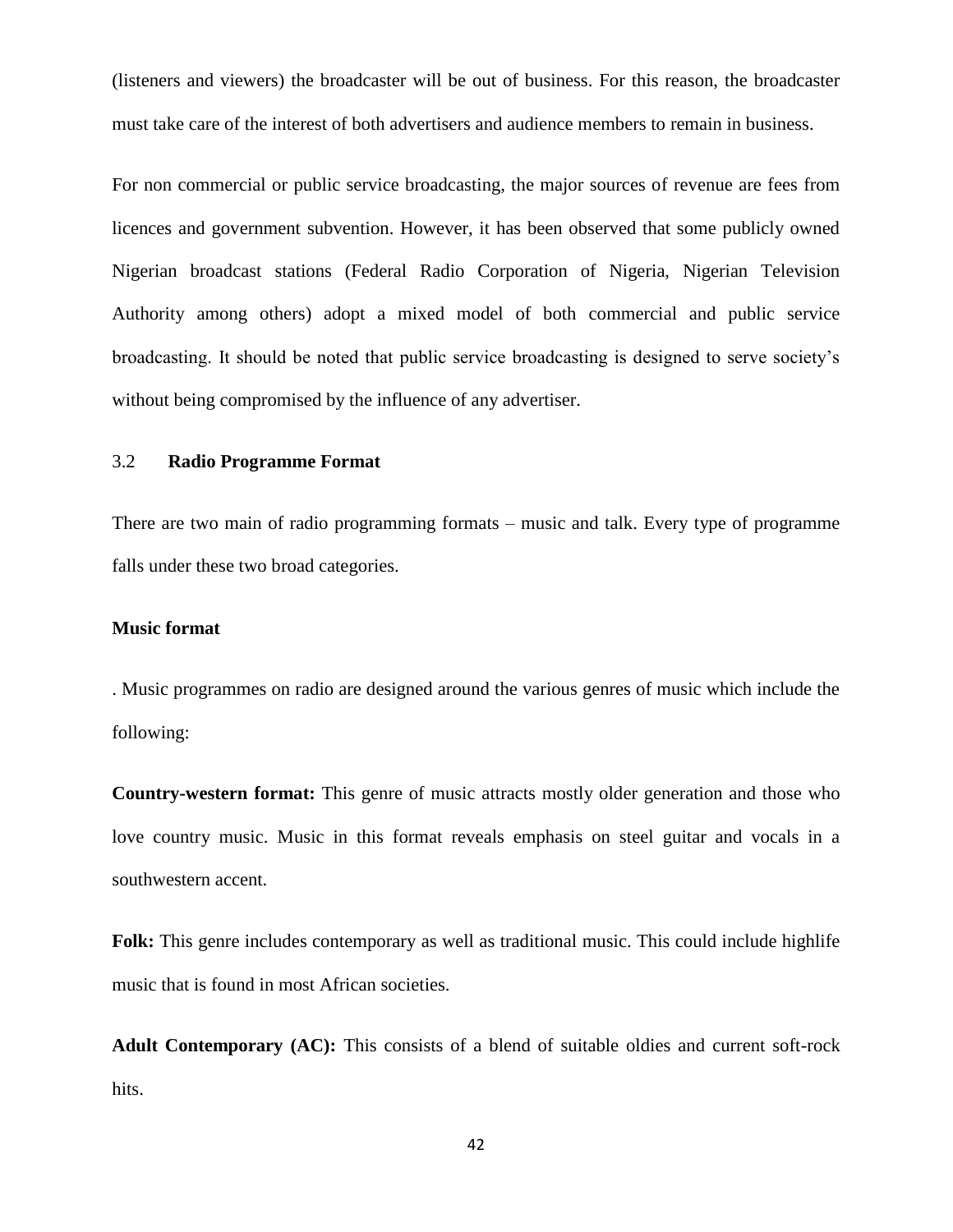**Classical:** This refers to serious music that has survived for several generations. It is the type of music that is played by symphony orchestras in concerts hall.

**Jazz:** This type of music is highly rhythmical and often free-form music.

**Gospel/Religious music:** This type of music is often inspirational and used to spread the gospel.

*Reggae:* This genre of music is associated with Jamaicans but popular in different African countries.

*Top 40:* On some radio stations it could be Top 10, Top 100 and are labeled so because they are current hit records. It consists of selections that are most popular in terms of requests and record sales.

### **Talk Format**

. According to Onabajo (1999:10), talk programmes are basic forms of broadcasting and existed before radio began, so it is no surprise that other broadcast programmes is an off-shoot of talk. The different programmes that emanate from talk include drama, documentary, news, magazine, interview, discussion among others.

### **SELF ASSESSMENT EXERCISE 1**

Distinguish public service from commercial broadcasting.

### **3.3 Audience and Programme Format**

Every mass media message is designed for one audience or another. Each message is designed to meet certain needs of the target audience and the only way to incorporate their needs into broadcast programmes is to identify who they are. Knowing the gender, economic status, and the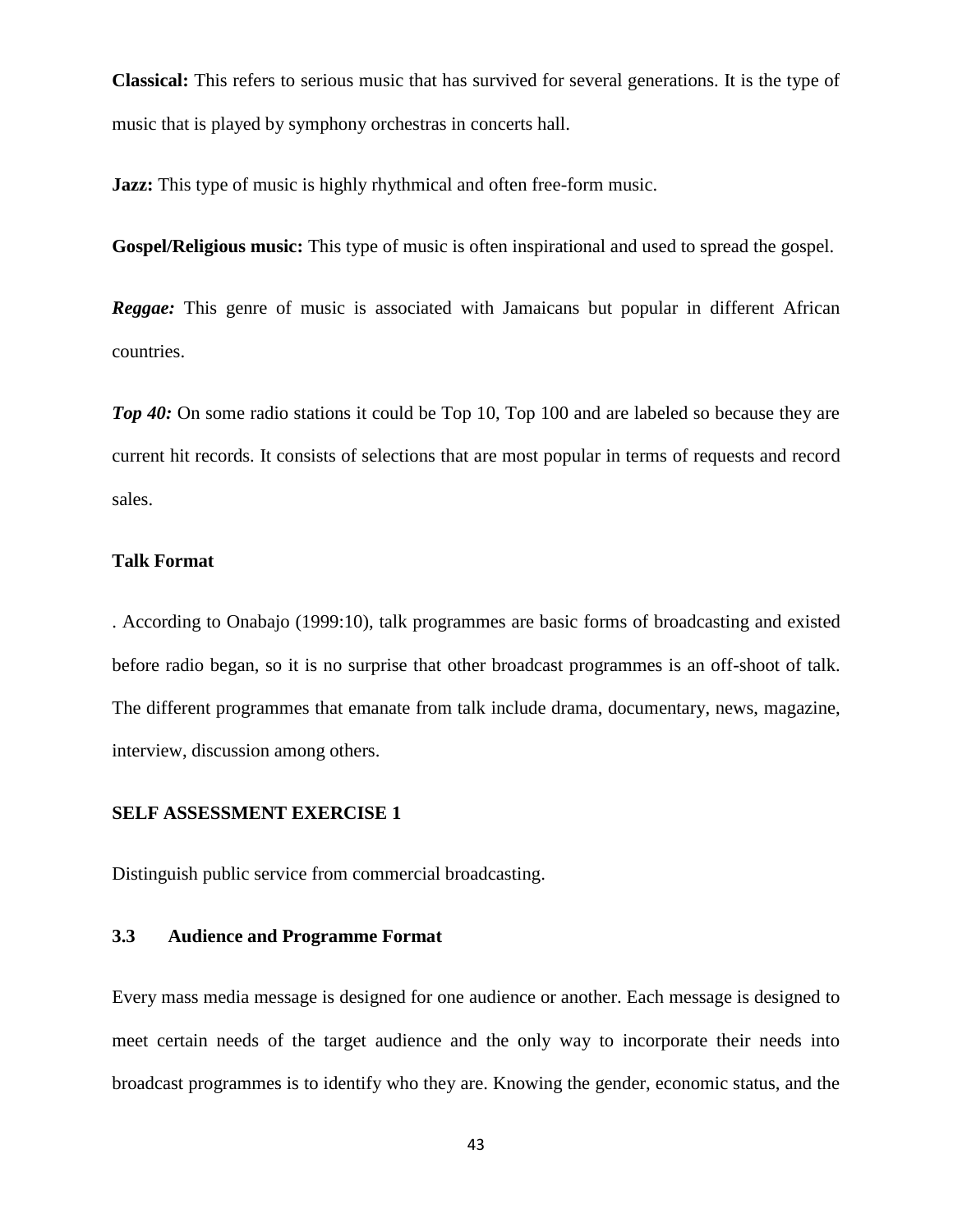culture of the target audience will help define the audience which invariably will affect the programmes and the broadcast station. Adams (2003:12) confirms this when he said that "often times a medium is borne from a desire to serve a particular public."

### **3.4 NARROWCASTING**

One of the trends in the media industry world over is to identify a particular audience category and then serve their needs through highly informative, educative and entertaining programmes that will, in most cases, appeal only to the group. This concept is known as narrowcasting or niche casting. Rudick (1992:50) explains the concept further:

> The trend towards targeting a special interest audience is a concept known as narrowcasting, to distinguish it from television networks that broadcast to mass audience…narrowcasting was particularly fuelled by technological breakthroughs – satellite technology that facilitated programme delivery and increased the channel capacity of cable systems.

According to Rudick (1992), the technological revolution came about at the same time that programme executives were finding that not everybody is interested in the same broadcast content.

#### **4.0 CONCLUSION**

One basic fact that has been established is that a station programmes must identify with the needs and demographics of the audience it is targeting. Again, we established that there are various formats a station can adopt to meet the needs of the target audience. Yet while there are stations that target the mass audience, media are moving away from targeting the general public but rather the trend today is that technology has made it possible to target one particular group of audience and still stay in business.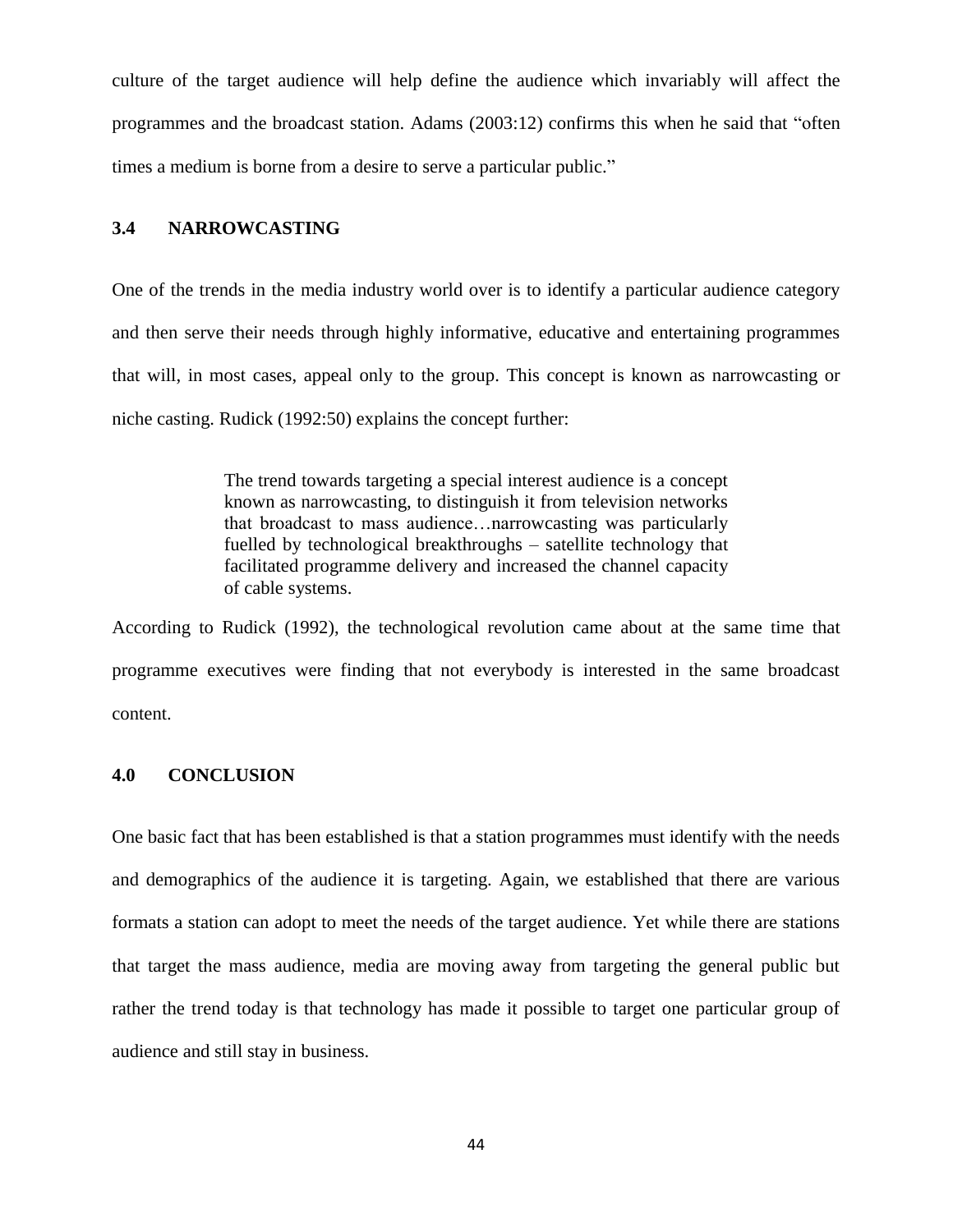## **5.0 SUMMARY**

So far you have learnt the following from this unit:

- How broadcast stations construct programme formats;
- The different broadcast programme formats; and
- That audience through their demographics can shape a station programming.

### **6.0 TUTOR-MARKED ASSIGNMENTS**

- 1. Distinguish between commercial and public service broadcasting formats
- 2. Identify a local station programming, identify its target audience and discuss why you think the station is narrowcasting or targeting mass audience.
- 3. Why should a station must have a programming structure or programme format that suits the station as well as the audience of the station?

### **7.0 REFERENCES**

Adams, P. (2003). *Writing right for today's mass media*. Australia: Wadsworth Cengage Learning.

- Ellis, J. (2000) *Seeing things: Television in the age of uncertainty*. London: I.B. Tauris
- Hasling, J. (1980). *Fundamentals of radio broadcasting*. New York: McGraw-Hill Book Company.
- Onabajo, O. (1999). *Essentials of broadcast writing and production*. Lagos: Gabi Concept Ltd.
- Rudic, M. (1992). Targeting an audience. In Brell, H.(ed.) *An unfettered press*. United States Information Agency.
- Schroeder, R. (1992). The business of radio broadcasting. In Burrell, H. (ed.) *An Unfettered Press*. A publication of the United State Information Agency.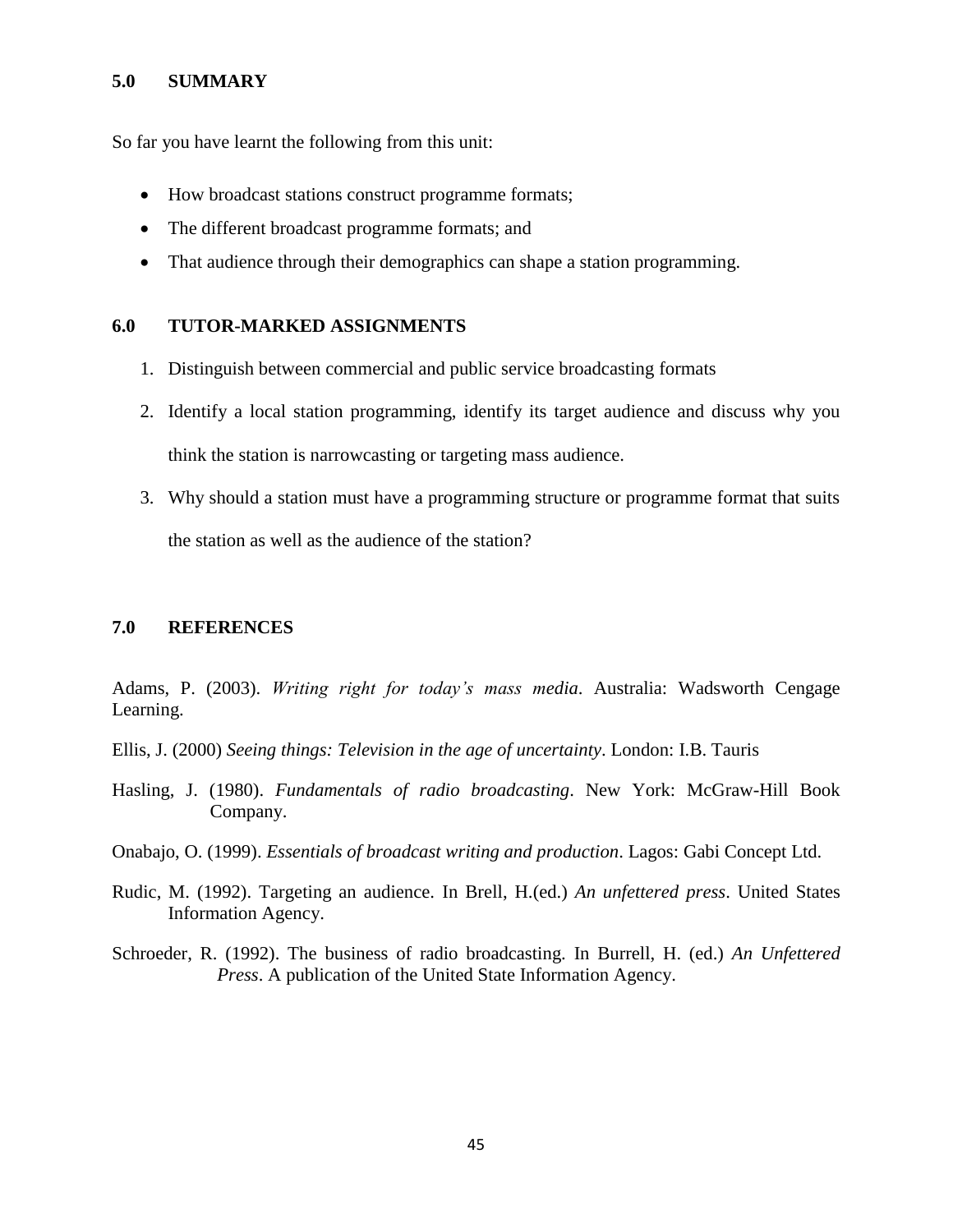# **UNIT 3 PROGRAMME SCHEDULING STRATEGIES**

# **CONTENTS**

- 1.0 Introduction
- 2.0 Objectives
- 3.0 Main Contents
	- 3.1 Sources of Broadcast Programmes
	- 3.2 Broadcast Programme Scheduling Strategies
	- 3.3 The 4p's of Broadcast Programming
	- 3.4 Broadcast Programme Scheduling and Competition
	- 3.5 Programme Department and Organization
- 4.0 Conclusion
- 5.0 Summary
- 6.0 Tutor-Marked Assignment
- 7.0 References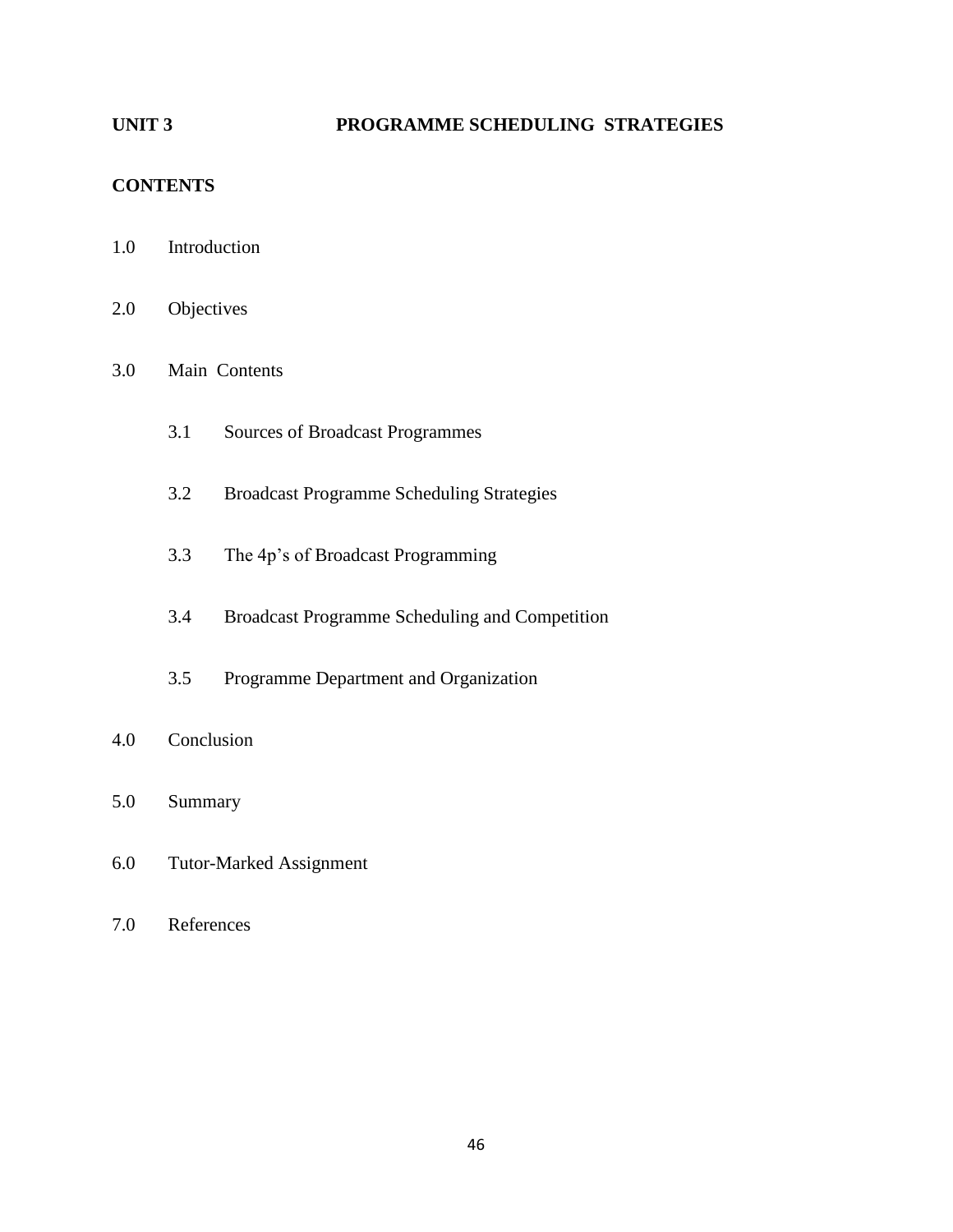#### **1.0 INTRODUCTION**

Broadcast programming or scheduling is the practice of arranging television or radio programmes in a daily, weekly, or season-long sequence. Programme scheduling strategies are employed to give programmes the best possible chance of attracting and retaining an audience. They are also used to deliver programmes to audiences when they are most likely to want to watch and expose members to advertisers messages. (Ellis 2000: 136).

### **OBJECTIVES**

On successful completion of this unit, you should be able to:

- Identify the various sources of radio and television programmes
- Explain the various sources of radio and television programmes.
- Know the various broadcast programme sources; and
- Explain the components of broadcast programming.

### **1.0 MAIN CONTENT**

#### **3.1 Sources of Radio and Television Programmes**

A radio station generates its programmes either internally or externally. Internally generated programmes are those programmes that are developed and produced by the local staff of a station or network while externally generated programmes are those developed in collaboration with other producers.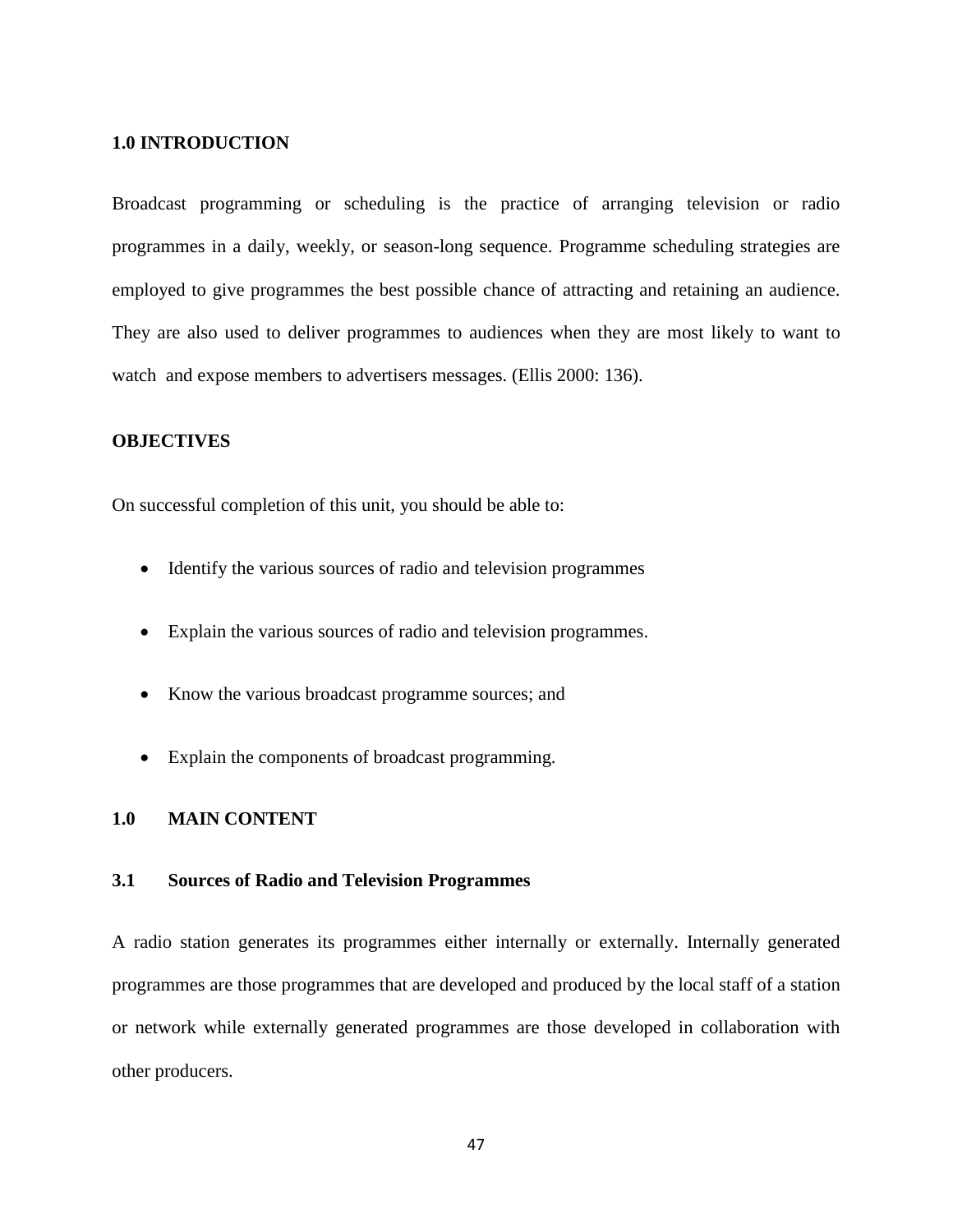#### **Internally Produced Programmes**

Internally produced programmes refer to those programmes put together by the local staff of a broadcast station as well as those produced by the staff of a network. In this regard, programmes produced by *Metro FM* in Lagos as well as those produced by Radio Nigeria Network are regarded as internally produced programmes.

The Nigerian Broadcasting Code (2011) defines a network s acontent provider with a premier station serving as a nucleus for the production, acquisition and transmission of indigeneous content of national appeal and having the nation as coverage and through diverse affiliates/associates. Currently, there are two prime radio networks in Nigeria. These are Radio Nigeria and RayPower.

. The relevance of network programmes are often in the areas of news, public affairs, documentaries and entertainment programmes. like drama and talk shows. For instance, in the case of Nigerian Television Authority (NTA) and Radio Nigeria their affiliate stations across the 36 states of Nigeria rely on the network studios for news, sports, live programmes among others on a daily basis. Similarly, African Independent television (AIT) and its sister radio snetwork RayPower also broadcast network programmes on their affiliate stations spread across the country. The problem with station under the network is that sometimes they are compelled to air the commercials of the network stations.

According to Hasling (1980), when a station becomes affiliated with a network, it agrees to make a certain amount of its air time available for the broadcasting of network programmes. Stations can also develop a variety of programmes from talk to drama to fill the air time. A station could also develop musical programmes that suits the audience that tune to the station.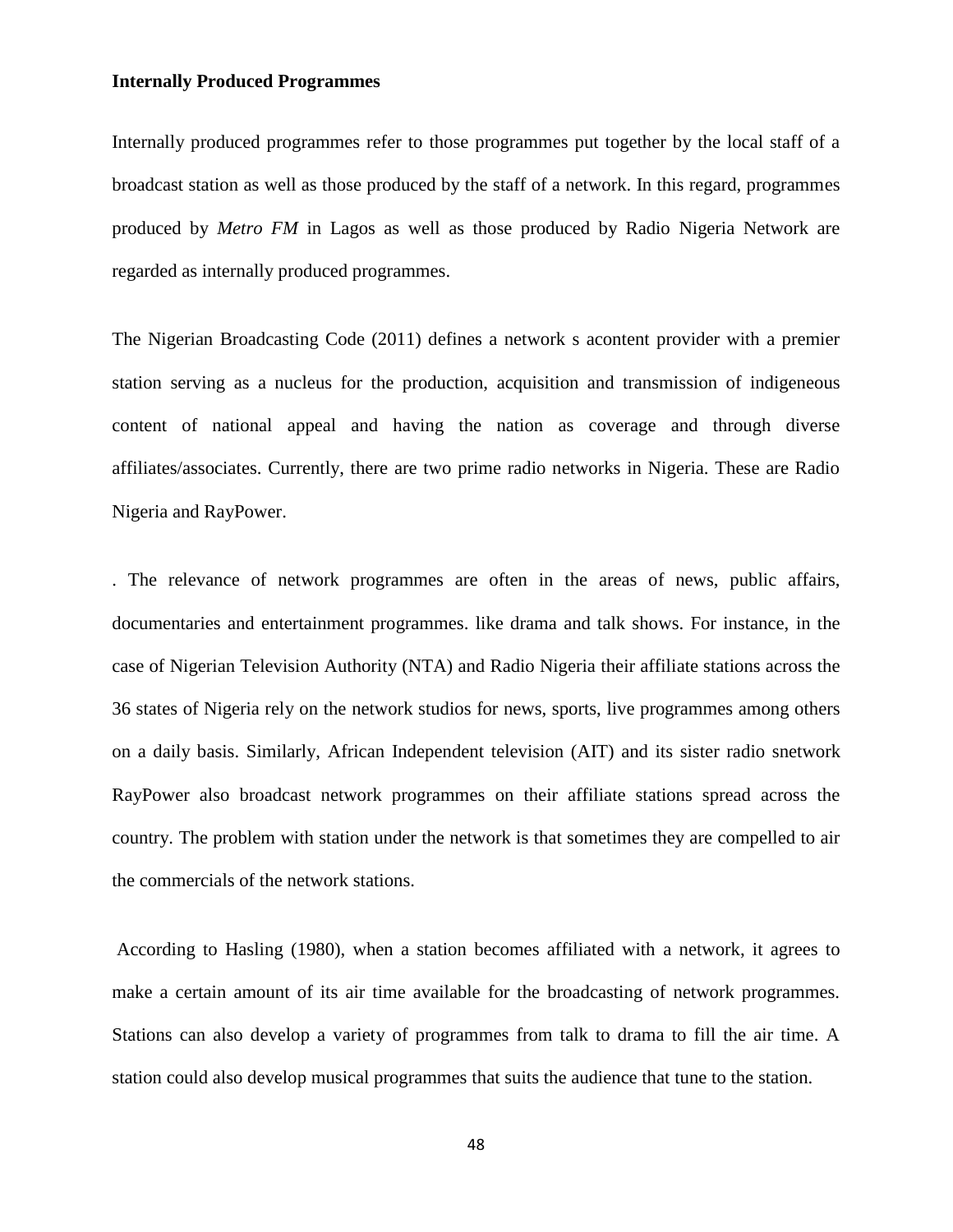#### **Externally Produced Programmes**

*Independent producers:* These are independent producers who come up with programmes like drama, soap opera, discussion and talk shows as a means of livelihood. These producers may syndicate their programmes to interested stations. They buy air time from stations but source funds from sponsors of the programme.

*Religious programmes:* Some stations are accepting religious programmes from sermons, live crusades and magazine programmes.

*Reality shows:* the trend world over is reality TV, and Nigeria is not left out. Today programmes like *Maltina dance hall*, *Nigeria idol*, *MTN Project Fame* among others command good number of audience across the nation.

*Live shows/coverage:* stations like Lagos Television (LTV 8) organizes *Ileya* festival, Christmas carnival, musical shows et cetera to fill the air and also source for funds. Although these programmes are seasonal, they are planned (depending on when the event occur) to fall into the station's quarterly scheduling of programmes.

#### **SELF ASSESSMENT 1**

Examine a station schedule and see if you can identify programmes sourced internally and those sourced externally.

## **3.2 PROGRAMME SCHEDULING STRATEGIES**

In view of the above, every station attempts to arrange their programmes in such a way that will suit the audience they cater for. Broadcast Programming or scheduling is the defined as the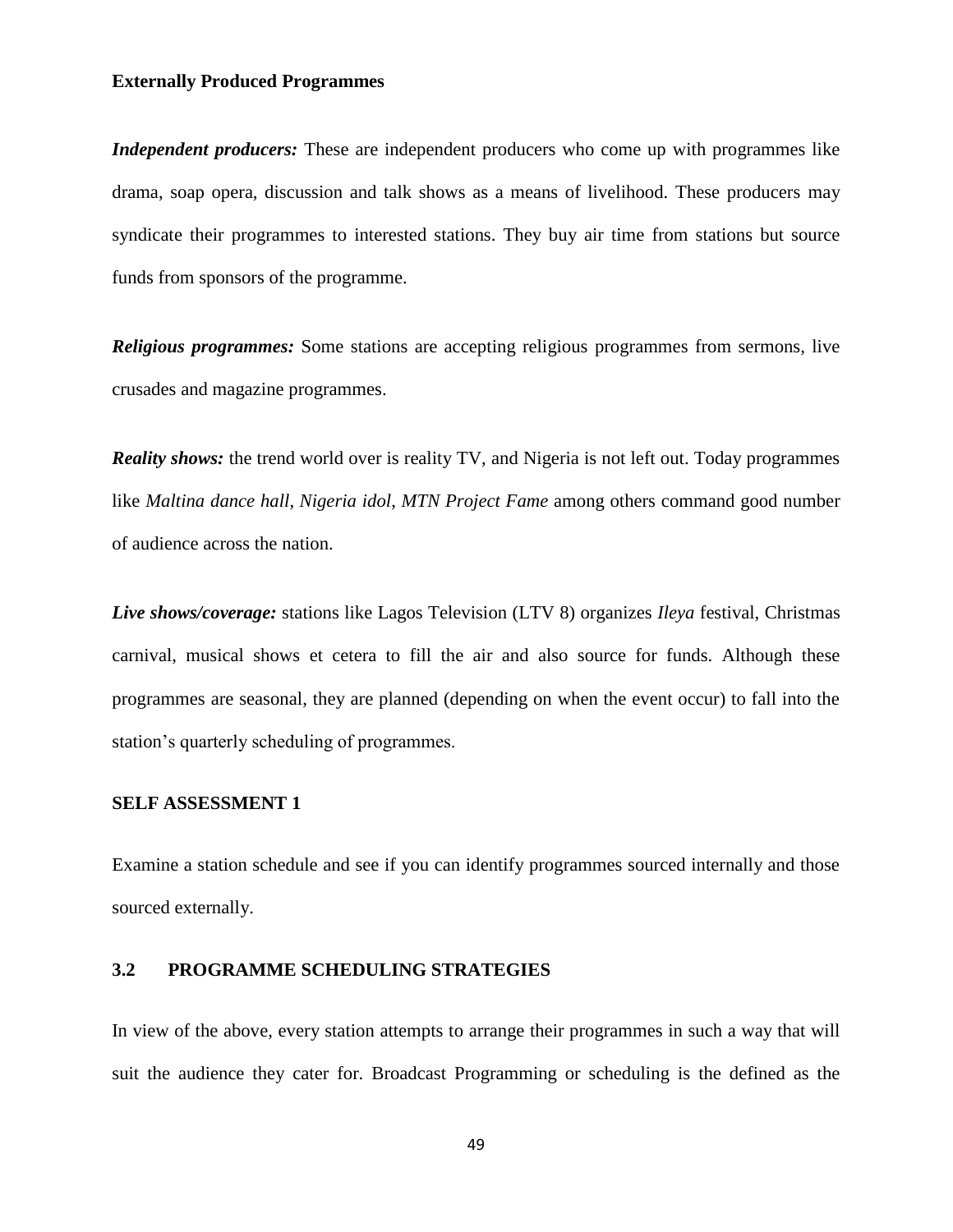practice of arranging television or radio programmes on a daily, weekly, or season-long schedule. The practice is use to schedule programmes to build an audience for a new show, retain audience, or compete with other stations' programmes.

Station schedule programme in a particular time for the following reasons:

- To maximize the size of an audience targeted by advertisers
- To attract audience for the programme;
- To give the programmes the best chance to survive or be accepted by its target audience;
- To match programmes with target audience available at the time; and Deliver audiences to advertisers in the composition that makes their advertisements most likely to be effective (Ellis, 2000).

#### **TYPES OF PROGRAMME STRATEGIES**

**Flow/Stacking**: according to Vane and Gross (1994:175), is a technique used to develop audience flow by grouping together programmes with similar appeals to "sweep" the viewer along from one programme to the next. This strategy revolves round audience of broadcast programmes; the idea is for audience of a particular programme to flow from one programme to another. For audience to flow into another programme, the station must be ready to schedule its programmes with similar appeal together.

**Block programming**: station schedules programmes back-to back for a period of time to retain viewership. According to Onabajo (2002:39), scheduling programmes in blocks to make audience flow forward to later programmes `is not necessarily because of the first programme appeal but because the audience wants to see the following programme from the beginning. `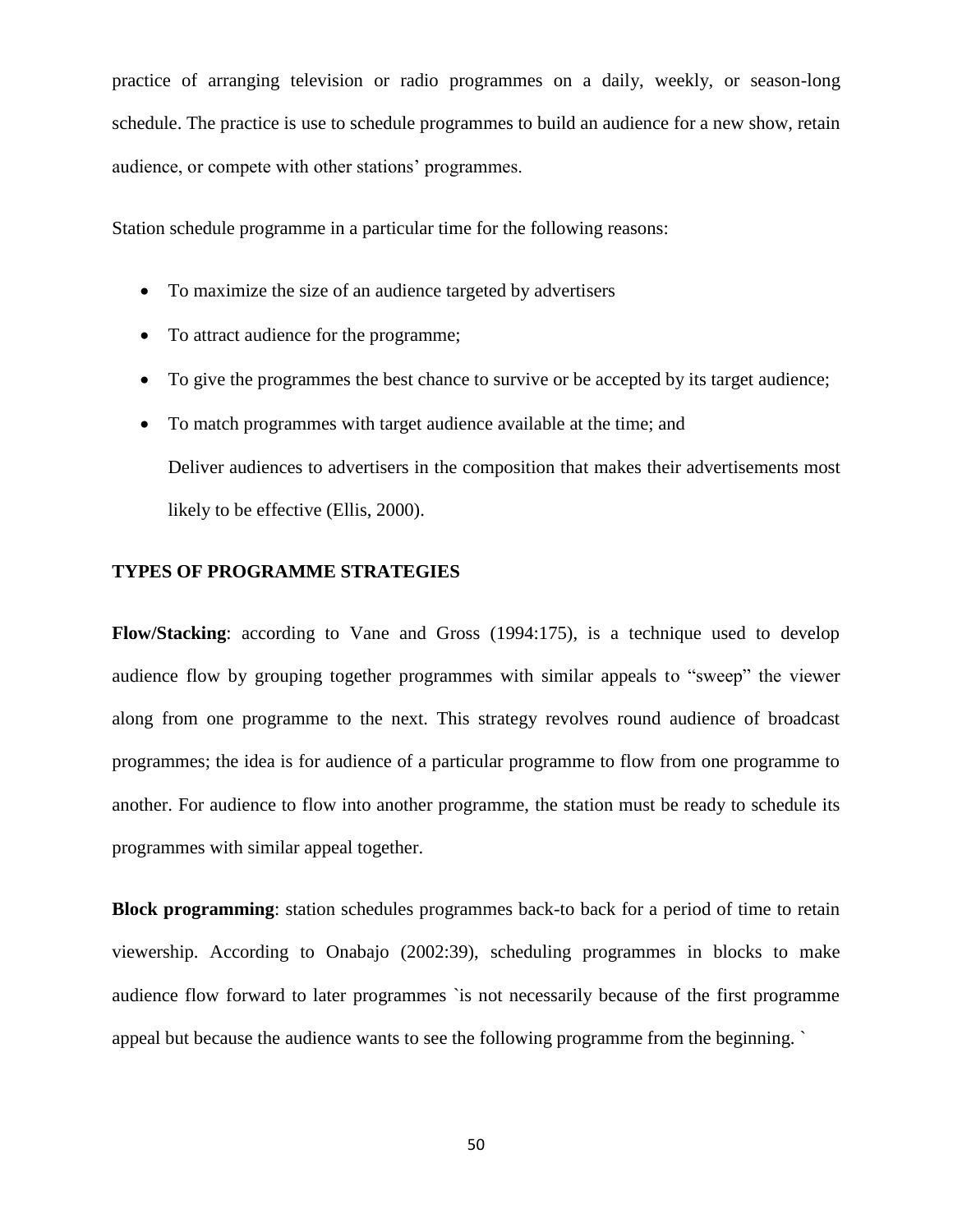**Hammock**: in this strategy, a weaker or new programme is sandwiched between two popular programmes. The intention is to make the audience watch the new or weak one after the first popular programme while he awaits the next popular programme. This strategy is good for two reasons:

- Firstly, the strategy is good for introducing new programmes to the viewing/listening audience. Once it has gained acceptance, it can stand on its own.
- Secondly, a weak programme can eventually pick up and gain more viewership/listenership and even attract sponsorship.

**Cross programming**: cross programming involves the interconnection of two shows. This is achieved by extending a storyline over two episodes of two different programmes.

**Bridging**: according to Ellis (2000) is used when a station tries to prevent the audience from changing channels during a junction point- the main evening breaks where all channels stop programmes and shift gear. This is achieved in a number of ways including: having a programme already underway and something compelling happening at a junction point, running a programme late so that people `hang around` and miss the start of other programmes, or the next programme during the credit of the previous.

**Counter programming**: involves offering an alternative programme to the audience from the one the competitor is offering. Onabajo (2002) adds that the strategy involves targeting a secondary demographic group that is not being served by competing stations in a particular time period. The implication of this is that the station must know what the other station is offering so as to know the part of the audience that is neglected.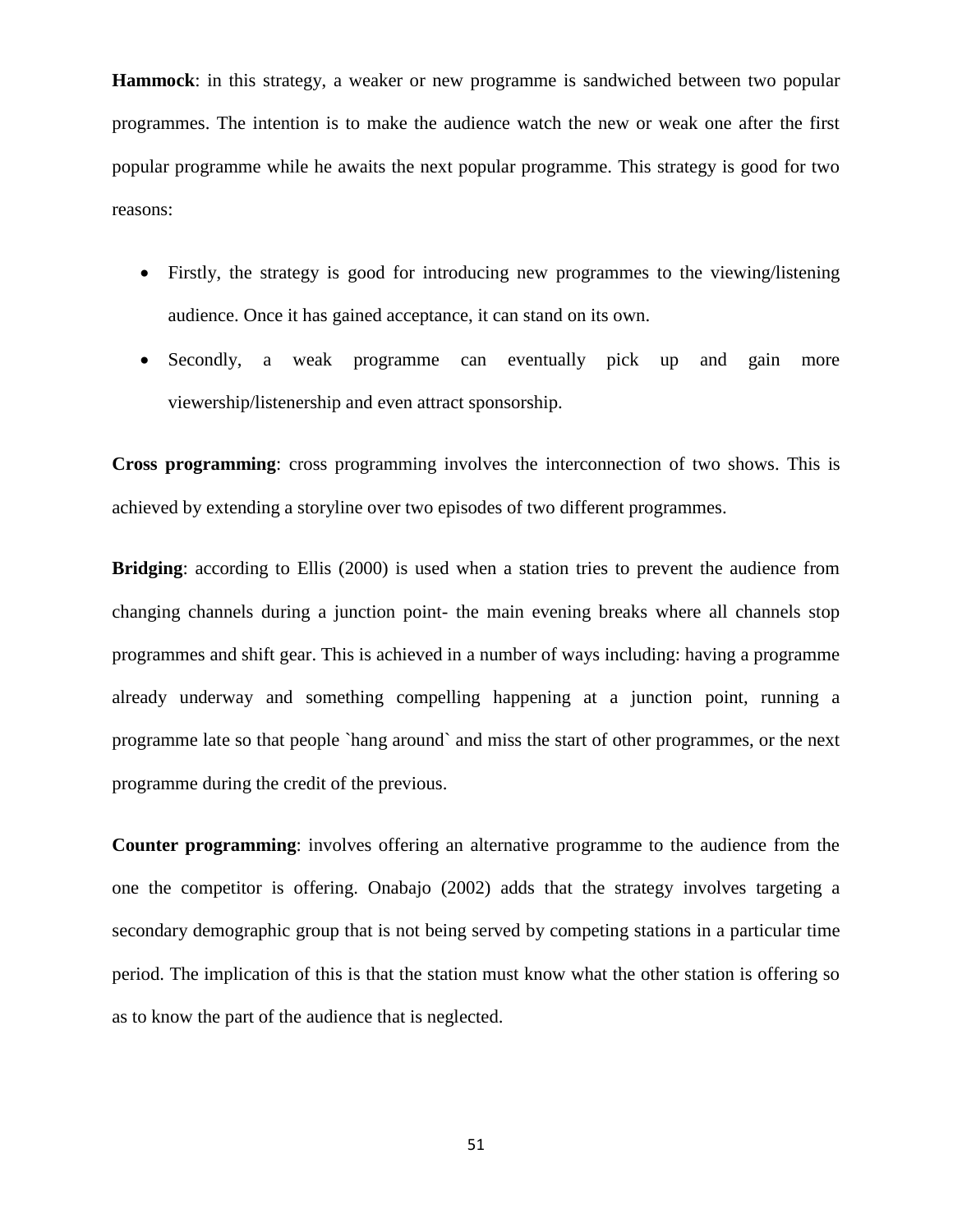**Stunting**: is a programming strategy a station adopts in which it offers the audience a special programme in order to draw audiences away from what other competitors are offering them. This is what Onabajo (2002) has to say:

> Since so much of a programme rating success depend on habitual viewing, breaking viewers` habit can weaken the power of that juggernaut. Thus, a network will gain the rights to air a chartbuster movie or popular rock concert and place it opposite a highly successful programme.

**Day parting**: most talk shows are scheduled for day time this is because they are geared towards a particular demographic group. Most day time talk shows target women, youth and singles, the reason for this is that it is the period of time they are available. Thus, day parting involves dividing the day into several parts, and different radio/television programmes appropriate for each day part are aired.

**Stripping**: this strategy involves running the same show in the same slot every day of the week so as to retain viewership. NTA 2 channel 5 at a time had the 7:30 belt from Monday through Friday in which for about 90 minutes air comedies. For that slot, NTA 2 is assured that its viewers are there and waiting Monday to Friday. Again, this works in favour of both the station and advertisers. The station can use this to attract sponsorship, and in any case advertisers are ready to air their messages on a station they know people are viewing.

**Hot switching**: In hot switching the station eliminates any sort of commercial break. When one programme ends and another begins; this immediately hooks the audience into watching the next programme without a chance to change the television channel between programmes.

**Tent pole programming**: This strategy is similar to hammock programming in that a programme is sandwich in between two. However in the case of tent pole programming, a very strong programme with high followership is sandwich between two weak programmes and each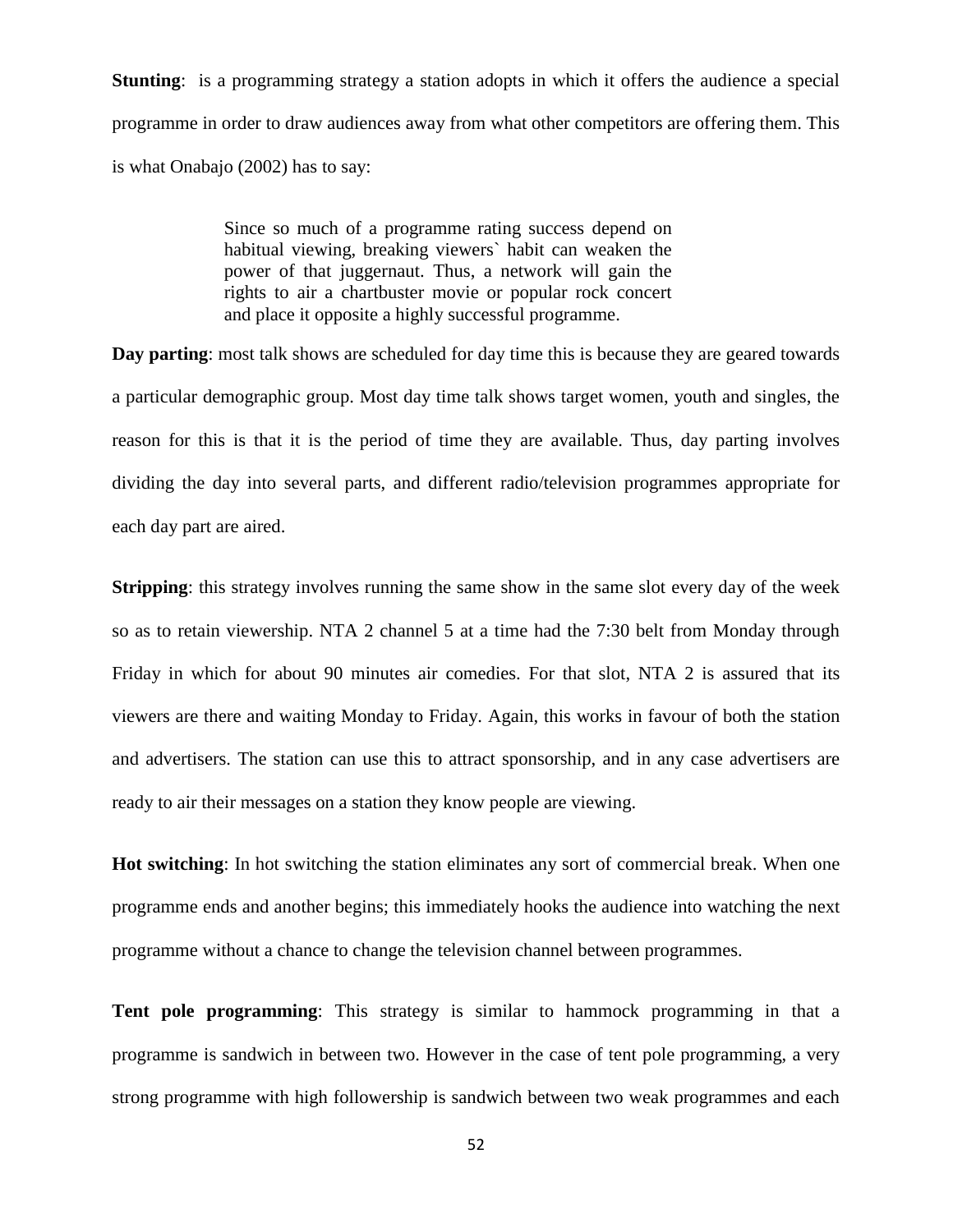end. The essence of this strategy is to make people watch the first weak programme while they await the popular programme, and of course most people will stay with the first weak one so as not to miss the interesting programme. Also, programmers hope that by the time the interesting programme ends, some may stay around to watch the second weak programme. In other words, programmers bank on the strength of the central programme to draw viewers to the two other weak shows.

#### **SELF ASSESSMENT 2**

Compare two broadcast stations programme schedule and see if you can pinpoint the strategy the both adopted.

### **3.3 THE 4P'S OF PROGRAMMING**

The components of the broadcast programming are classified into four headings, namely: planning, production, placement and promotion the components are discussed below.

### **PLANNING**

Planning, according to Onabajo (2002:19) is an attempt to force future situation and plan towards it. It refers to how programmes re generated and transmitted on air waves. A broadcast station cannot plan without first putting the audience, the marketing potential, advertisers and sponsorship into consideration. According to Onabajo (2002), programme planning involves several steps and these include:

*Concept:* According to him Onabajo is when idea comes up to produce any programme. The idea is nurture and developed; thereafter the programme objectives are set bearing in mind the type of audience the programme is made for and how it will benefit them as a member of the public.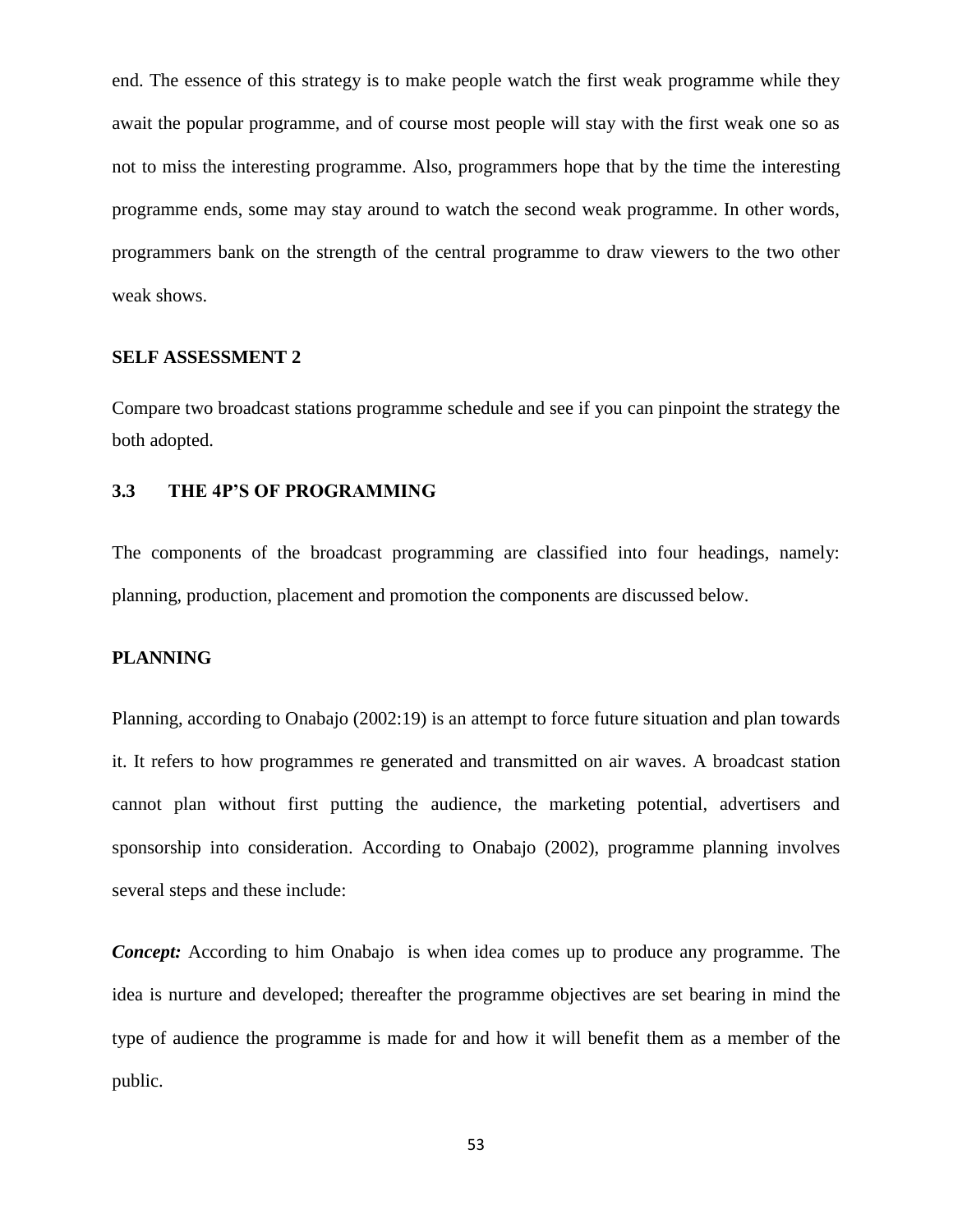*Programme funding:* This usually involves the management. This is because once a programme is developed, the management is informed which will then provide fund for the hire of equipment and production expenses.

*Scripting:* This is the stage when the storyline is actualized into shooting script, director's or producer's script as well as for the artistes.

*Cast:* This includes those who will take part in the production. Their function is to interpret the script meaningfully into action or voice that will be recorded for either live or recorded programmes.

*Production:* This involves the technical crew, cast, director, and the producer. They all must play their part in the production so as to achieve the set objectives.

### **SELF ASSESSMENT 3**

Visit any broadcast station in your area to witness programme planning session

### **PRODUCTION**

Operation or production in broadcast involves the way programmes are produced and projected to the audience in a favourable manner in the overall public interest (Onabajo, 2002:21). There are a variety of programme that makes air on a daily basis on television. Some make it to prime time, some are a product of syndication and some died even after the first episode. The reason programmes succeed or fail lie in the production process. These processes are pre-production, product and post-production. These are discussed below.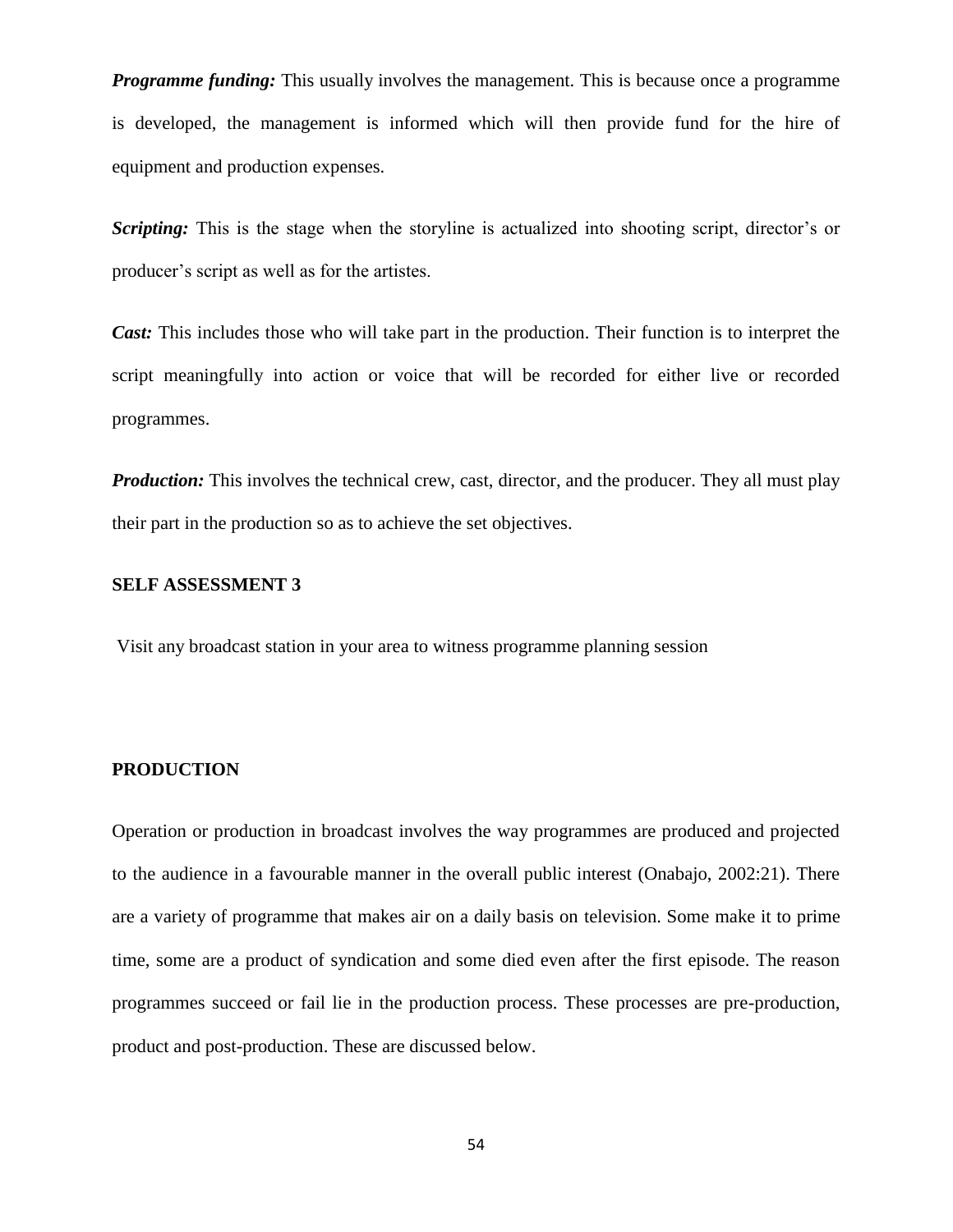**The pre-production stage:** The pre-production stage is generally the conceptualization stage - a stage where everything that will ensure a successful production is identified and put in place. This stage according to Burrow and Woods (1978:261) is further divided in five areas, namely: script familiarization, facilities and equipment, cast and crew, production requirements and script preparation. The script preparation will be well treated in module 2.

The first stage is to develop the idea into script, however Burrows and Woods (1978) advised that it is at this stage that the director or producer must determine the purpose of the script in other words the objectives of the programme. Unless the objective is clearly reflected in the script, the overall desired goal of the programme will not be achieved.

Also important at this stage is to identify the cast and crew that will assist in the delivery of the script. Generally speaking, the scriptwriter often has the idea of who should read the script from the moment he/she start turning the idea into script. In addition to that, the script would give the director an idea of the suitable location and equipment that would be needed. Kristain (2014) sum up the stage like this:

> Pre-production is the first stage of television production. This is when scripts are written, story lines are crafted and a storyboard is developed. Producers will do research, location scouting, casting and budgeting. Actors will rehearse and the director will plan his approach. This is more or less a planning stage, making sure that all the elements are in place for production and post-production. A timeline will be established and producers will coordinate different elements of both production and post-production to ensure the most efficient workflow.

**The Production Stage:** The production stage actually meant you are ready to start rolling the tapes. The script guides both the cast and crew with the strong monitoring from the director. Production could be shot in the studio and it may be a remote area production. When it is an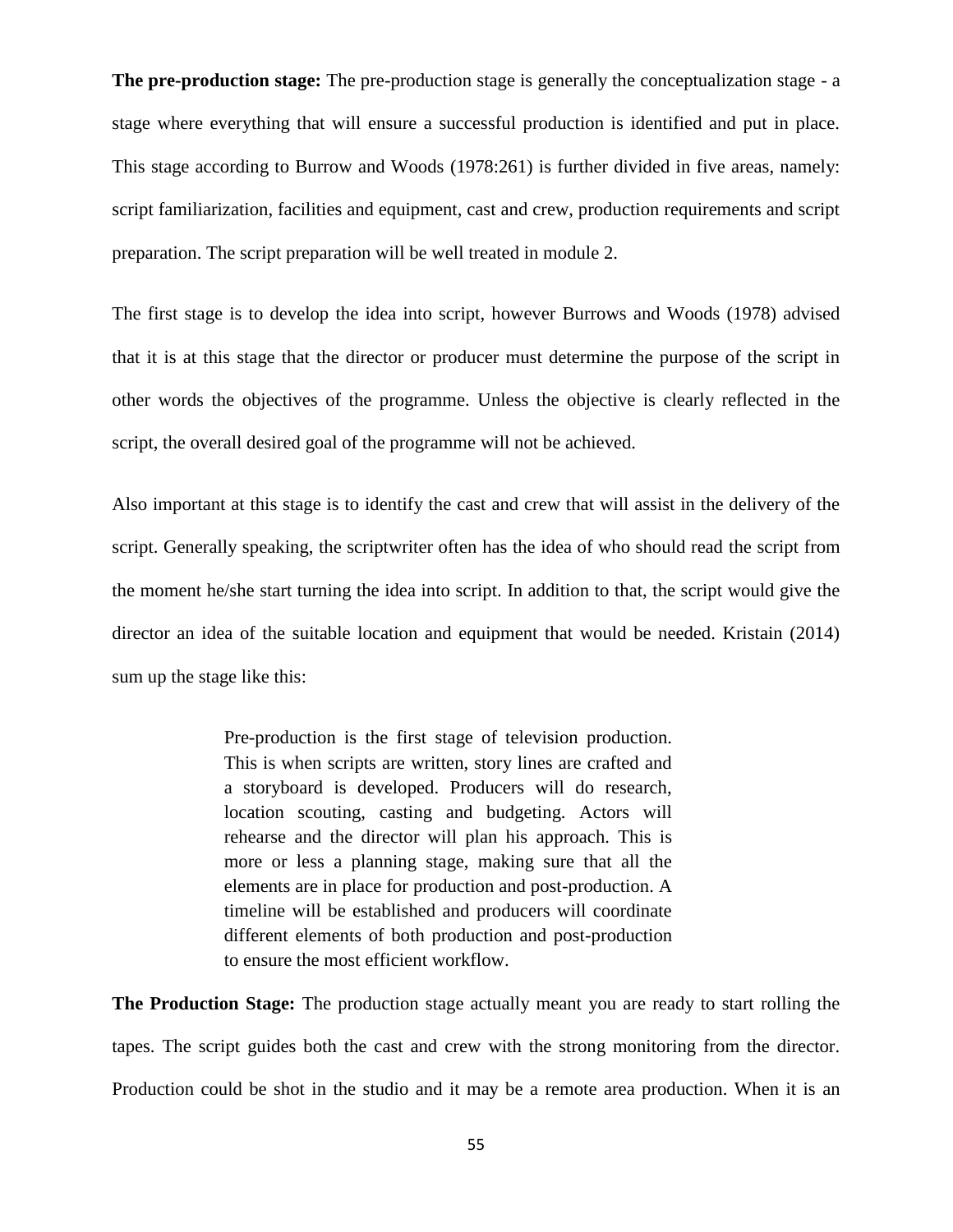outside location, the site selected must be in consonance with what the script says. But beyond that, it means also making sure that all the equipment needed is available.

**The Post Production Stage:** Post-production or the evaluation stage includes ensuring that the recorded programme falls within the allotted time adding inserts arranging the visuals in a proper sequence, credits at both the beginning and at the end of the programme as well as taking stock of the budget. According to Kristain (2014), the post production level can occur after production or simultaneously during production, depending on the planned approach for workflow.

#### **SELF ASSESSMENT 3**

Visit a radio or television station and monitor the production of any programme.

#### **PLACEMENT**

In scheduling programmes the director of programmes must, along with is supporting staff make the decision on how to arrange programmes in such a way that each will have available audience and potential sponsors. In arranging programmes, the unit must ask the following question as well as provide answers to the:

- 1. Which programme should be placed first and why?
- 2. Which programme should come next and why?
- 3. Which programme should come after and why?
- 4. What time of the day should the programme be aired and why?
- 5. Who are the audience of the programme and when are they likely to be around?

An honest answer to these question will help the programmed department take the decision on which programmes comes first, which should come in the middle and which should come last for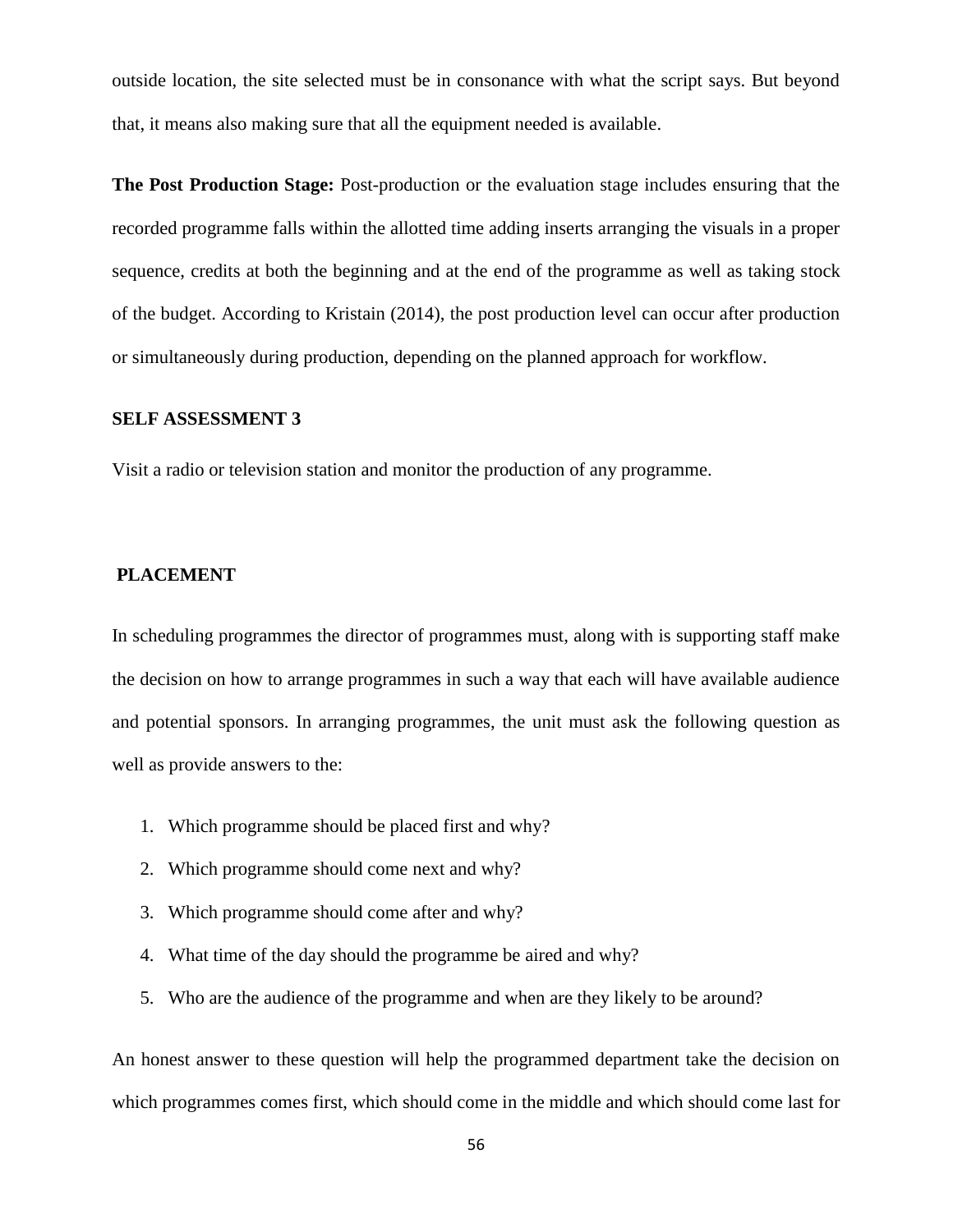every programme throughout the day and the days of the week. Again, knowing which audience view or listen to what will aid the smooth placement of programmes however knowing the demographics of the audience will assist the department of the time scheduling.

#### **SELF ASSESSMENT 4**

Speak to manager of programmes, asking them about the criteria their stations use in the placement of programmes

#### **PROMOTION**

When a new programme is produced broadcast stations employ various means to create awareness for the programme. The idea is to continually promote the programme before it start showing and even the programme start showing. The idea is to sell the programme to the target audience and possible sponsor(s). Brookins (2014) maintains that promotion allows businesses (by extension broadcast media) to reach out to consumers (audience) using various forms of techniques and strategies to capture their attention. This explains why Ward (2014) holds the view that it is important to let people know about a product because it helps to increase acceptance in a competitive market. The following strategies can be use to promote programme and create acceptance:

**Tent pole programming:** in tent pole strategy the programmers use a well-known series to sell new programmes that have not gain acceptance. The idea is to put a one strong programme in between two weak programmes. The believe is that audience would watch the first new programme while waiting for the favourite programme and would probably watch the second new programme.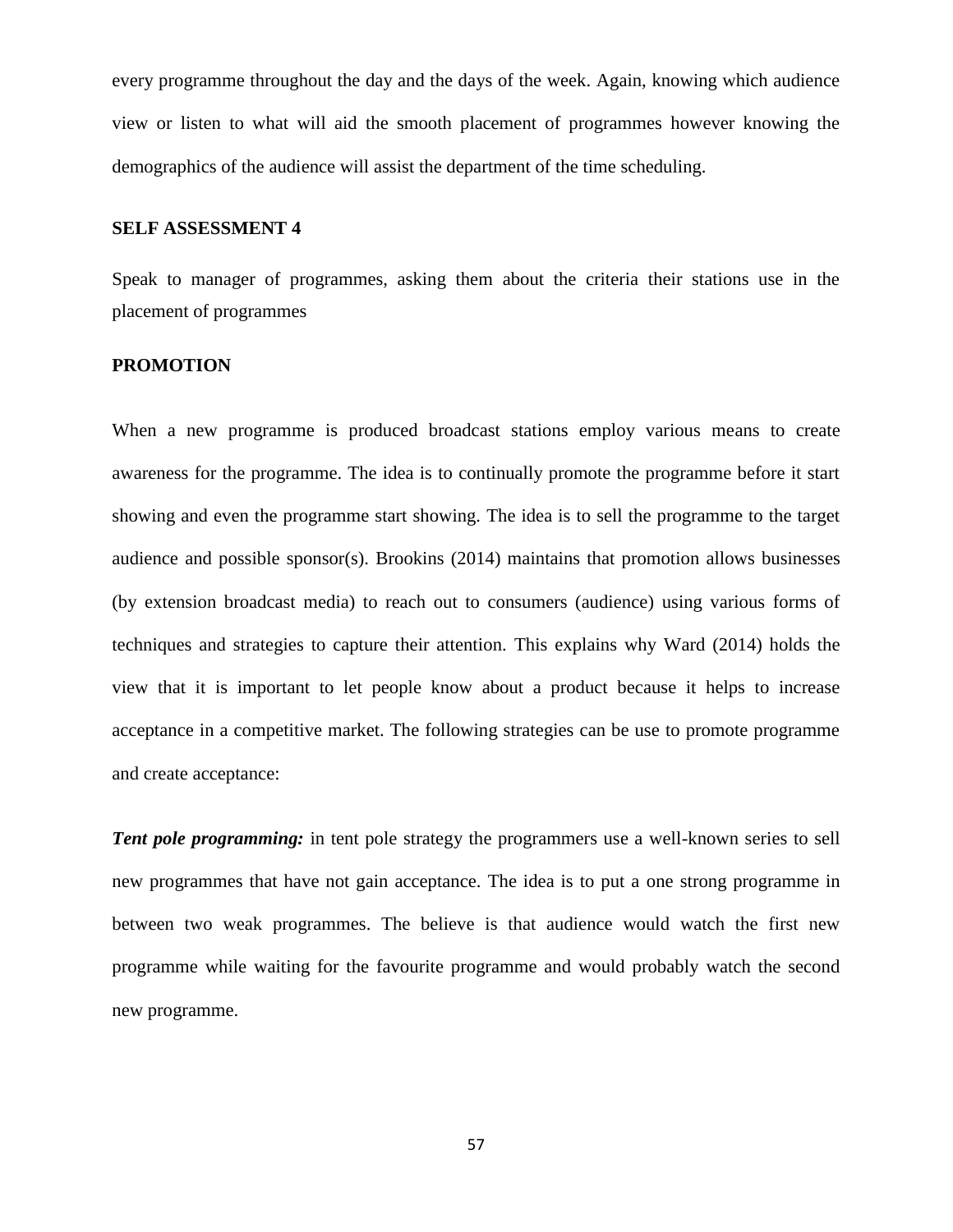*Hammock:* in this strategy a new programme is sandwiched between two popular programmes. The intention is to make the audience watch the new or weak one after the first popular programme while he awaits the next popular programme.

*Featuring cast in other programmes:* according to Wikipedia (2015), when a station has a new show starting, or if it needs to boost its ratings, part of its cast will be featured in other programmes in the same station, inserted in the dynamics of the programme they are in. such programme they can feature that will endeared the personalities of the cast to the audience include participating in game shows, be interviewed by the journalists of the station, make cameos in a series, substitute for the usual staff of other shows in their habitual functions, etc.

Once audience falls in love with their personalities they would want to follow their characters in the new programme they are being featured. Again, while appearing on other shows, it is important that the hosts of the shows mention repeatedly the new show and its time slot, trying to encourage their own viewers to watch it.

#### **SELF ASSESSMENT 5**

Do an extensive library research to see if there are other ways of promoting programmes

### **3.4 SCHEDULING AND COMPETITION**

Every broadcast station wants to remain in business as well as make profit. This can be achieved if the station is able to deliver the audience to advertisers. This is done if programmes match the characteristics of the target audience. In addition to that, it is important for a station to be aware of what its competition is offering its audience so as to counter the station with better programmes as well as having a better share of the market to attract advertisers and sponsors to the station. Hasling (1980) sums this up: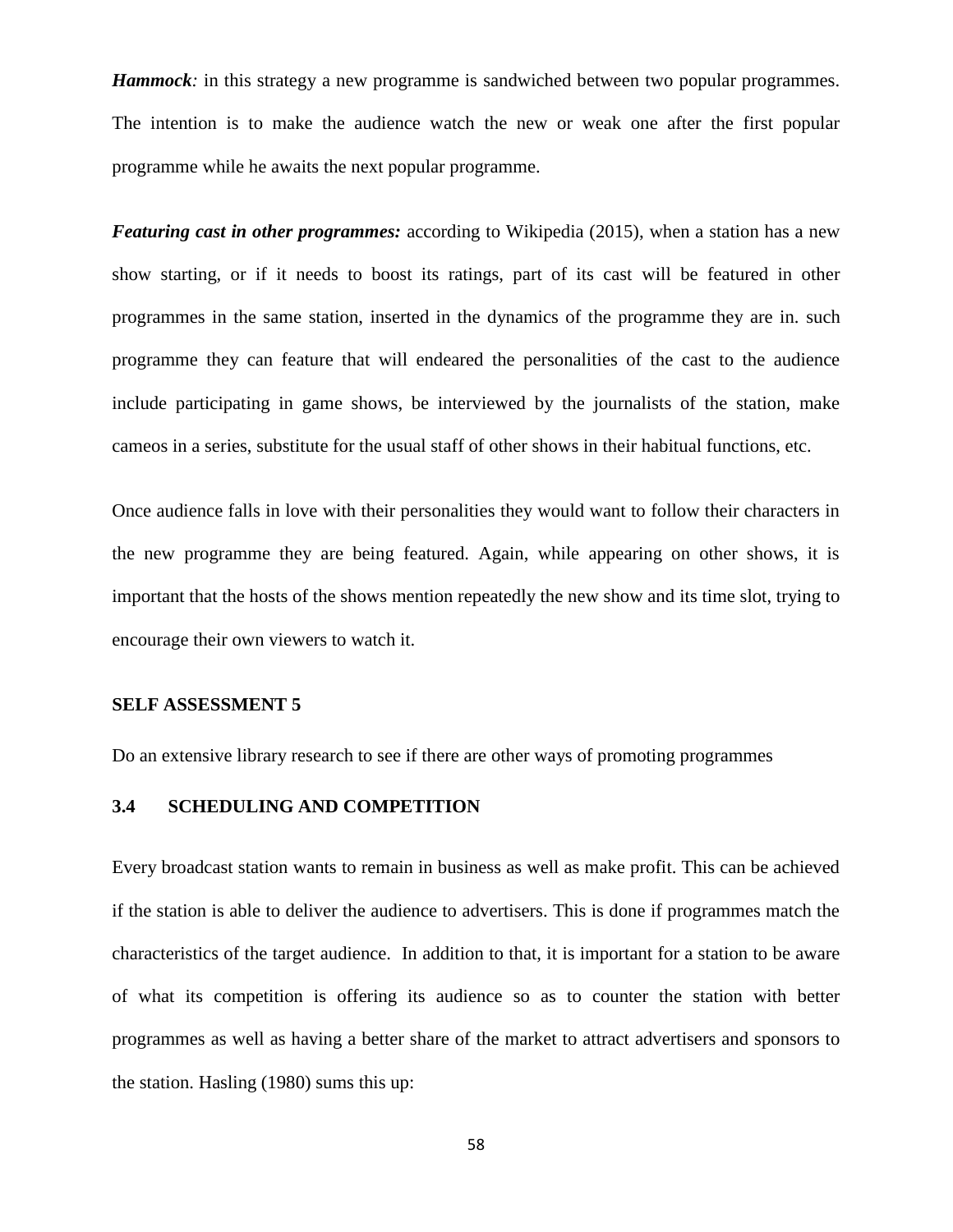Radio broadcasting is a highly competitive business. In a large metropolitan area you could be up against forty or fifty other stations. All of them are trying to attract and hold a particular audience segment, and all of them will be attempting to do it in their own unique way. Some stations may have a few loyal fans who listen to one station exclusively, but more frequently listeners will switch from one station to another.

#### **3.5**

#### **SELF ASSESSMENT**

#### **Examples of station philosophy and programme schedule**

### **African Independent Television**

The Company's broadcast philosophy seeks to promote African interest, unity and cohesion while respecting religious sensibilities and discouraging hatred and disaffection among people.

It further seeks to promote human dignity, orderly development of society, free speech, responsible government and good citizenship. The thematic philosophy of the station is geared towards the promotion of the values and cultures of Africans across the world.

Source: http://www.aitonline.tv/schedule#sthash.zsMcwYuO.dpuf

### **3.6 PROGRAMME DEPARTMENT AND ORGANIZATION**

The production and arrangement of a station's programme into daily, weekly, monthly or quarterly schedule is the job of the programmes department. The structure of the department differs from one station to another, but generally speaking the structure sometimes depends on the budget of each station.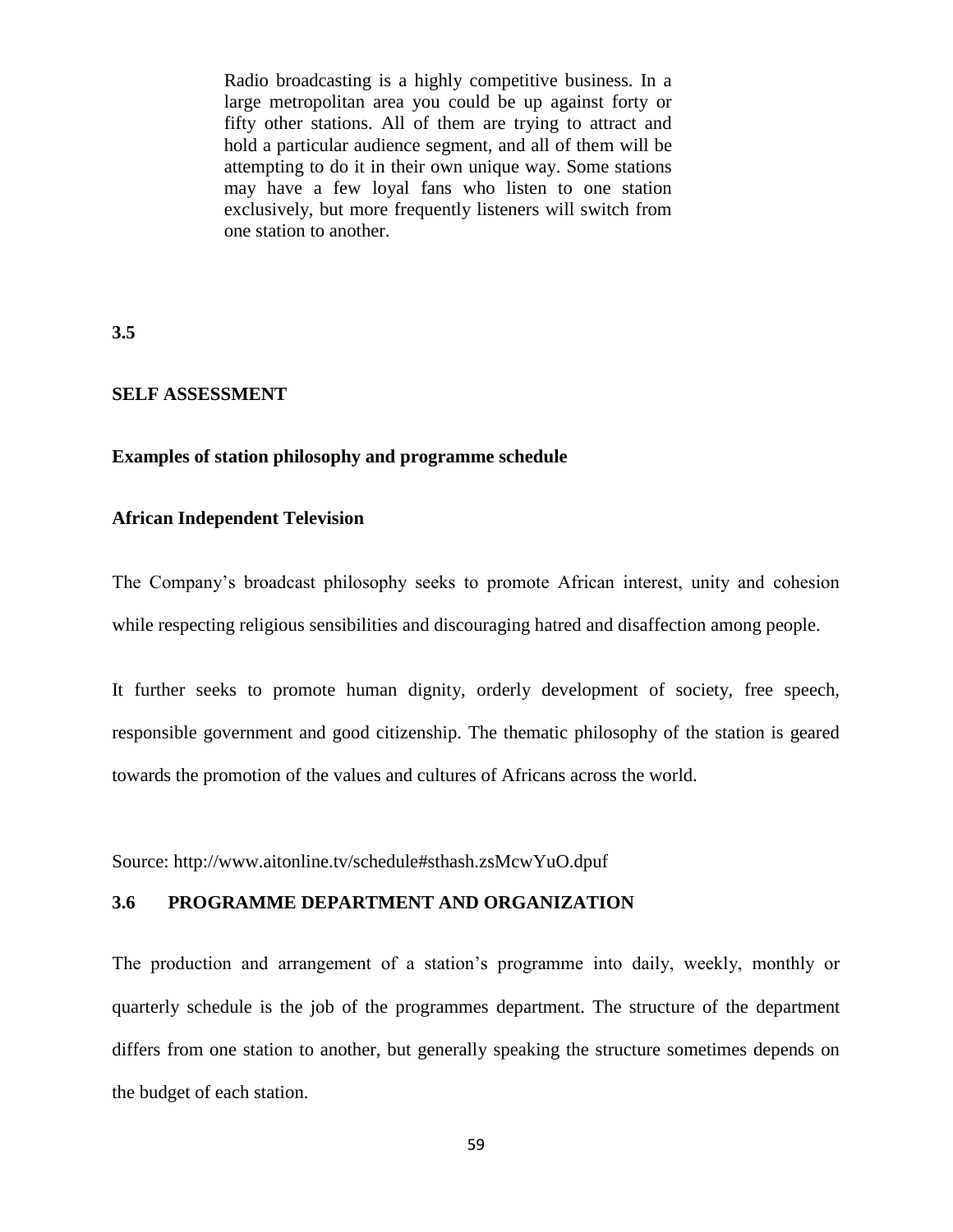

Senior Producer

*Manager Programmes:* the manager of programmes is the head of the programmes department activities and staff. He reports directly to the general manager of the station. His role is to supervise all operations and staff who work under the unit. He is also responsible for supervising all programmes produced in his department. As part of his function, the manager of programmes department:

- Monitor staff from controller to senior producers, editor, cameramen, sound recordist and announcers attached to the department;
- He ensures on a daily basis that rosters for the day's shift are properly executed;
- He ensures that all production is guided by the principle of decency, and unity;
- He ensures that all commercials for sponsored programmes and other spot; announcements are aired at the appropriate time; and
- He monitors the days programme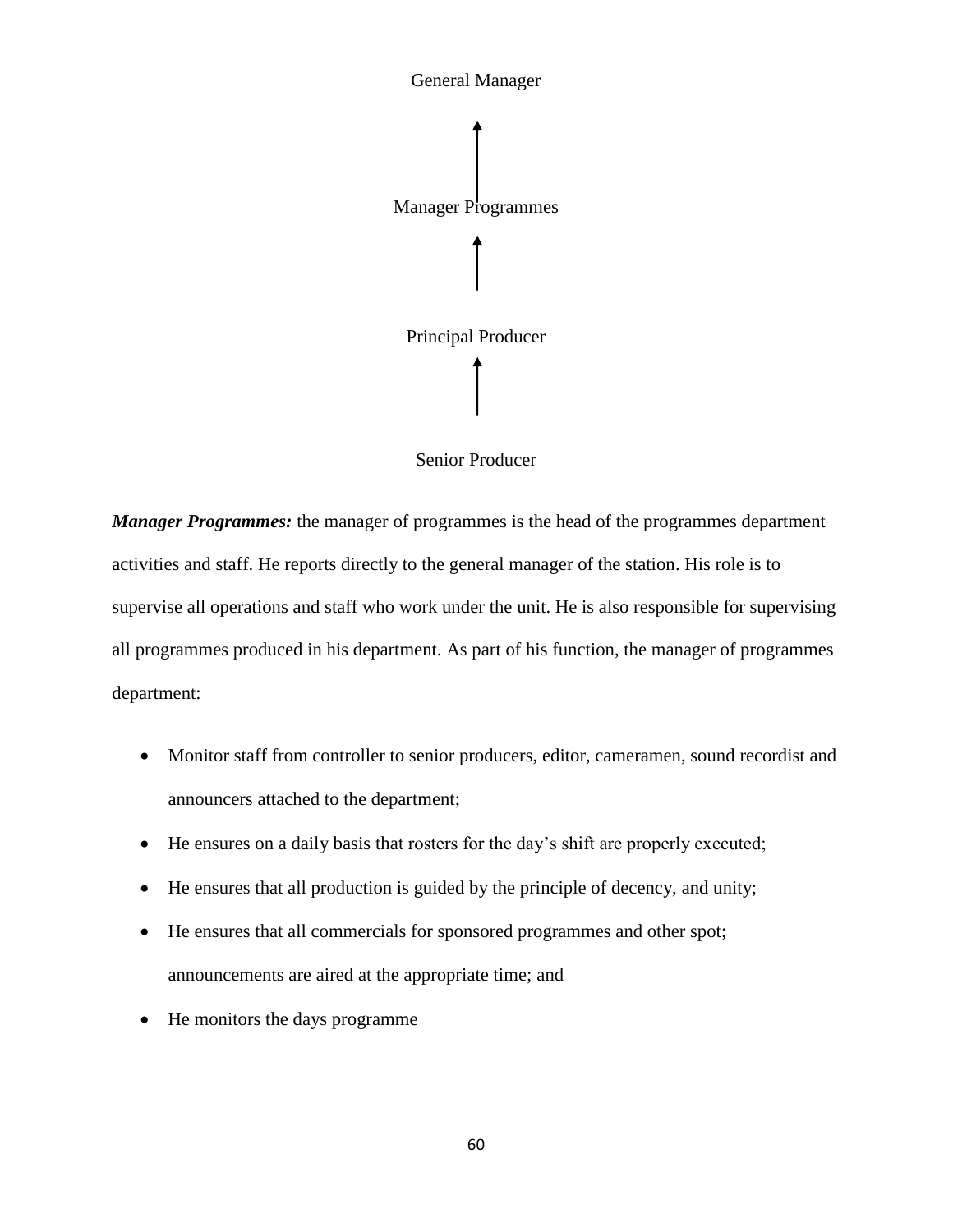*Controller of Programmes:* the controller of programmes role is to assist the manager of programmes especially in the training of the programme staff and the supervision of programmes schedule. As part of his duties, the controller of programmes also monitors the movement of staff and common facilities in the department.

*Principal Producer:* according to Onabajo (2002:51), he is responsible for the efficient operations and development of programme type in the following ways:

- Assisting with the training of junior programme staff;
- Monitoring relevant programmes and conducting post mortems;
- Keeping abreast of programme materials and markets for the production centre.

*Senior Producer:* a broadcast senior producer is responsible for the day to day operational efficiency and high standard programming by producing and presenting programmes staff training schemes. He is also to among other functions:

- Keep register of performing artiste;
- Co-ordinate the activities of producers;
- Liaise with engineering or production department for production facilities.

#### **4.0 CONCLUSION**

As interesting as some programmes are, they may not have the desired effect, if radio/TV programme directors did not place them in the time slot when the target audience will be available to watch. To ensure that the target audience is waiting to watch a programme, the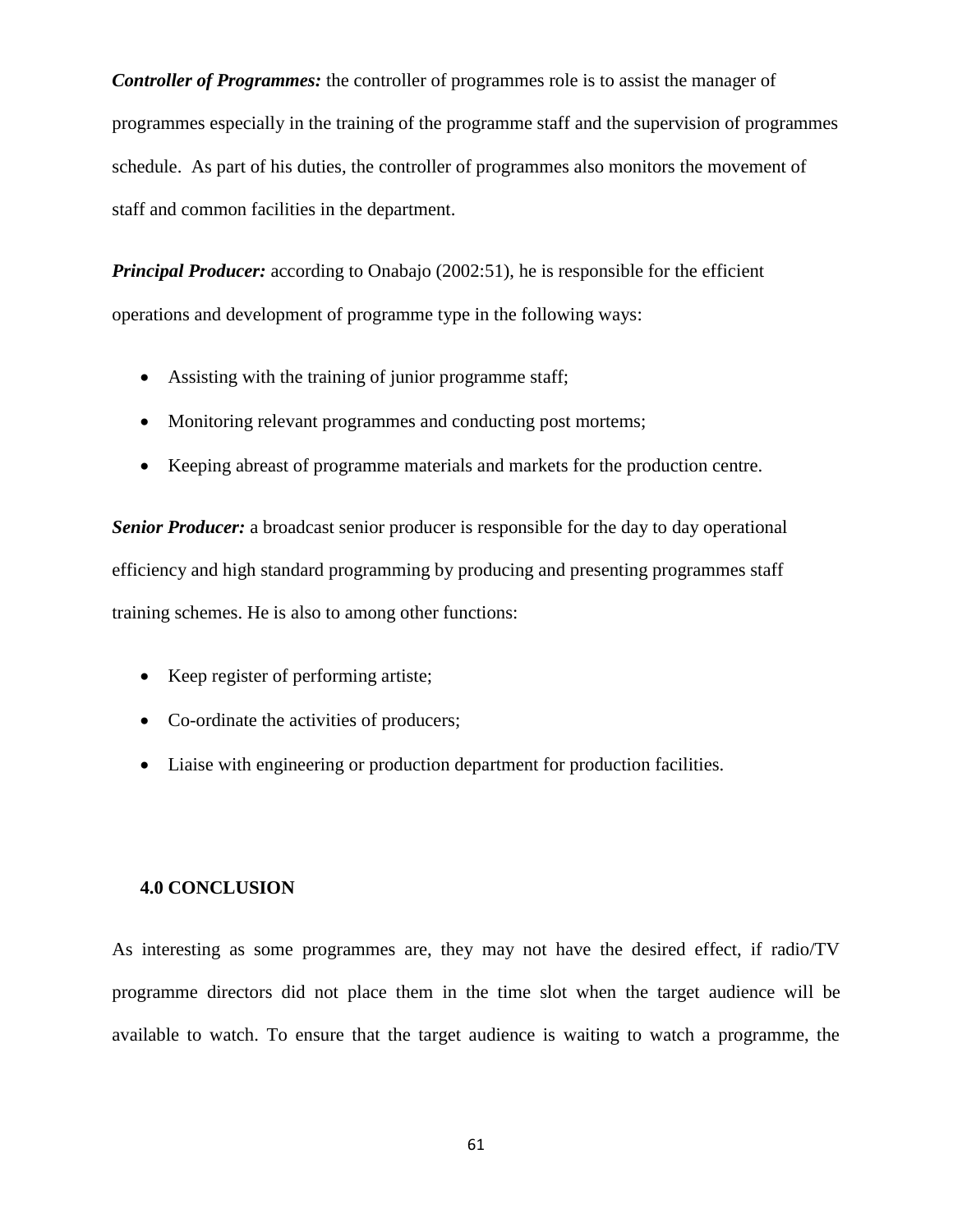station must know the type of audience the programme is meant for; the time suitable for the programme; and the programme the competitor is offering at the same time.

# **5.0 SUMMARY**

In this unit we have discussed:

- The various strategies a station can use to arrange its programme to meet audience time;
- How stations source programmes;
- How competition can affect how a station does its programming;
- The components of programming;
- Station philosophy and programming; and
- The structure of programmes department.

# **2.0 TUTOR-MARKED ASSIGNMENTS**

- 1. What are the factors every programmer must take cognizance off when planning station programme scheduling?
- 2. What is the essence of scheduling programmes?
- 3. Discuss various strategies of promoting programmes.
- 4. Discuss the function of three personnel in the programmes department.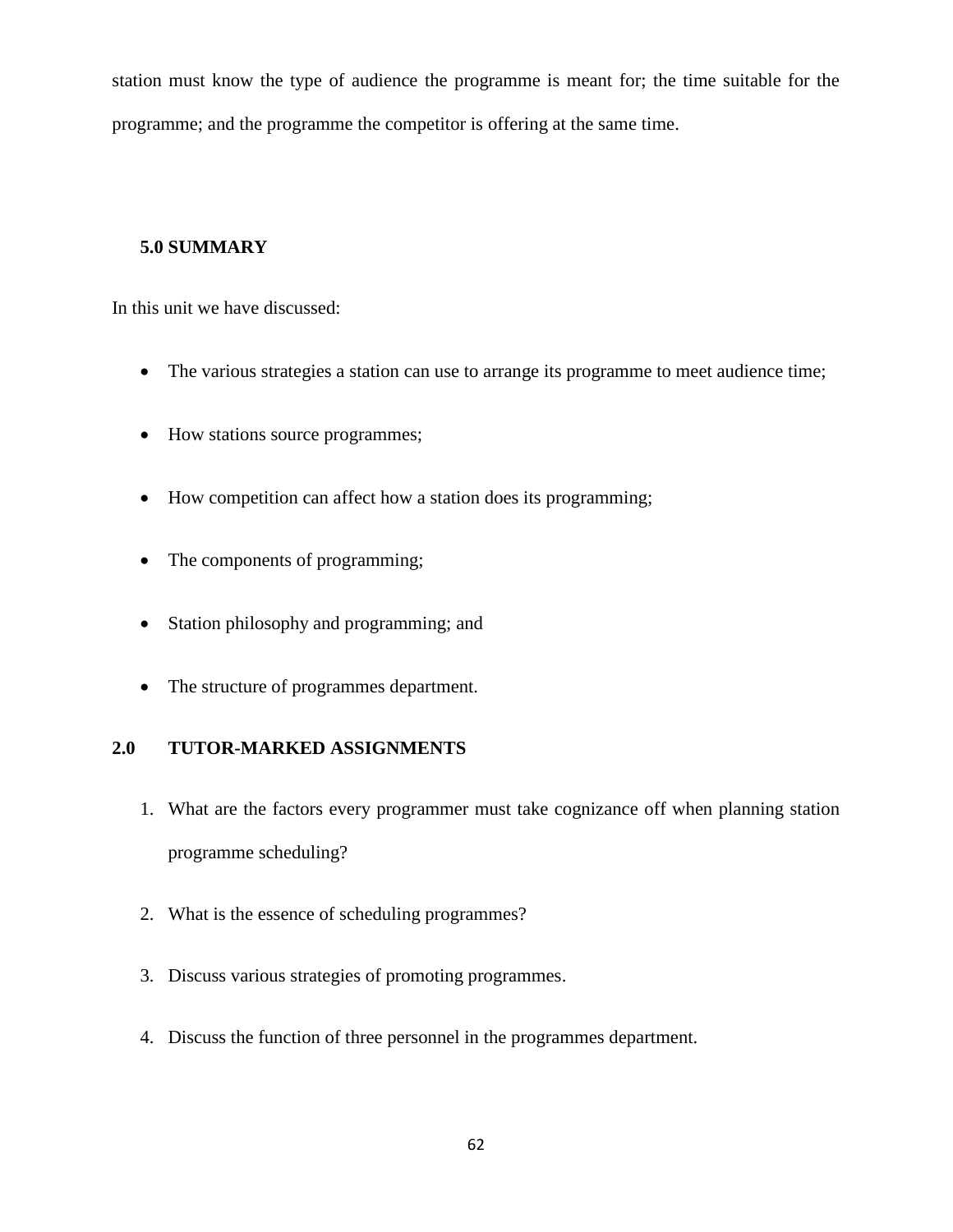### **7.0REFERENCES/FURTHER READING**

- Audience and business research, analysis and development. Accessed on  $25<sup>th</sup>$  august 2015, from <http://www.audiencedialogue.net/>
- Brookins, M. (2014). "Why is Promotion Important for a Business?" accessed on  $25<sup>th</sup>$  Aaugust, 2015, from http://www.ehow.com/about\_7221403\_promotion-important-business\_.html.
- Christopher, N. (2010), "Applying Marketing Concepts to Book Publishing inBurrows, T. D. and Wood, D. N. (1978). Television Production: Discipline and Techniques. Iowa: Wm. C. Brown Company Publishers.
- Ellis, J. (2000) Seeing Things: Television in the Age of Uncertainty. London: I.B. Tauris.
- Dominick, J. R. (2002). The Dynamics of Mass Communication: Media in the Digital Age ( $7<sup>th</sup>$ ed.). Boston: McGraw HillHasling, J. (1980). Fundamentals of Radio Broadcasting. New York: McGraw-Hill Book Company.
- Hasling, J. (1980). Fundamentals of Radio Broadcasting. New York: McGraw-Hill Book Company.
- Hausman, C. Messere, F., O'Donnell, L. and Benoit, P. (2010). Modern Radio Production: Production, Programming, and Performance,  $8<sup>th</sup>$  ed. Australia: Wadsworth Cengage learning.
- Kristen, E. (2014).Stages of TV Production. Retrieved on  $9<sup>th</sup>$  June, 2014 from, [http://www.ehow.com/list\\_6556327\\_stages-tv-production.html.](http://www.ehow.com/list_6556327_stages-tv-production.html)
- Lasode, O. (1994). Television Broadcasting: the Nigerian Experience (1959 19992). Ibadan: Caltop Publications (Nigeria) Limited.
- Onabajo, O. (2002). Station Management and Operations. Lagos: Gabi Concept ltd.
- Radio program. Retrieved on  $12<sup>th</sup>$  July, 2014 from, http://en.wikipedia.org/wiki/Radio\_program
- Television Programme. Retrieved on  $13<sup>th</sup>$  July, 2014 from, [http://en.wikipedia.org/wiki/Television\\_program](http://en.wikipedia.org/wiki/Television_program)
- Vane, E.T., and Gross, L.S. (1994) Programming for TV, radio and cable, Boston: Focal Press
- Ward, S. (2014), Promotion. Retrieved on  $9<sup>th</sup>$  June, 2014, from http://sbinfocanada.about.com/cs/marketing/g/promotion.htm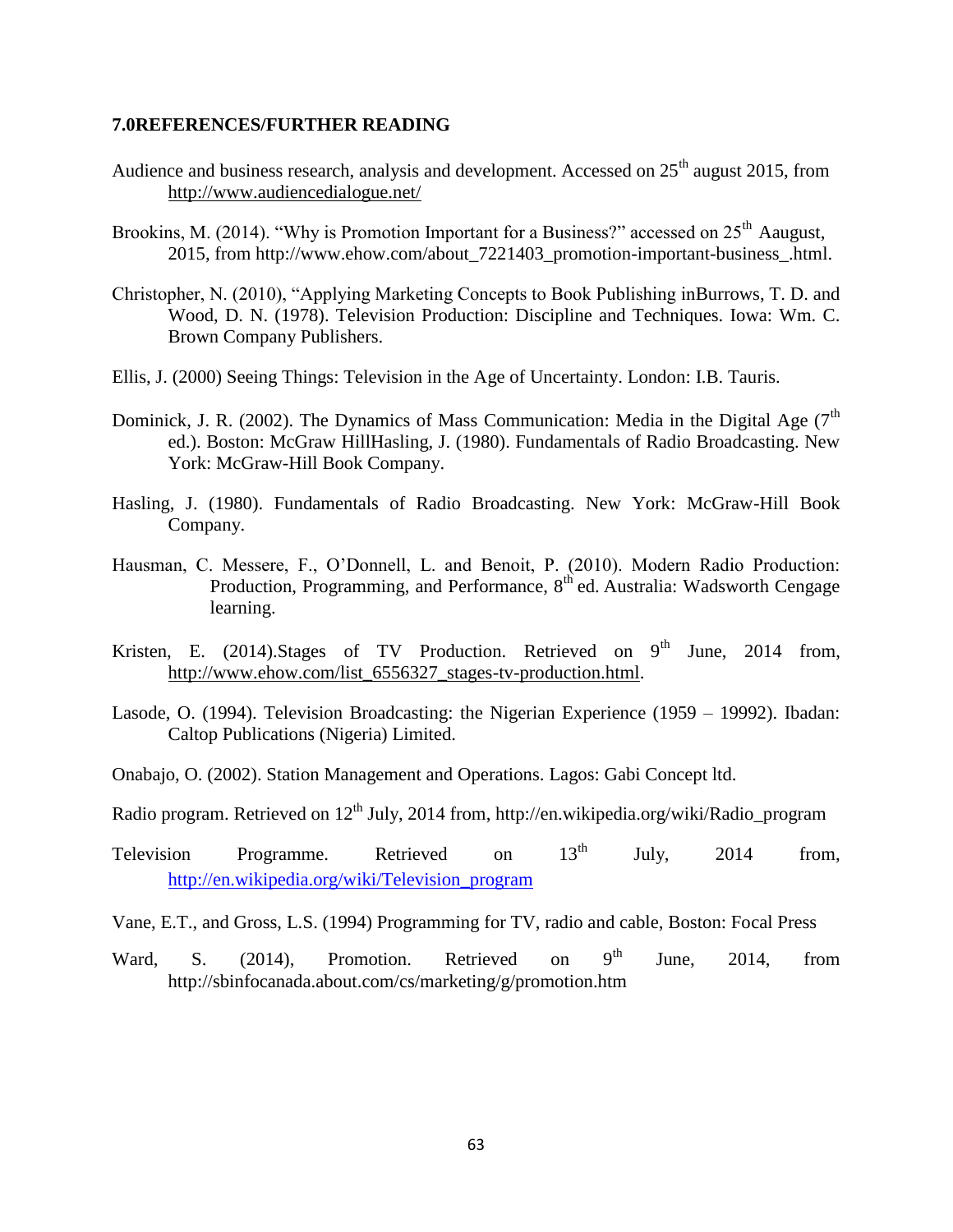# **MODULE 3 FUNDAMENTALS OF BROADCAST WRITING, AUDIENCE ANALYSIS AND REGULATORY REQUIREMENTS**

| Unit 1 | <b>Fundamentals of Broadcast Writing</b> |
|--------|------------------------------------------|
| Unit 2 | <b>Broadcast Audience Analysis</b>       |
| Unit 3 | <b>Regulatory Requirements</b>           |

# **UNIT 1 FUNDAMENTALS OF BROADCAST WRITING**

# **CONTENTS**

- 1.0 Introduction
- 2.0 Objectives
- 3.0 Main Content
	- 3.1 Principles of Writing for Radio
	- 3.2 Principles of Writing for Television

### 4.0 Conclusion

5.0 Summary

6.0 Tutored-Marked Assignment

7.0 References

# **1.0 INTRODUCTION**

# **The Principle of Writing for Radio**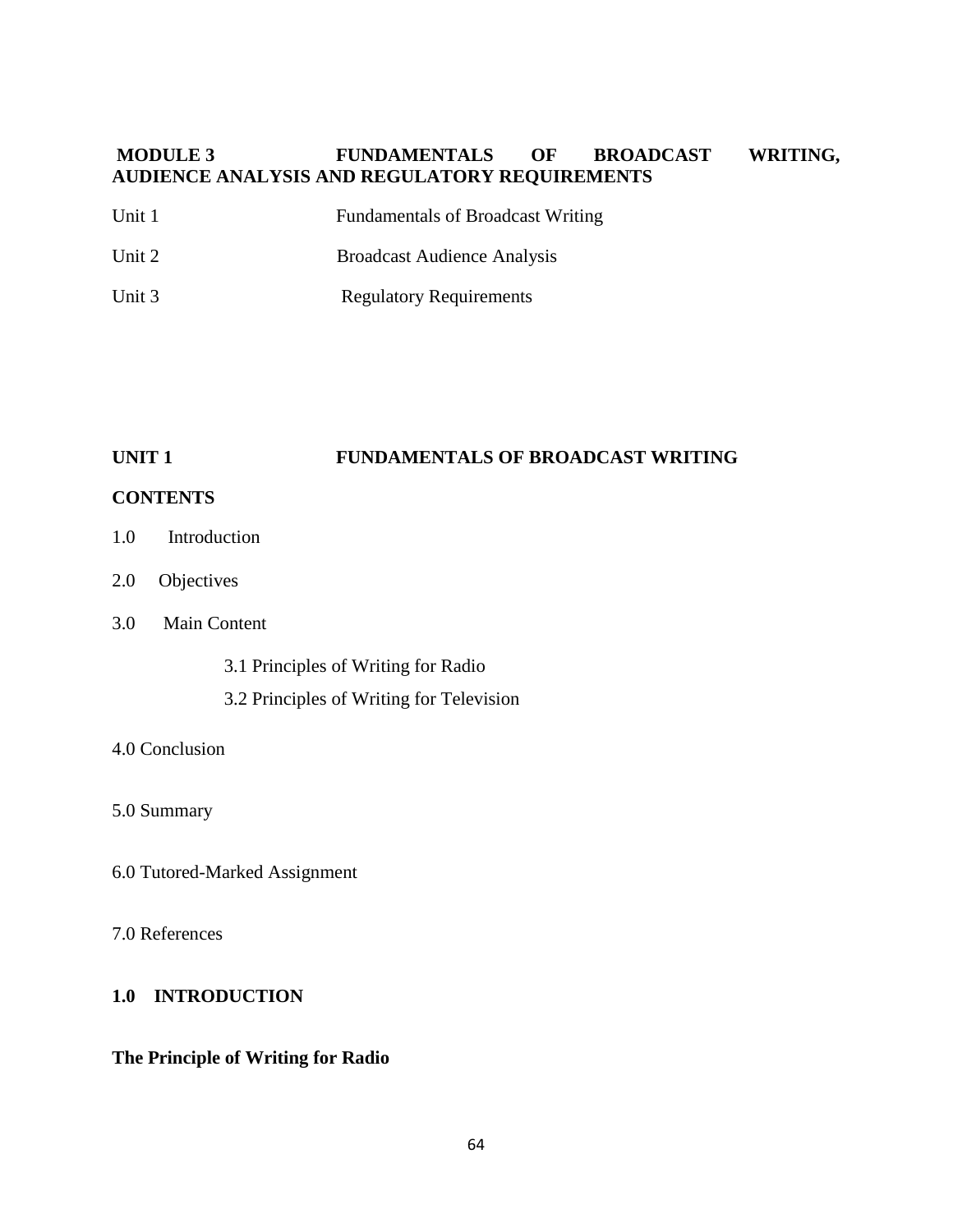Due to the nature of the radio medium already discussed in Module 1, Unit 1, there are peculiarities in writing scripts for it. First, as an aural medium, the radio script must be pleasing to the ear. This is why it cannot be overempasized that the radio script must be written in a conversational style.

There is always time constraint in radio production. This suggests that the radio script must be written and timed to ensure that a programme does not exceed its time limit. The constraints of the medium also mean that the scriptwriter writes in the conversational style. His adoption of this style will make his script appear lively in order to sustain interest.

There are principles every broadcast scriptwriter must be familiar with if he/she intends to make a success of his/her career in radio. Broadcast script, particularly radio script must measure up to laid down parameters. These parameters are clarity, conciseness, completeness, conversational style, currency and correctness.

*Clarity:* A clear radio script means that the writer employs simple, easy-to- understand language to convey the message to the audience. It also means that there is sequence of pattern which allows the story to flow logically. Clarity in radio script writing is very important due to the ephemeral nature of radio messages. Once they are missed, they may be difficult to retrieve. Due to this fact clarity must be the watch word of every radio script writer. The only way the listener can follow the story is for the writer to develop the story in a logical way. Clarity of thought implies the following:

- The script should be clear enough to avoid misinterpretation;
- It is preferable if a sentence expresses one main idea;
- The writer must choose words that everyone will understand. That is the writer must use words that are within the vocabulary of the listener. Us everyday language or expression
- Descriptive words should not be sacrificed;
- Avoid vague language;
- Use the active rather than the passive voice when you can;
- Avoid using slangs or jargons. It is not every listener that may be familiar with such slangs hence it is advisable to always translate military, technical and legal jargons into simple language; and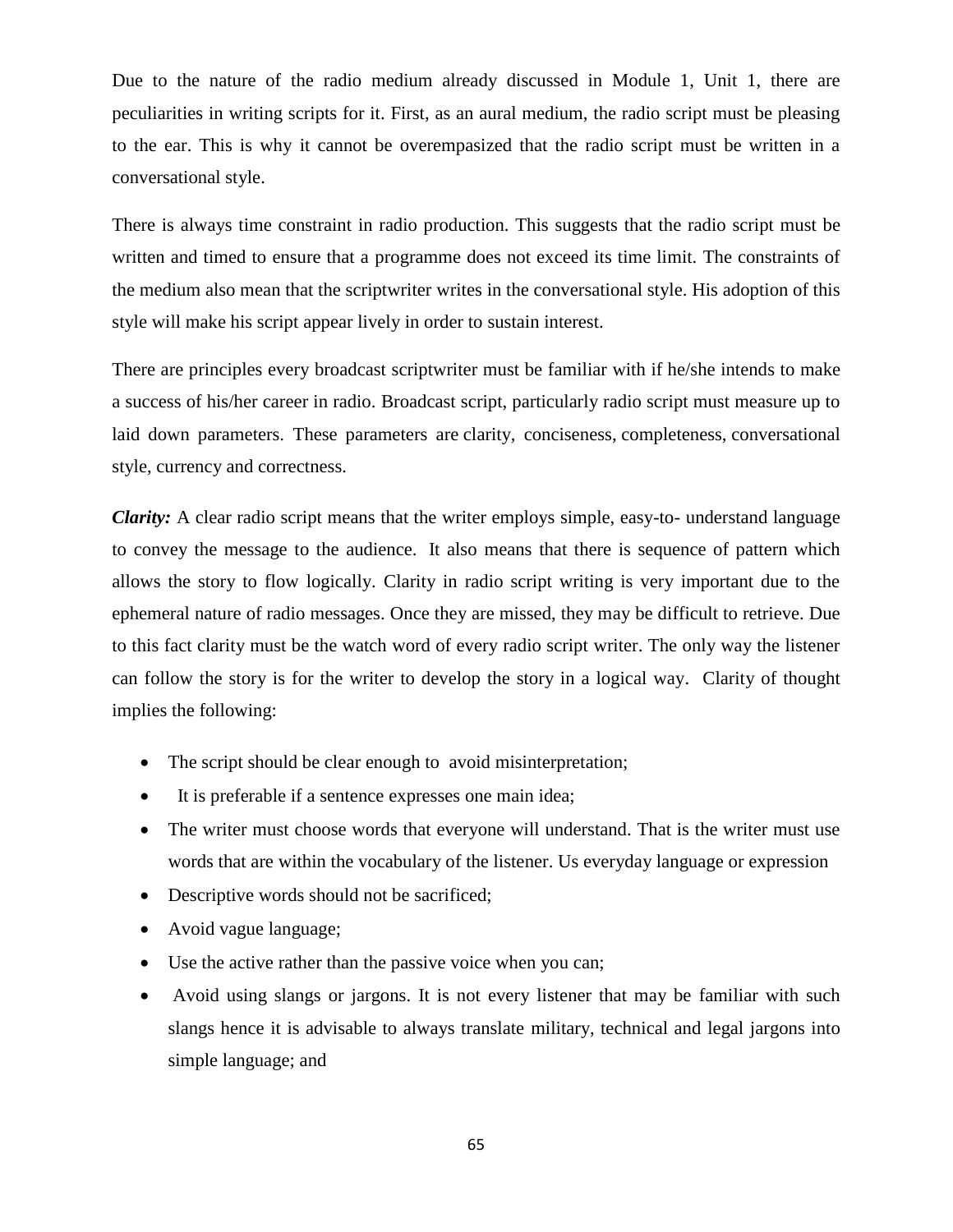• Don't switch codes. Don't use foreign language that is outside the audience'ns understanding.

*Conciseness:* This means that the writer has eliminated all unnecessary words that add nothing to the message. Radio is not a medium of too many words like newspaper; as such the copy must be direct, clear and brief.

- Avoid wordiness;
- Be brief;
- Avoid words that on the surface appear good but manifest meaning say the opposite of the intention of the writer.
- Get straight to the point;
- Use short but effective sentences;
- State only relevant information; and
- Avoid repetition.

*Completeness:* This means that the script must have all the information the audience needs. Regardless of the audience that the script is meant for, it must, like the news story, include in it at least four of the five "Ws" i.e. who, what, when, where, why and in some programmes like drama include the how or "H."

*Conversational:* the principle of having a successful programme and audience loyalty is to write the way you talk, just as if you are carrying on a conversation with just one person and not the millions listening at the other end. As observed by http://www.tpub.com/journalist/146.htm (2014) the twofold objective of the conversational tone is that first, it allows the announcer to pick up the drift of the story and second, it makes the copy sound "right" to the audience. A good broadcast writer "listens" to the story being written.

*Current:* currency in a copy meant that the copy is timely and up to date. Currency in drama gives the suggestion of relevance and relatable to the people.

*Correct:* correct presentation of facts and figure is the hallmark of good journalism as well as writing.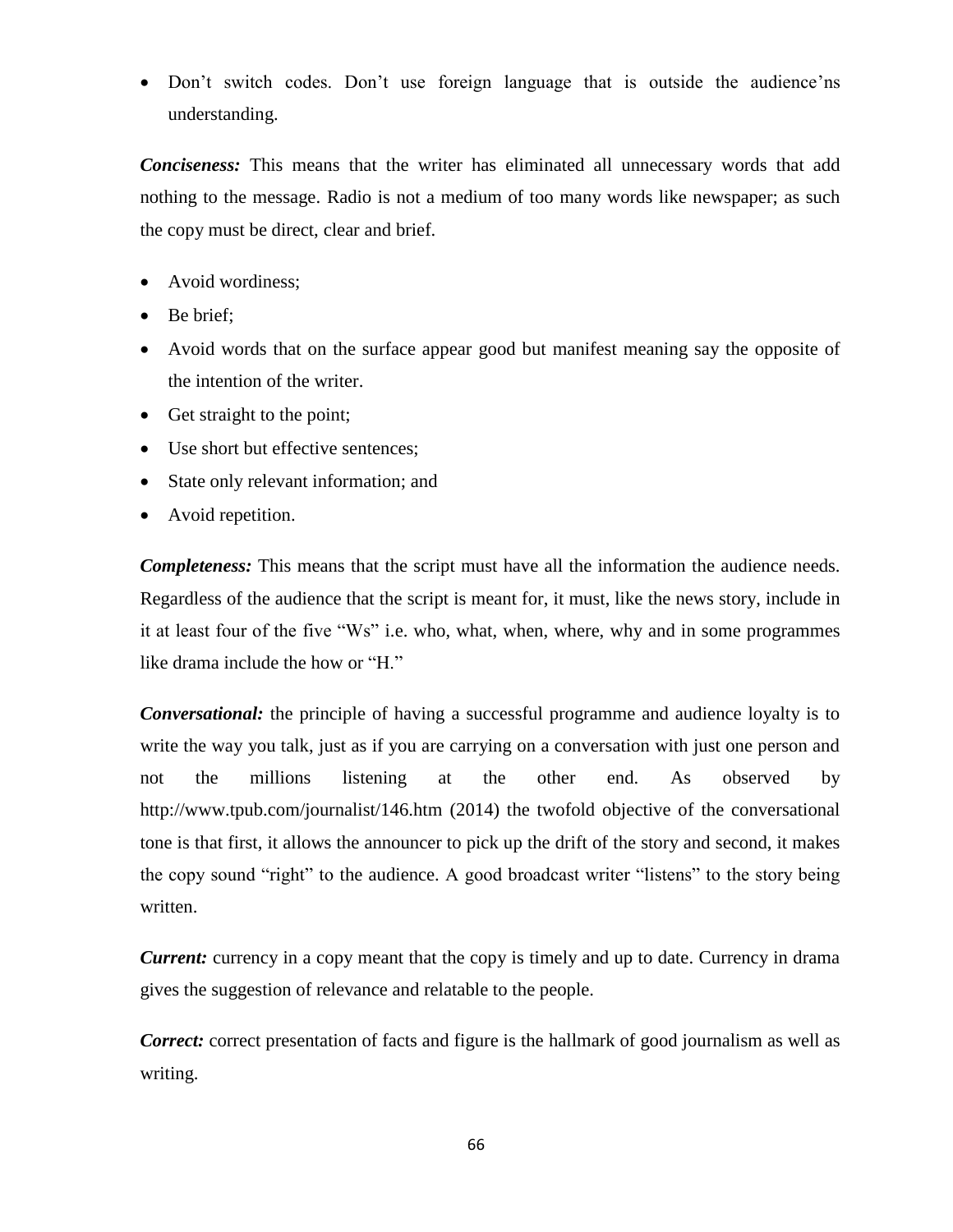- Have perfect grammar, and spelling. Bad grammar and wrong spellings will make the writer appear incompetent;
- Punctuation is absolutely vital to expressing the right meaning;
- Double check:
- Make sure your facts and figures are accurate; and
- Make sure your documents are in the correct format.

It is important for programme developers, script writer, producers and directors that the medium of radio:

- $\triangleright$  Writing style is not the same as newspaper and as such must appear natural when the copy is being read. The best way to make it appear as natural one-on-one conversation is to use the everyday speech that an average listener would understand;
- $\triangleright$  It is an immediate medium that presents events as if they are occurring now; radio uses present tense to give its copy the sense of immediacy.
- $\triangleright$  It is a personal medium that is a person to person medium; it creates a relationship between the presenter and the listeners that sometimes goes beyond on-air relationship. There may be thousands listening to the station at the same time but each has the sense of having intimate relationship with the host of the programme.
- $\triangleright$  Words are only heard once on radio and if not well encoded may be lost on the listener. The radio script must be clear and simple.
- $\triangleright$  Is a sound-only medium scriptwriter must take care that words and sound are carefully selected and used.

### **SELF ASSESSMENT EXERCISE 1**

**1.** Visit a radio station in your area and ask for a copy of any of their programmes and see if it follows the six parameters of measuring broadcast script.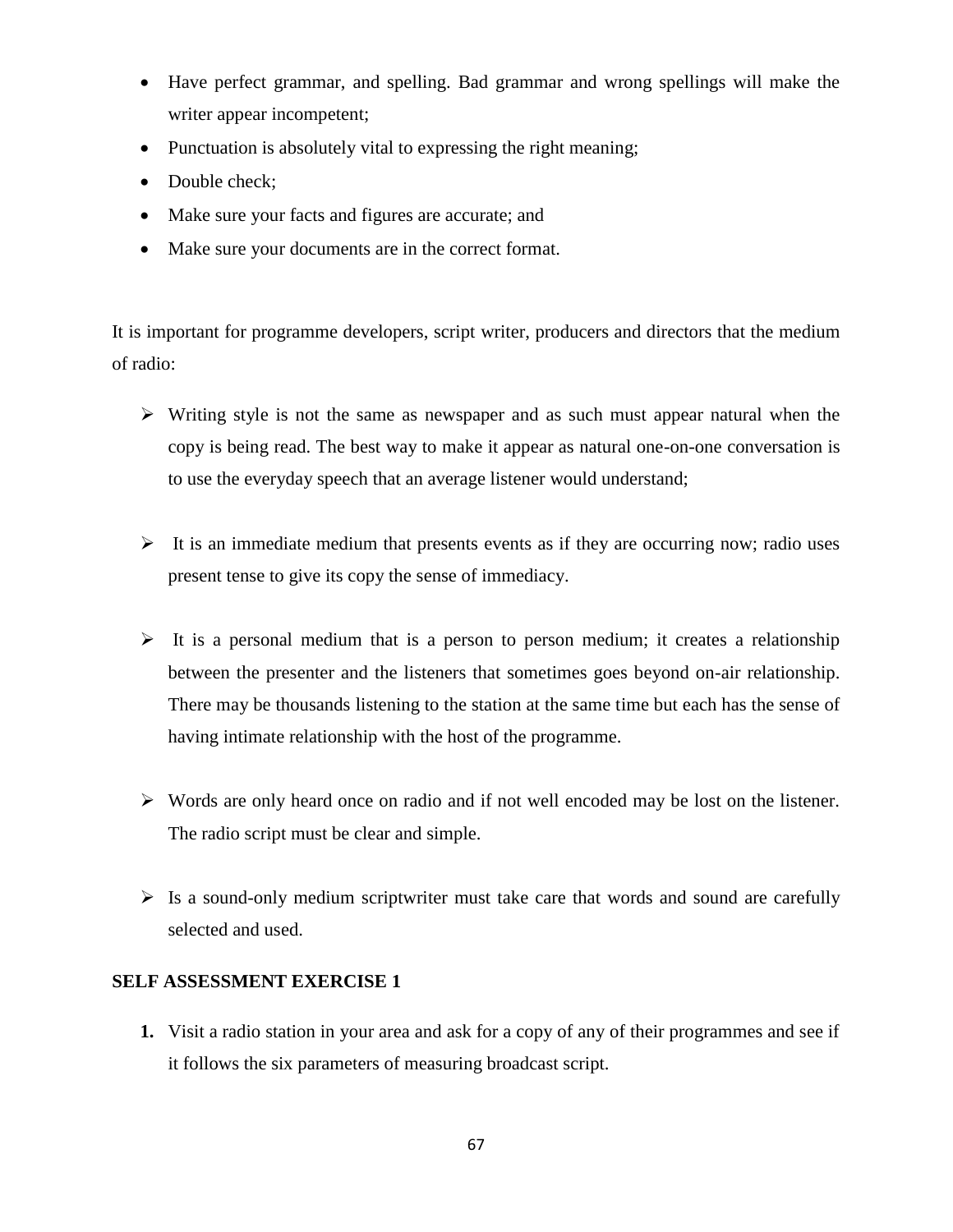### **3.2 WRITING FOR TELEVISION**

Writing for television requires that the intending writer learn his craft. In other words the first step is to undergo formal training in approved tertiary institution as well as undergo on-the-job training which must be supervised by people who have had some success as television writers.

However, before taking the decision to write for television, the New Zealand Writers Guild (2014) advised all would-be television writers to:

*Study the Market:* Learn what types of shows are produced in your country. In Nigeria most drama on both private and government owned media are produced by independent producers just like talk shows. The only productions that are mostly handled by station staff are documentaries, news and current affairs programmes.

*Practice:* as put by Hybels and Weaver II (2001:25), it is always good to put into practice what you have learnt in class and even on-the-job training and try it out on the world. In the same line the New Zealand Writers Guild advised that the best place to start is to write television scripts for already existing shows or for shows that you have created.

Having gone through training, both at the former and informal training, every intending writer must note that television writing style differs slightly from radio in that the writer must take into consideration the video elements. According to Fang (1991) besides all the other constraints which limit the writing, the words should relate to the pictures. If the words and the pictures do not support each other, they surely fight each other for the viewer's attention, a dissonance that detracts from understanding.

*Watch TV:* by watching television, you have a grasp of idea of the various genres. According to the New Zealand Writers guild, if you are writing for television you need to understand the medium, the way stories are told on television. Watch great shows. Watch not so great ones and learn the difference. In Dowling's (2011) view a would-be writer would learn an enormous amount about dialogue, structure and basically how things work in any area of choice. On the other hand Shovlin (2014) has this to say about watching television to learn how to write:

> It might sound obvious, but actually watching programmes in a genre similar to the one you would like to write in can be a great help. What works and what doesn't? What do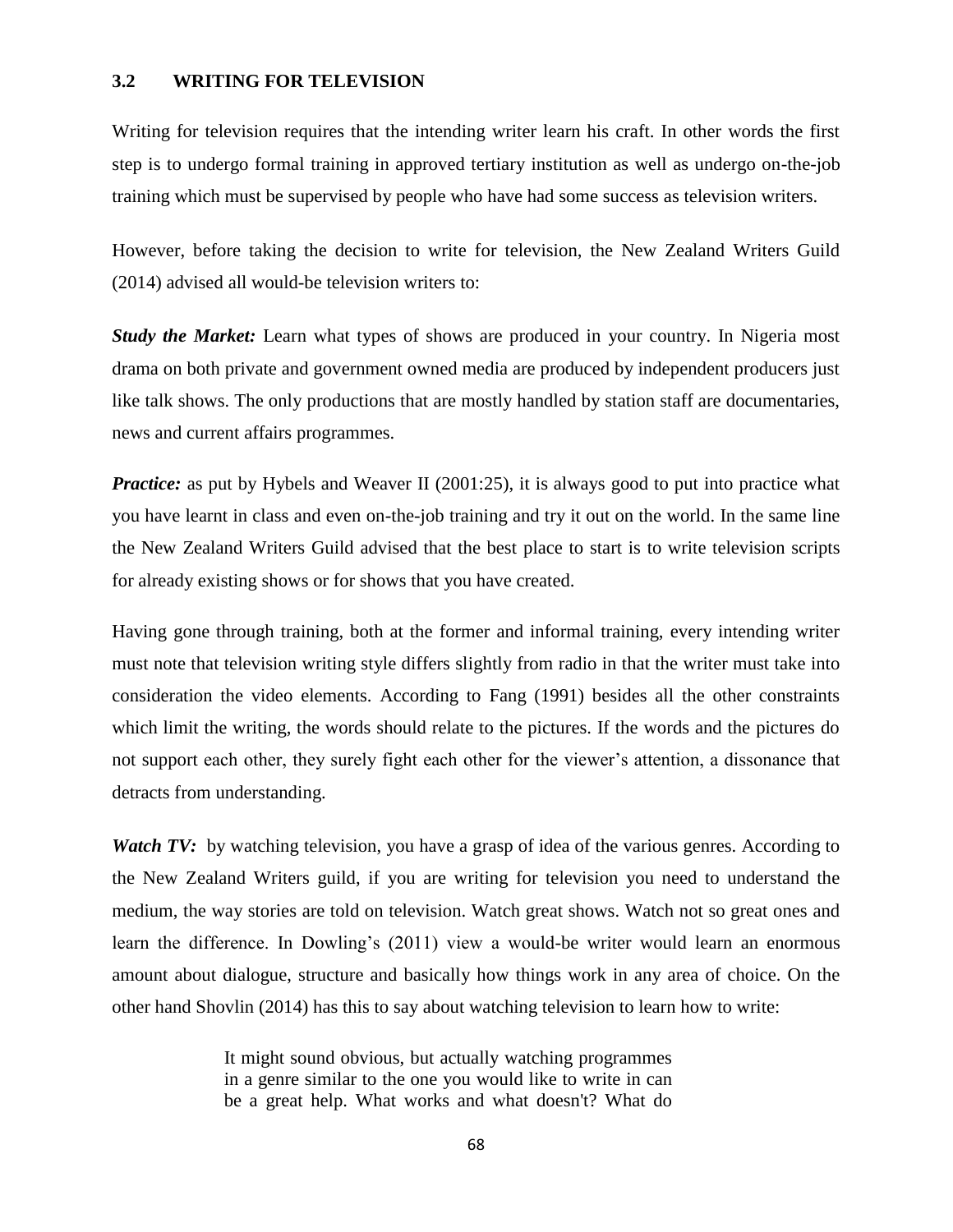you think broadcasters are looking for? How far can you push boundaries? Is introducing a child character an easy way to make a programme cute and appealing?

**Research:** a successful script is so because the writer did a thorough research to understand the audience and the selected topic. You must be comfortable and happy with the topic for you to undertake a thorough research.

*Script layout:* every broadcast station has its own in-house style, comply with this style if you want to make a success of your career. Above all, Shovlin (2014) says the script must use words that are easy to read and understood.

**Beware of the remote control:** newspaper readers may be ready to read lengthy features but television viewers are not blessed with such patience. If the station is not offering them interesting and relevant programmes they would usually go to other station that are reading to offer what will meet their interest. Dowling (2011) advised every writer to construct his/her opening scenes to make it as punchy as possible.

*Rewrite, rewrite, and rewrite:* according to Dowling (2011) after the exhilaration and rush of getting that first draft down on paper, the hard work of editing begins. Be your own worst critic; if a word, a look or a scene isn't working then go at it again until it does – or else cut it out entirely.

*Dialogue isn't everything:* often people like realistic dialogue but writing for television is not all about dialogue. There are other ways to tell the story. There are other elements such as sound, effects and silence that will tell the story along with the use of dialogue. Too long dialogue can be boring and uninteresting.

*Try to be original:* be yourself and do something new that sets you apart from others. Again, if it is something someone has done before, find another angle to it and tell it from a new perspective, injecting your own style.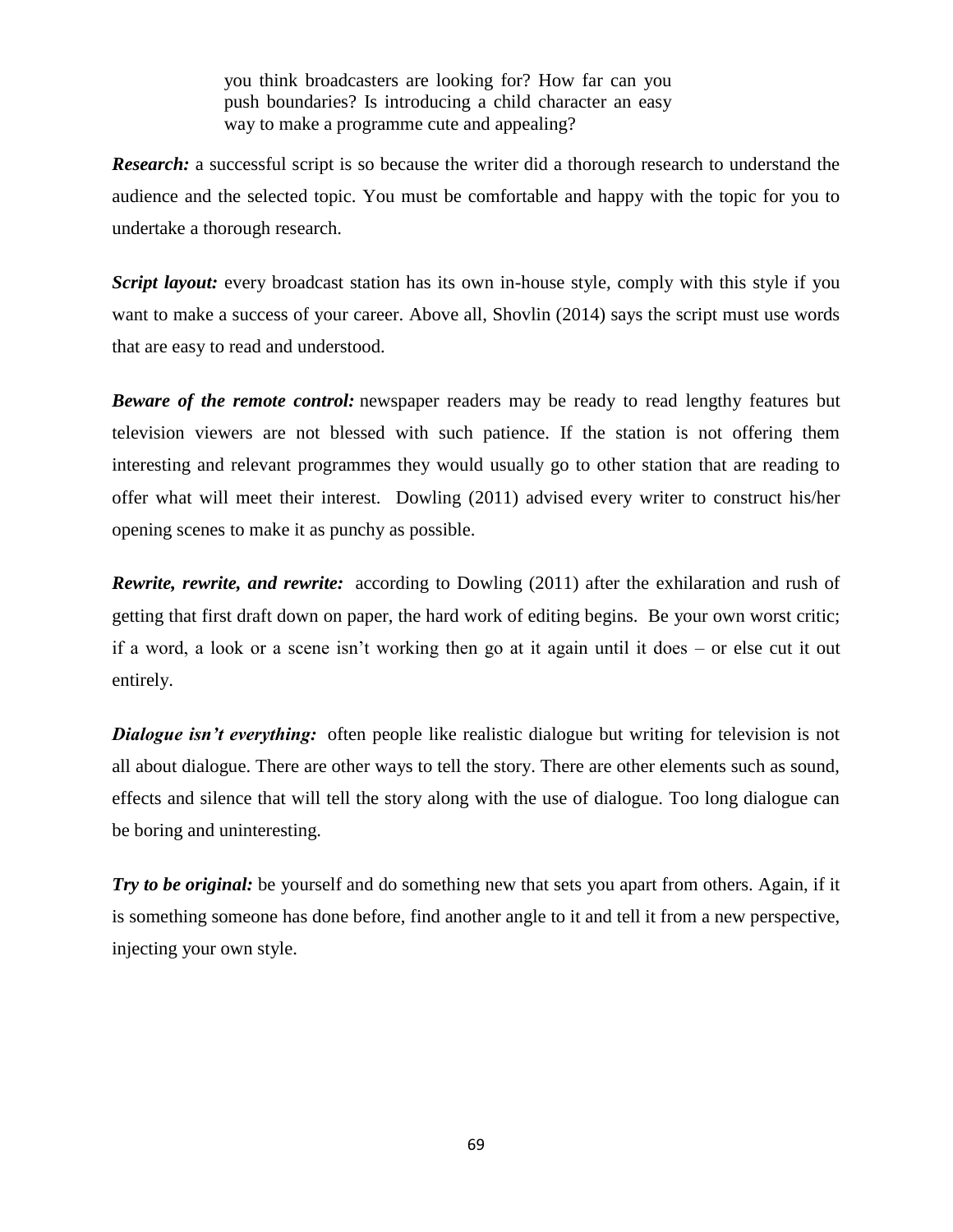### **4.0 CONCLUSION**

The beauty of writing for broadcast media lies in knowing who you are writing for and knowing what appeals to them. Again, your writing skill may not be perfect as a beginner but overtime as you go on and internalize the rule, you may develop your own style of writing that will not only conforms with the in-house style of the broadcast medium you work for, but will also be unique and draw audience to you and your station.

### **5.0 SUMMARY**

So for you have been exposed in this unit to:

- How to write for radio;
- How to write for the television medium; and
- The parameters for measuring broadcast script.

6.0 Tutored-marked assignments

- 1. The New Zealand Writers Guild (2014) advised all would-be television writers to take certain steps when planning to write for television. Identify and discuss four of the areas that were identified.
- 2. Why must a radio station strictly observe the principle of writing for radio?

#### **7.0 REFERENCES**

Akinfeleye, R.A. (1987). Essentials of Modern African Journalism. Lagos: Miral Printing Press.

- Dowling, C. (2011).Tips for Writing for TV. http://www.writing.ie/resources/tips-for-writingfor-tv-clare-dowling/
- Fang, I. (1991). Writing Style Differences in Newspaper, Radio, and Television News. Retrieved on  $9^{th}$  June, 2014 from http://writing.umn.edu/isw/assets/pdf/publications/Irving%20Fang.pdf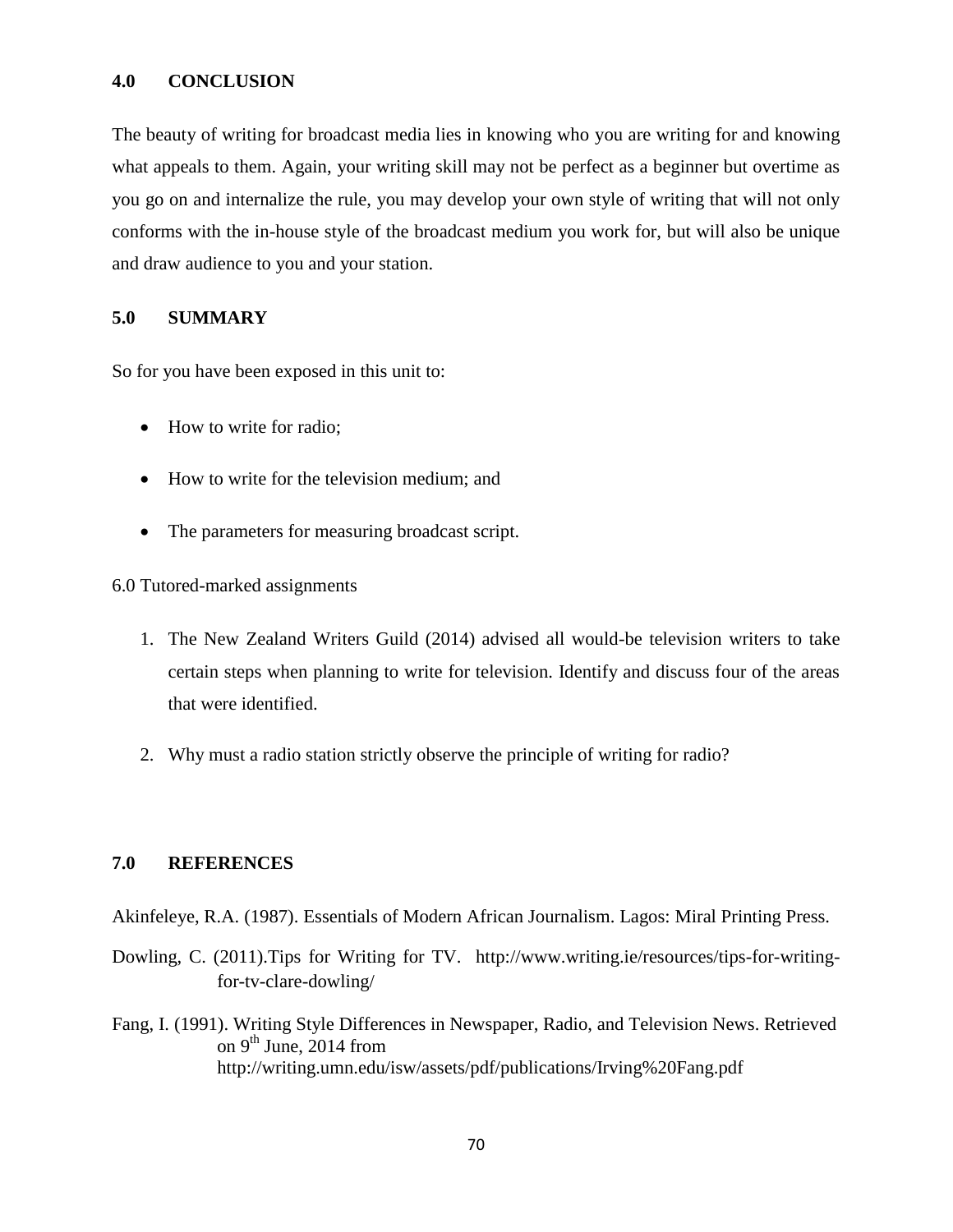- Hybels, S. and Weaver II, R.L (2001). Communicating Effectively  $6<sup>th</sup>$  ed. Boston: McGraw-Hill companies.
- New Zealand Writers Guild (2014). Writing For Television. Retrieved on 7<sup>th</sup> July 2014, form, http://www.nzwritersguild.org.nz/assets/pdfs/writingfortv.pdf
- Shovlin, J. (2014). Writing for Television. https://www.startintv.com/jobs/writing-fortelevision.php
- RADIO WRITING TECHNIQUES. Accessed on  $25<sup>th</sup>$  August, 2015 from, http://www.tpub.com/journalist/146.htm.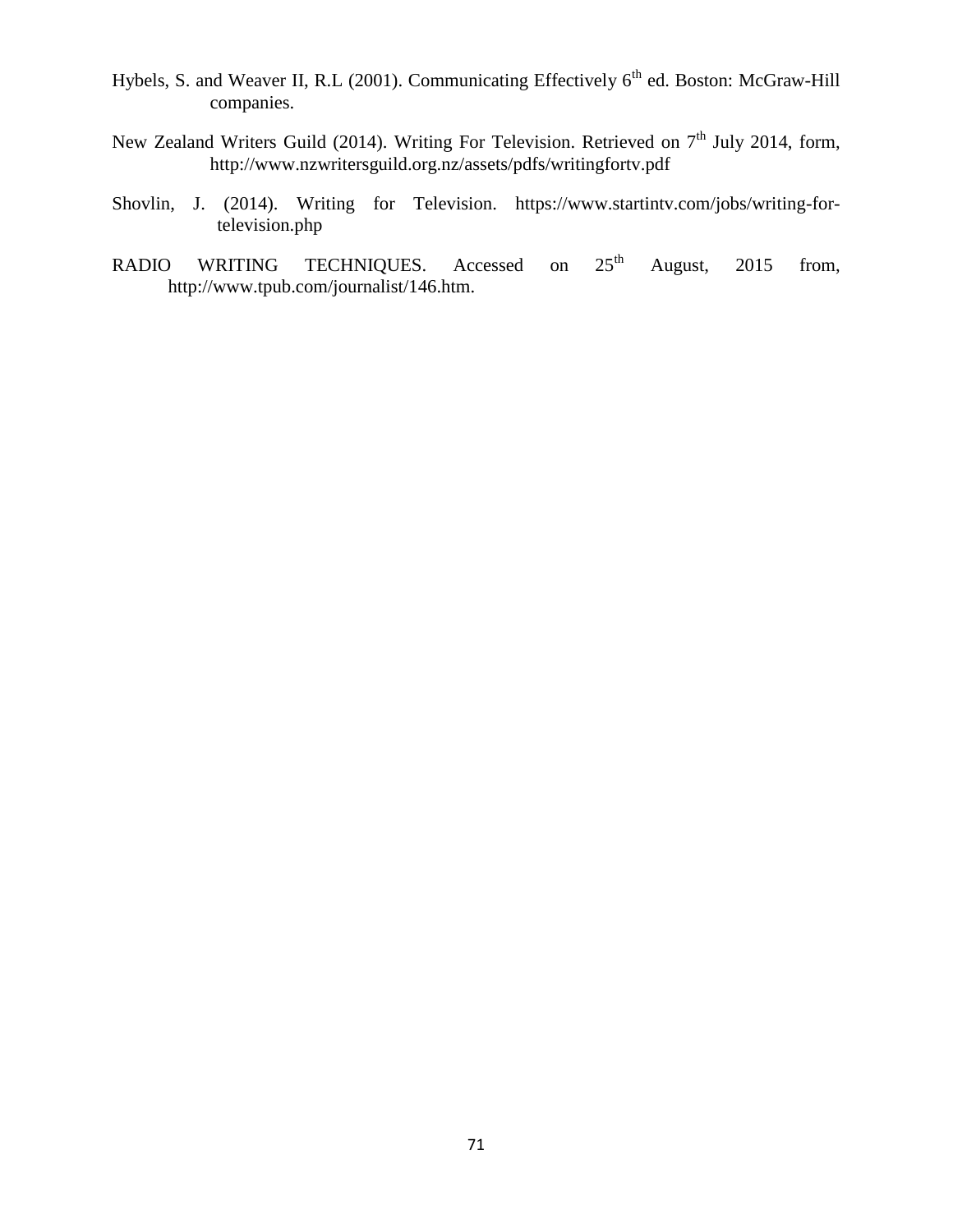**UNIT 1 THE AUDIENCE ANALYSIS**

**CONTENT**

8.0 Introduction

9.0 Objectives

- 10.0 Main Content nursery
	- 3.3 Audience demographics
	- 3.4 Methods of measuring audience
- 11.0 Conclusion
- 12.0 Summary
- 13.0 Tutored-Marked Assignment
- 14.0 References

# **7.0 INTRODUCTION**

Each media content target special members of the audience which by implication meant one media message can not serve the interest of e very member of the audience. In module 1 of the study material we examined the nature of radio and television audience. In this section we will take a look at audience demographics and how to measure audiences.

### **2.0 OBJECTIVES**

After studying this unit you should be able to: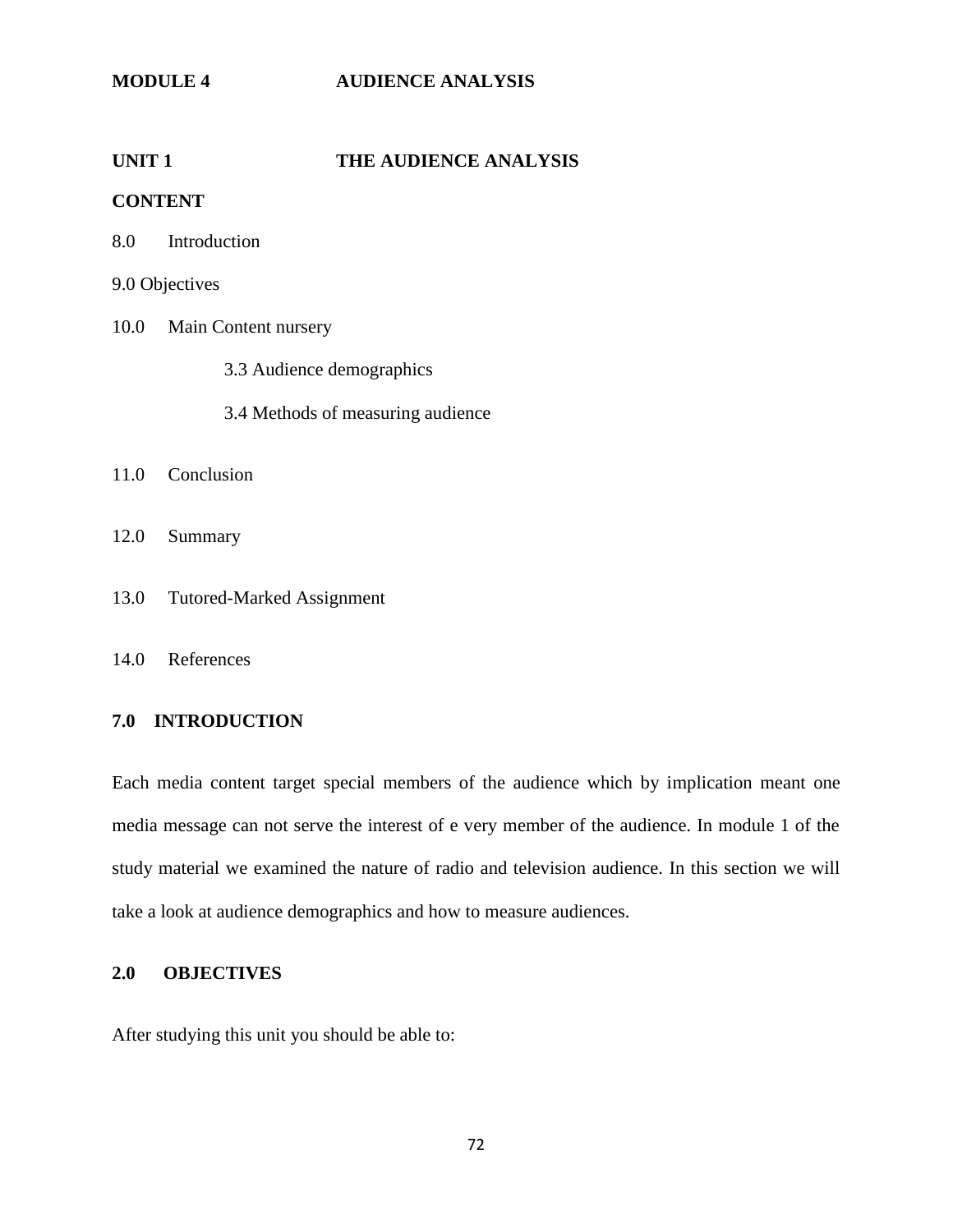- Understand how audience demographic assist programmers in developing programmes; and
- Understand how audiences are measured.

### **3.0 MAIN CONTENT**

#### **3.1 AUDIENCE DEMOGRAPHICS**

Broadcast media plan media content along the characteristics of their audiences. By implication therefore, the more a station know about its audiences the more it is able to serve them. Today's broadcasting has move away from producing programmes on the assumption that a good message is capable of being accepted by the audience. Broadcast content are produced based on the knowledge that media audience have the power to select or reject media messages.

Thus, it is essential that programmers know exactly who their messages are for. In other words there is need for programmers to have a good knowledge of:

*Audience interest:* media audience's area of interest differs and it is not all media contents that have the same appeal for the audience. When a programmer knows the category of audience he is targeting, he or she can project their area of interest and then develop programmes around their area of interest.

*Audience attitudes and beliefs:* it is important that a programmer considers audience's attitude and beliefs. This is because their belief system will affect how they accept or reject the message. *Audience demographics:* demographic analysis reveals data about the characteristics of a group of people, including their age, sex, education, occupation, race/nationality/ethnic origin, geographic location and group affiliation. Thus, knowing their whether the audience category are male or female of a combined sex; their educational level; their area of specialization and their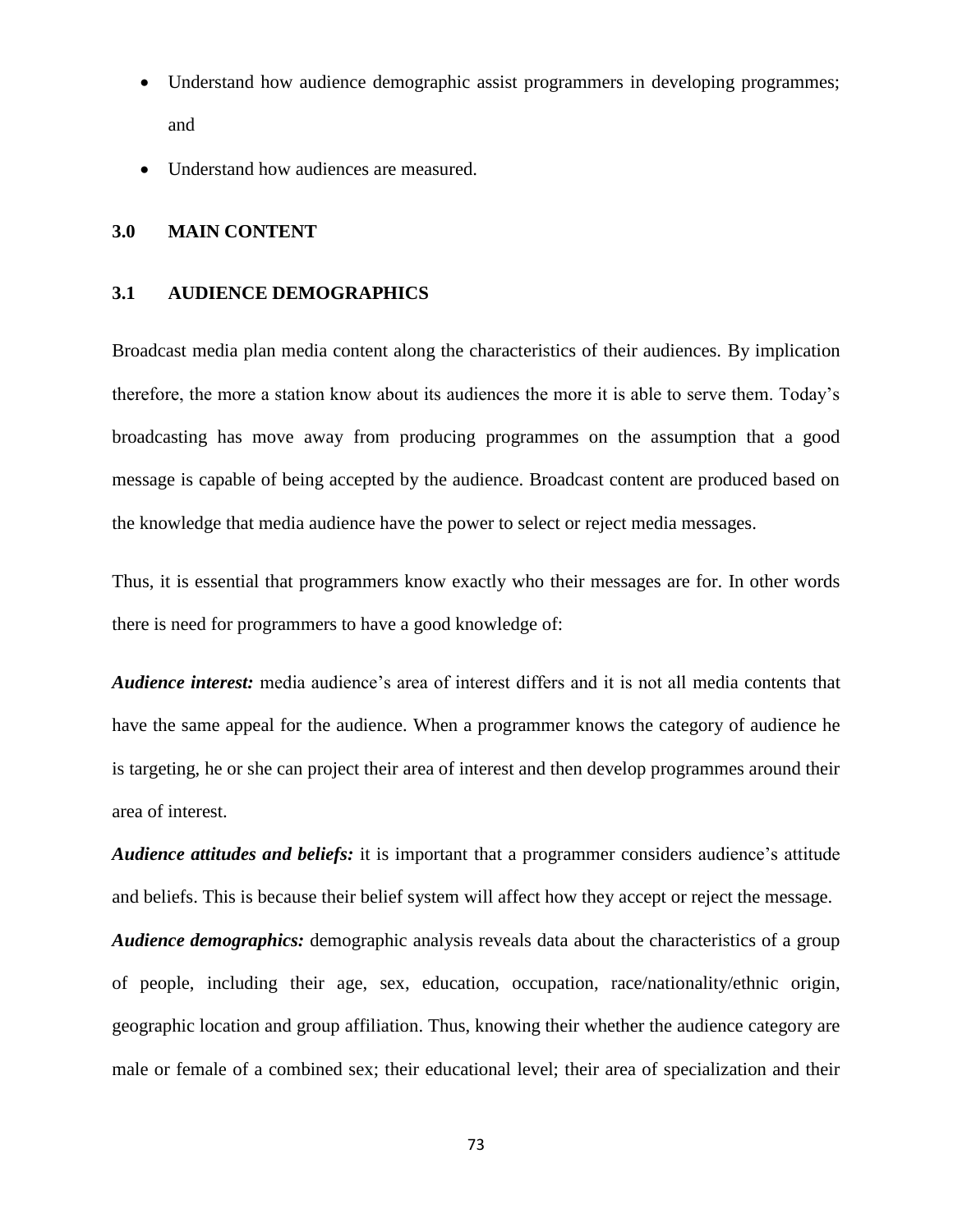ethnic affiliation will go along way in helping the programmer develop programmes that will appeal to them.

#### **SELF ASSESSMENT 1**

Beyond the factors discuss here, find out if there are other factors that programmers must incorporate into broadcast programmes

#### **3.2 METHODS OF MEASURING AUDIENCE**

Audience research is important to the successful operation of a broadcast media as this will reveal station's share of the broadcast market, rating and reach among other vital information. As noted by Onabajo (2002) audience research is a specialized branch of broadcasting. According to him there are two major ways one may carry out audience research, these are quantitative surveys and qualitative surveys.

The quantitative survey sets out to determine how many sets are tuned in to a particular station at various hours throughout each day of the week. It gives statistical information in percentages of sets in use and it indicated the relative popularity of a station and its various programmes. On the other hand the qualitative survey, tells something about how a programme is being accepted by its audience [p.17].

Another method identified by Onabajo (2002) is the audience letter type of programme, which he said could be handled by a leading personality in the station who solicits opinions about programmes. According to him these opinions can reveal useful information about the write. Such information includes:

- Gender
- Educational level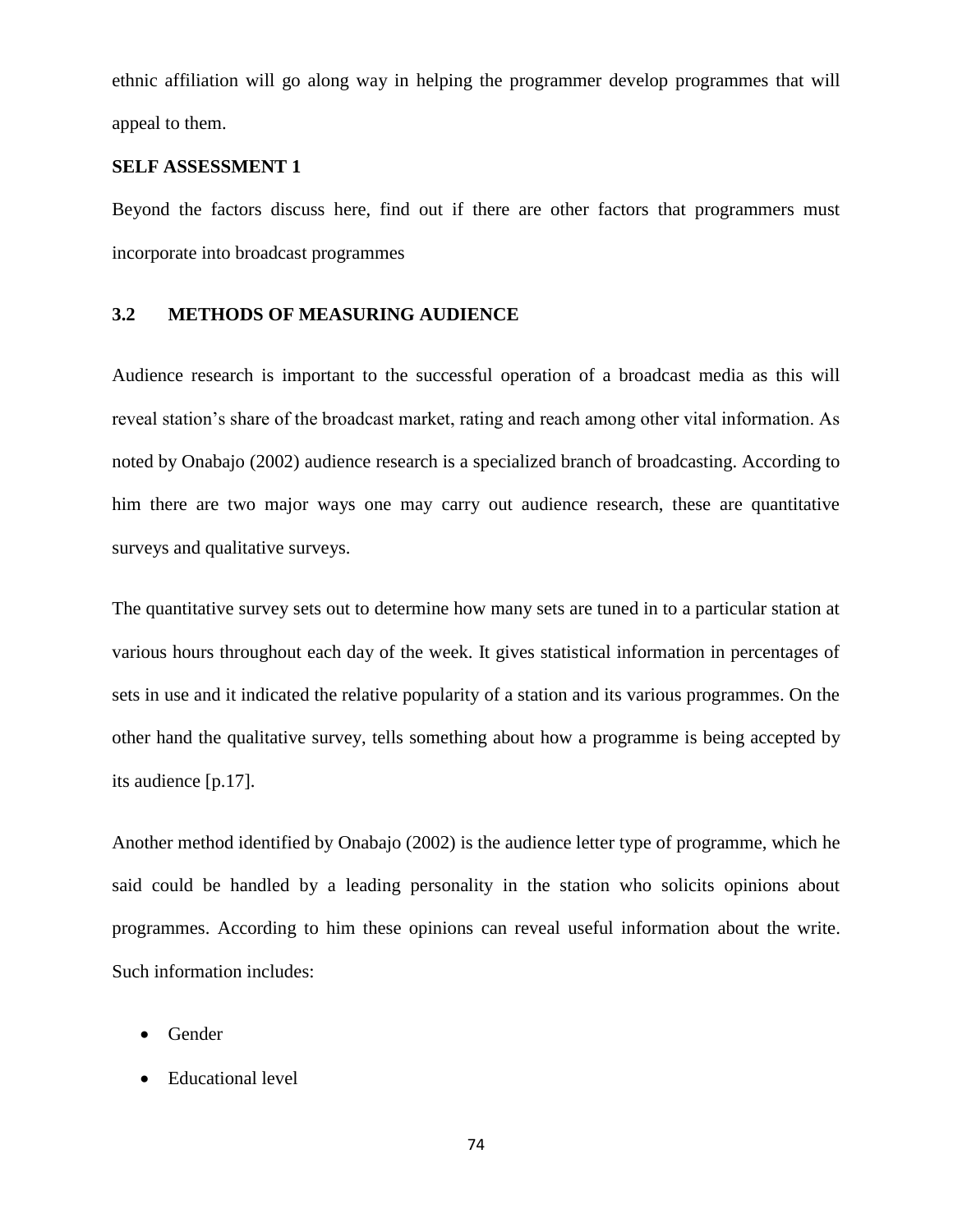- Ethnic background
- Place of residence etc.

Hausman, Messere, Bennoit and O'Donnell (2010:317) identified the following methods of audience research:

*Audience rating:* this is a percentage of the total available audience. Hausman et al (2010) added that sometimes, "the number of audience is expressed as just that - a total number, estimated from statistical interpretation of result". Rating is thus a percentage of an available audience. The available audience is, in rating terms, known as a universe.

*Share:* the share is a percentage of those who are actually listening or viewing. According to them, the share is frequently "broken down among different genders and age groups such as women 18-34".

*Total Survey Area, Metro Survey Area:* Hausman et al (2010) averred that the total survey area usually include several countries that are served by two or more stations from within a metropolitan area. While according to them, the metro survey area is a local area defined by the city and its immediate environs.

*Average Quarter-Hour Person:* the quarter-hour is the basic unit measurement in radio/TV audience measurement. According to them, the average quarter-hour person is the n umber of listeners or viewers who tuned in during a specific quarter-hour for at least five minutes. Although they noted that the AQH is important in figuring gross rating points, they were however quick to note that the problem with this method is that one cannot simply ass up the AQH figures to obtain the total number of people who are listening during the day because the AQH will include some of the same people.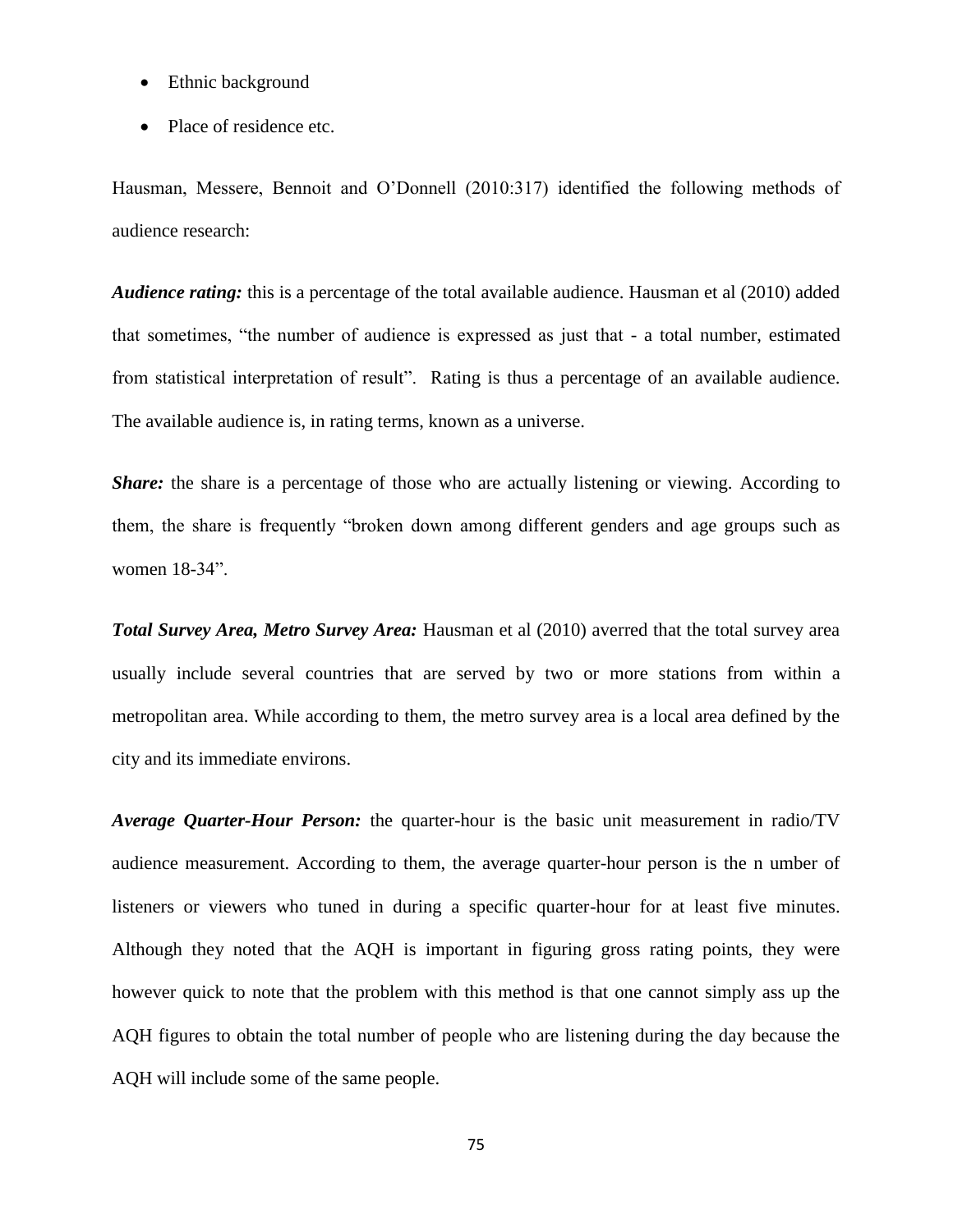*Cume or Cumulative:* Hausman et al (2010) averred that cumulative audience measure solves the problem of determining the total number of people listening by using statistical interpretation to determine the number of unduplicated audience listeners or viewers.

### **4.0 CONCLUSION**

The reason a broadcast station is in business is to serve the interest of the audience but unless the station have a good knowledge of its audience composition and understand their attitude and area of interest such station may fail in its operation. Again, knowing what audience wants, when, how and why can only be retrieved from research which can be done in a number of ways.

# **5.0 SUMMARY**

So far you have learnt:

- The knowledge of audience demographics helps in the development of programmes that will appeal to them and draw advertisers to a station.
- Various methods through which a station can gather audience information.

## **6.0 TUTORED-MARKED ASSIGNMENT**

- 1. Explain the purpose of knowing the demographics of broadcast audience in programming?
- 2. Discuss two methods of audience research, highlighting its purpose in programming.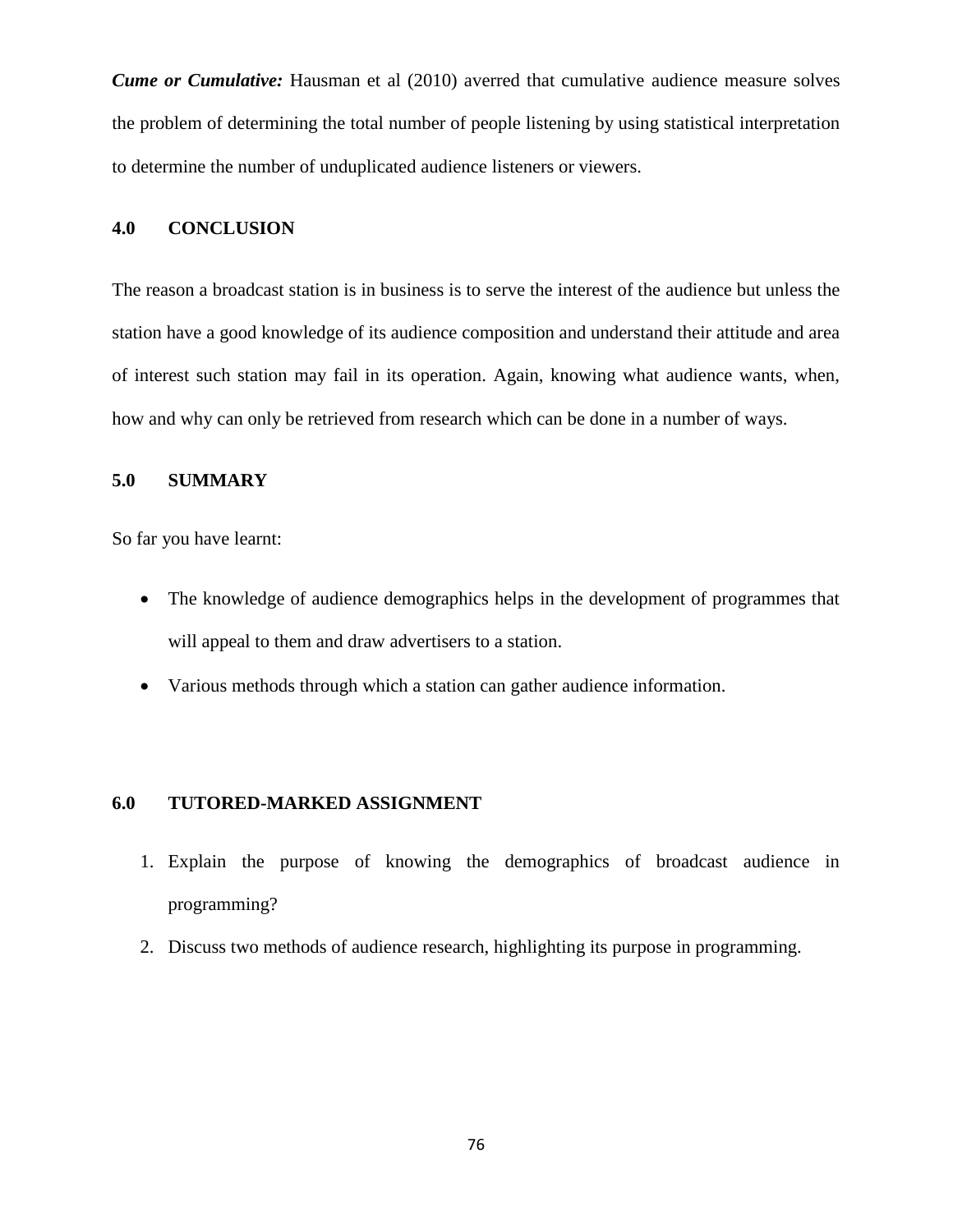# **7.0 References**

Hausman, C., Messere, F., O'Donnell, L. and Benoit, P. (2010). Modern Radio Production: Production, Programming, and Performance,  $8<sup>th</sup>$  ed. Australia: Wadsworth Cengage learning.

Onabajo, O. (2002). Station Management and Operations. Lagos: GABI Concept Limited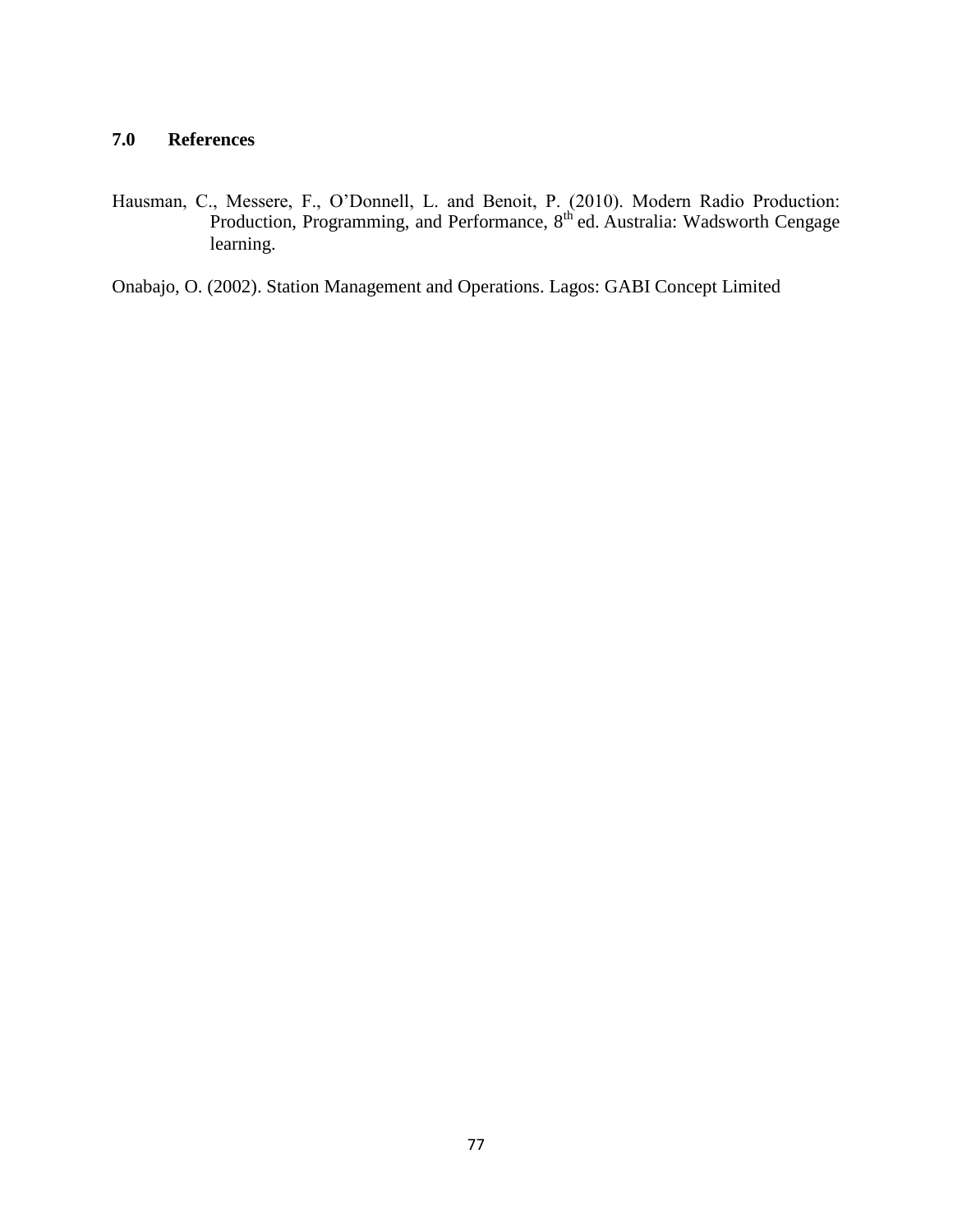## **MODULE 5 STATION PROGRAMMING AND NBC REQUIREMENT**

Unit 1 NBC REQUIRMENT

- 1.0 Introduction
- 2.0 Objectives

# 3.0 Main Content

- 3.1 Challenges of broadcasting industry
- 3.2 Programmes schedule
- 3.3 Programming standard

4.0 Conclusion

5.0 Summary

6.0 Tutored-Marked Assignment

7.0 References

# **1.0 INTRODUCTION**

The need to bring sanity into programme content and programming in Nigeria, led the Nigerian Broadcasting Commission –in conjunction with relevant key players in the broadcasting industry- to develop the Nigeria Broadcasting Code. The Code is to serve a guideline for programming and all other aspect of broadcasting in Nigeria. According to NBC, the Code is to:

- 1. Represents the minimum standard for broadcasting in the Federal Republic of Nigeria.
- 2. Be applied in the spirit as well as in the letter, in accordance with the professional ideals of broadcasting.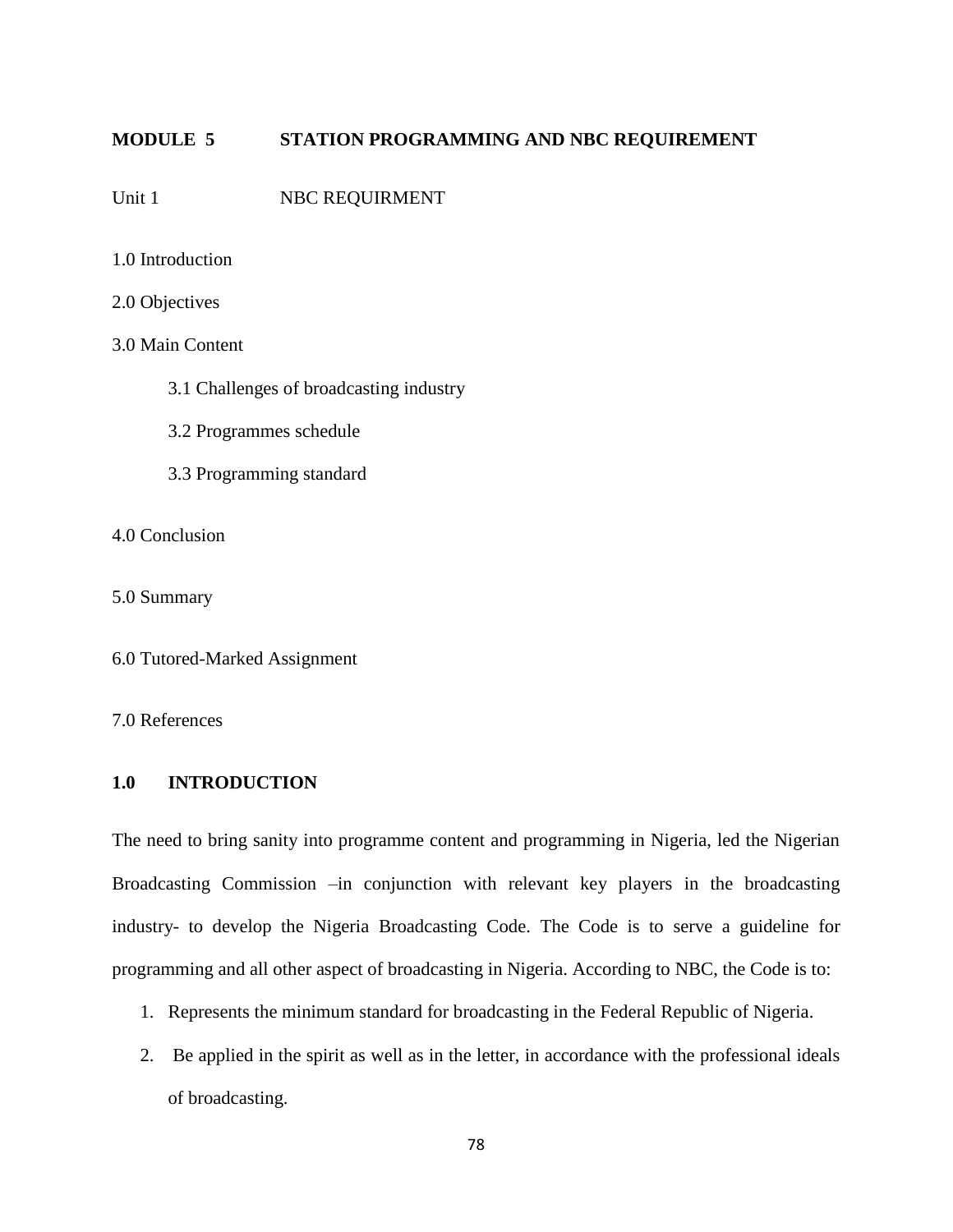Thus, this section of this study material shall expose you to various aspect of the Code that guides programming in Nigeria.

#### **2.0 OBJECTIVES**

At the end of this unit, you should be able to:

- Outline general guidelines of programming; and
- Understand those areas of audience needs that broadcast media must stratify.

#### **3.0 MAIN CONTENT**

#### 3.1 Challenges of broadcasting Industry

Beyond fulfilling the information, education, interpretation and transmission of social heritage role, the broadcast media, according to NBC code broadcast media must satisfy among others, the following needs:

- a) a truthful, comprehensive and intelligent account of each day's local, regional, national and international events that have significant impact on the Nigerian community;
- b) an impartial access to the nation's daily intelligence, made equally available to everyone;
- c) a forum for the exchange of comment and criticism representing every stratum of the society, as required in a federal state like Nigeria, in which the views and opinions of everyone are included in the national consensus;
- d) a means of projecting the opinions and attitudes of the groups in the society to one another, such as the balancing of information flow between the rural and urban, government and the governed, as well as the presentation and clarification of the goals and values of the society;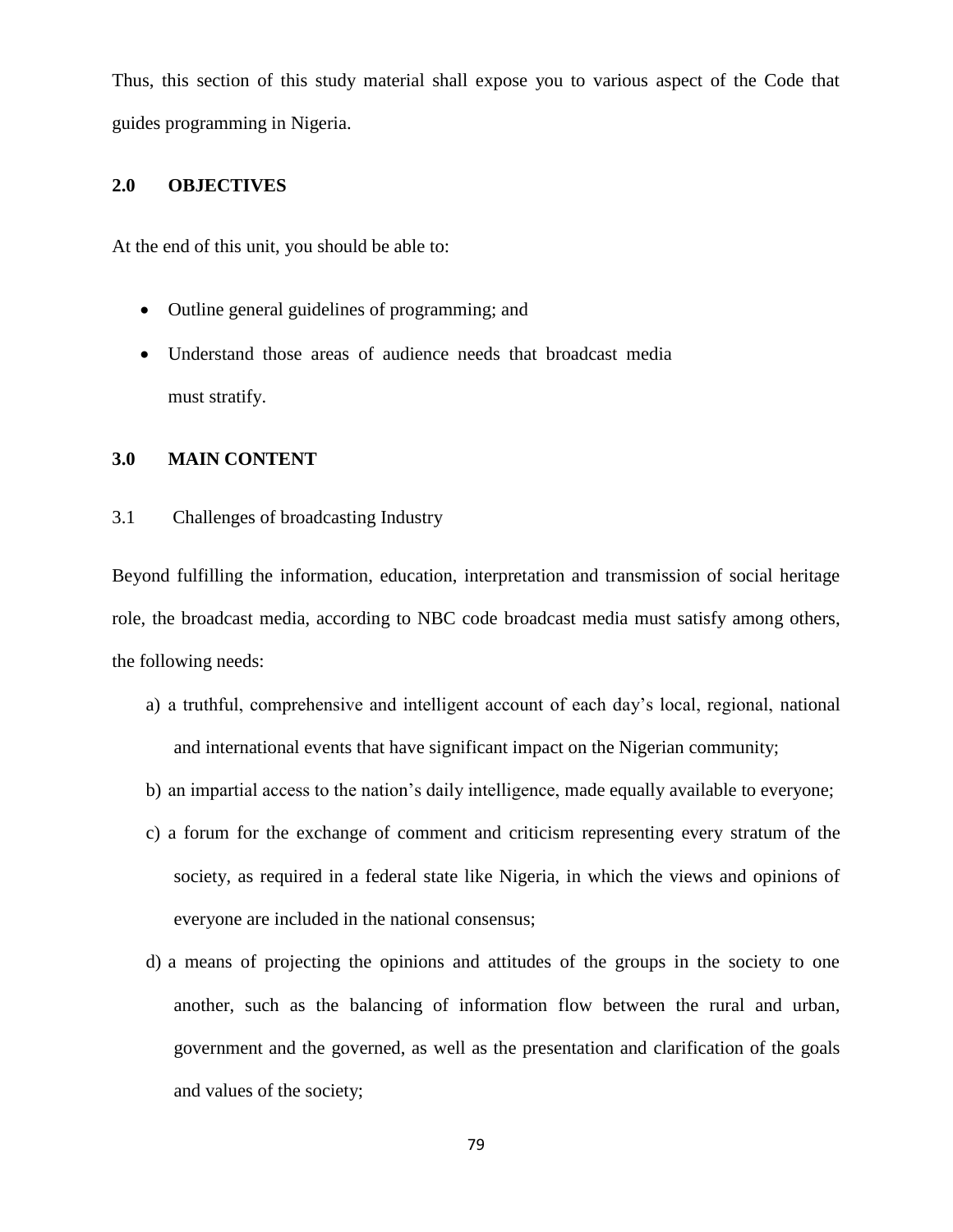- e) an efficient, professional and comprehensive broadcasting service to the entire people of the Federal Republic of Nigeria, based on national objectives and aspirations;
- f) an effective coverage and reach of the entire nation;
- g) the guaranteed right of practitioners to have control over editorial and programme content in the media;
- h) the development of Nigerian artistic creativity and talent in entertainment programming, and offering information and analyses from the Nigerian point of view;
- i) programming that promotes employment opportunities to serve the needs and interest, and reflect the circumstances and aspirations of all Nigerians;
- j) programming that promotes excellence and high moral and ethical standards acceptable to a substantial group of the viewing and listening public;
- k) development of human resources and training, and capacity building within broadcasting;
- l) ready adaptation to scientific and technological changes;
- m)maximum use of predominantly Nigerian creative resources in the presentation of programming, be it news, programme, musical entertainment, advertising or sponsorships;
- n) greater emphasis on the broadcast of news and programmes in Nigerian languages so as to ensure direct relevance to local communities;
- o) programmes of high professional standard;
- p) reasonable opportunity for the public to be exposed to all views on matters of public concern; and
- q) The development and growth of the independent production sector.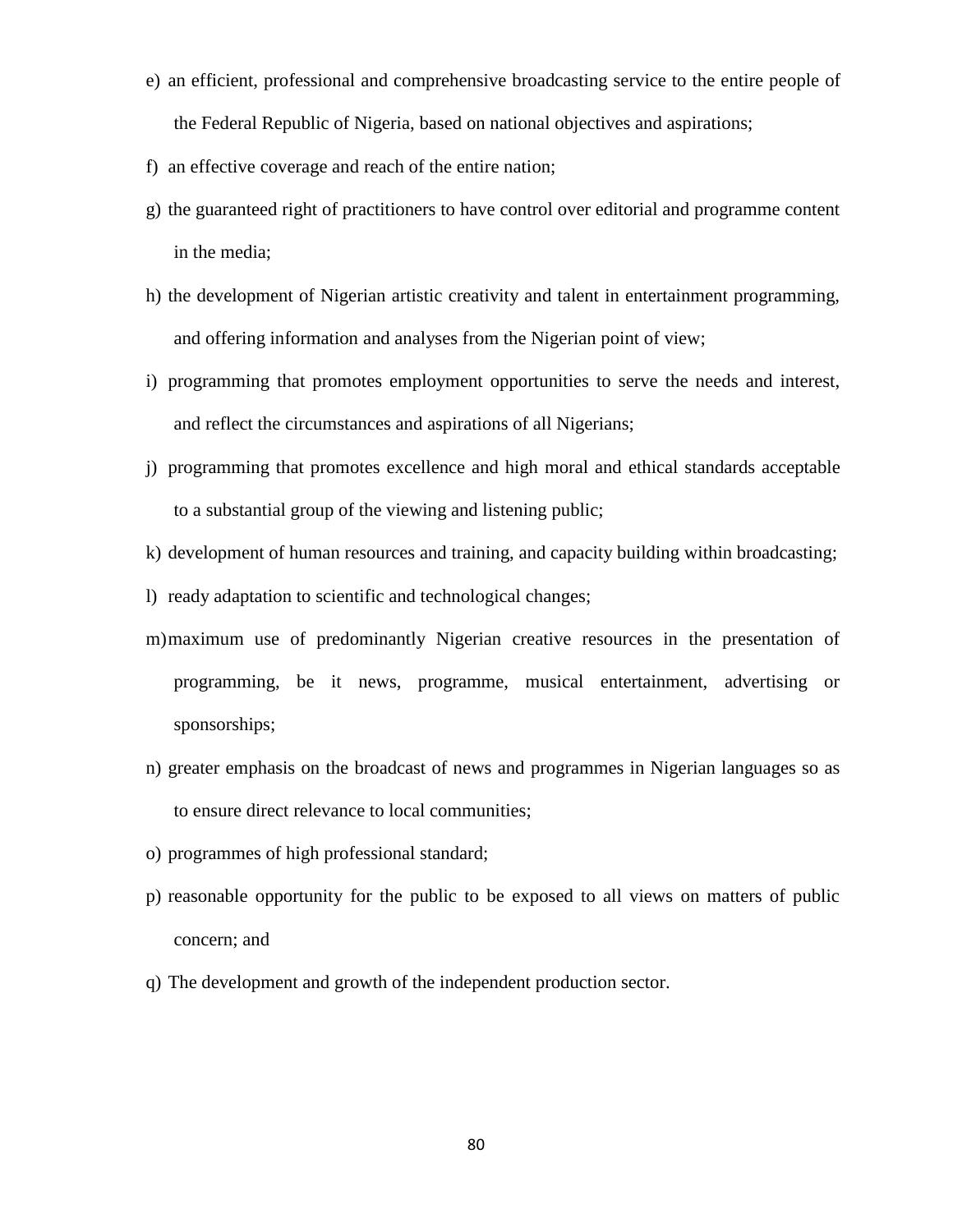### **3.2 PROGRAMMES SCHEDULE**

- a) A broadcaster shall forward to the Commission its quarterly programmes schedule and synopses of new or repackaged programmes not less than one week before the beginning of the quarter.
- b) The scheduling of a programme is the absolute responsibility of the broadcaster in accordance with its editorial standards; especially network programmes, taking into consideration the diversity in faith, cultural and moral sensitivities of the audience.
- c) It is the responsibility of the broadcaster to clearly explain its policies at all times, through programme promotion and trailers.
- d) Programmes unsuitable for children and youths shall not be scheduled before the watershed time of 10.00pm.
- e) A station shall not schedule morally contrasting programmes, fillers or advertisements of similar or competing genres back to back.

#### **SELF ASSESSMENT 1**

Find out the editorial policy of two radio and two television stations, then listen/watch their programmes to ascertain whether the policies have been incorporated into their programming

## **3.3 PROGRAMMING STANDARD**

This section of the Code sets out the content standard which the audience expects as a right in programming. According to the code, the aim of setting guidelines was to ensure that qualitative programming content are met, while encouraging creativity, innovation and entrepreneurship. In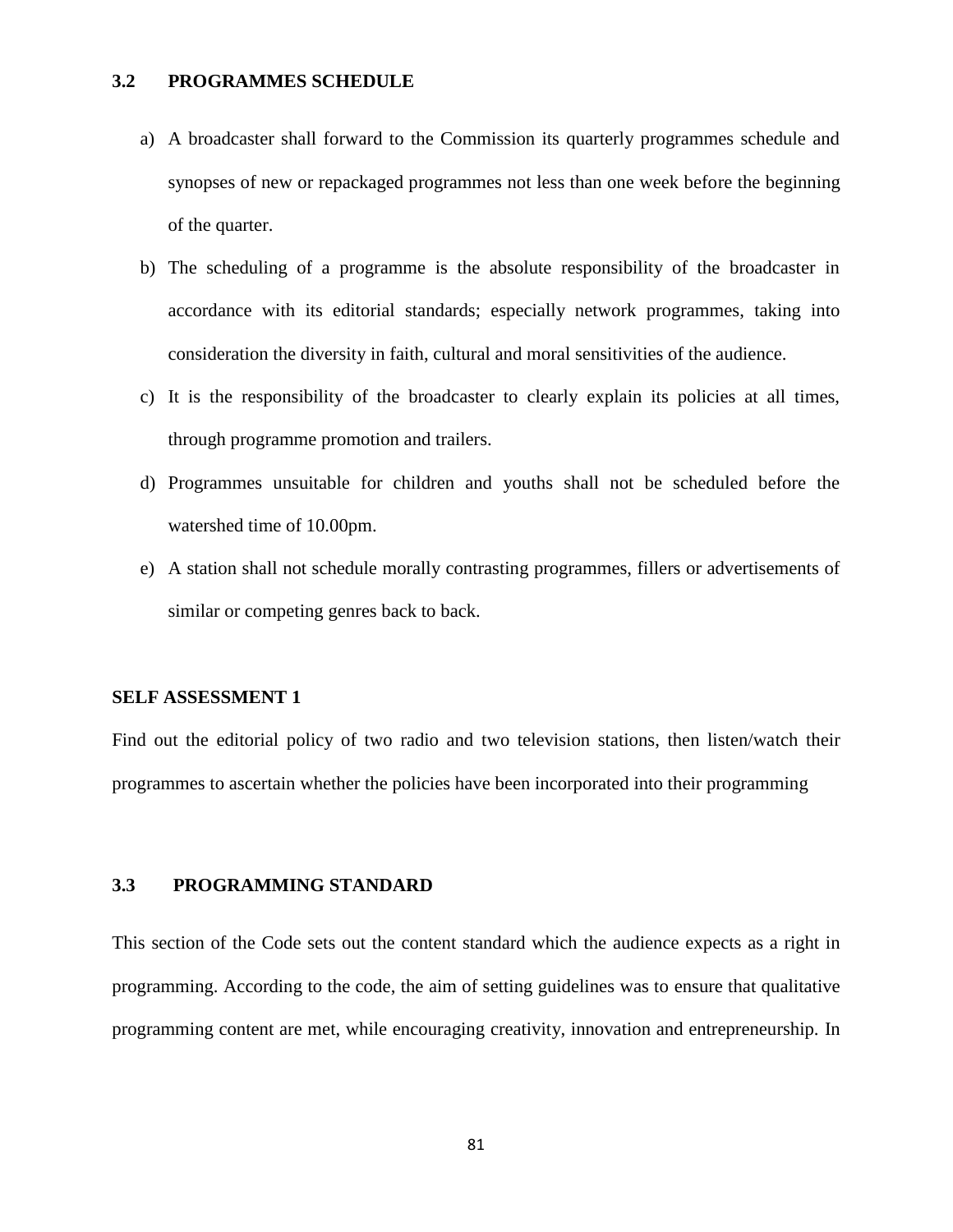addition to this, it is believed that programming standard will equally facilitate internal self regulation and quality control. The guidelines are:

- a) All programmes shall adhere to the general principles of legality, decency and truthfulness, in addition to the specific guidelines for their genre.
- b) Materials likely to incite or encourage the commission of a crime or lead to public disorder shall not be broadcast.
- c) The broadcaster shall recognize that the exercises freedom of expression as an agent of society, therefore, he shall not use his medium for any personal or sectional rights, privileges and needs of his own, proprietor, relatives, friends or supporters.
- d) Programmes in a foreign language shall not be transmitted without sub-titles in the official language, except sports where the audio is only complementary or religious and niche programmes where the foreign language is easily understood by the adherents.
- e) National transmission of programmes in a Nigerian language shall have sub-titles in the official language to allow a general audience appeal.
- f) Any programme or musical content classified as Not To be Broadcast (NTBB) shall not be broadcast.
- g) Without prejudice to 3.1.6 and 3.1.7, the broadcaster shall not transmit any material that is morally or socially unacceptable for public consumption.
- h) The broadcaster shall ensure that every movie carries the appropriate classification symbol of the National Film and Video Censors' Board (NFVCB) or any other recognized classification, and are broadcast within appropriate belt in accordance with the provisions of the Code.
- i) Persons under the age of 18, the physically challenged persons and other vulnerable groups shall be protected from offensive and harmful content.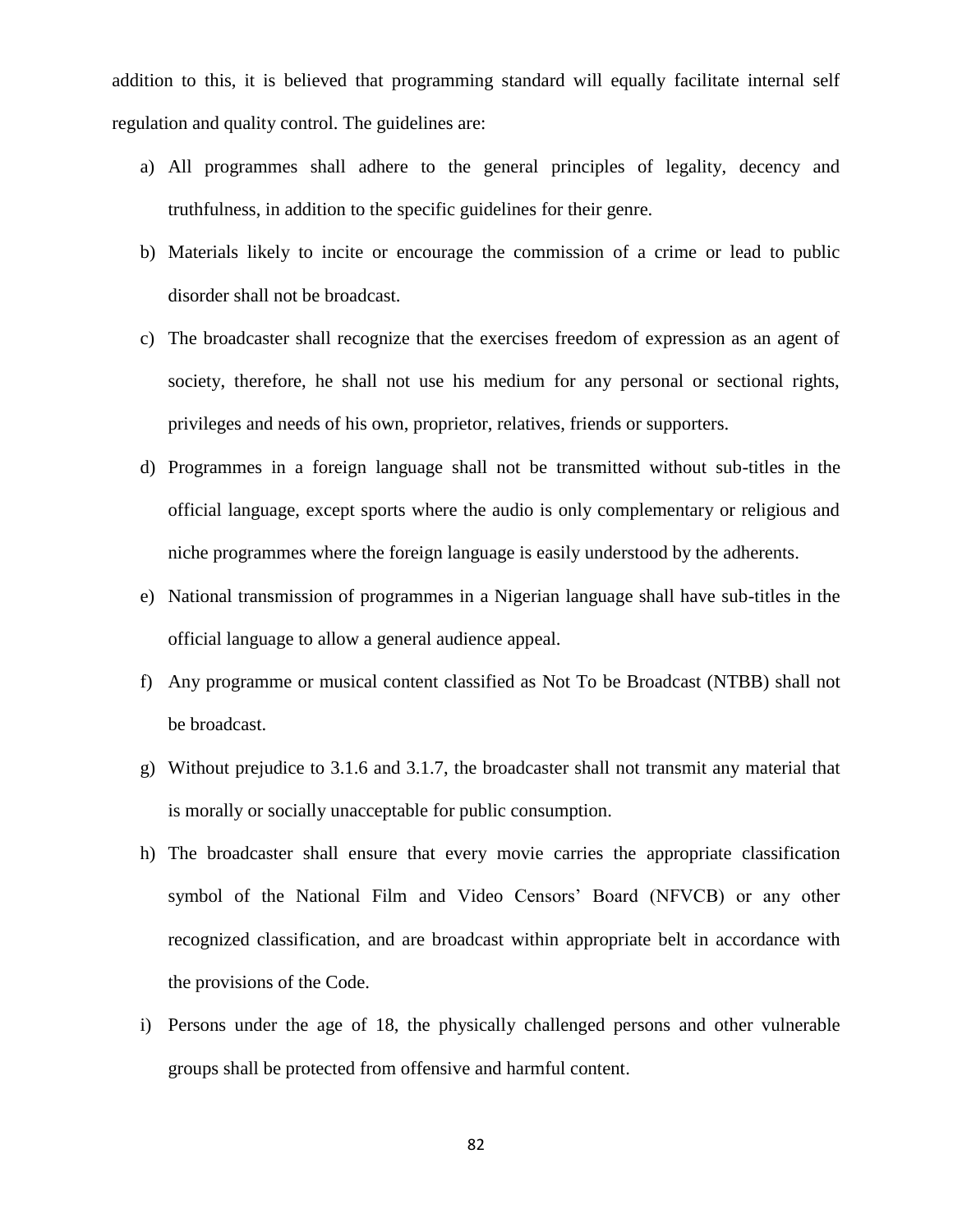- j) A programme shall be properly heralded.
- k) Relevant information shall be included to guide parents in deciding its suitability for their children and wards.
- l) The broadcast or rebroadcast of any content shall be only with the express permission of the rights owner.
- m) Piracy is prohibited.
- n) The abrupt termination of a programme shall be considered a professional breach except in the event of an emergency, such as technical fault or breaking news, which shall be heralded by the appropriate courtesy.
- o) A broadcaster shall clearly display audio-visual programme advice or classification symbol at the commencement of a programme.

### **4.0 CONCLUSION**

It is important that information given in a programme, is presented accurately and in lines with laws guiding broadcasting in Nigerian. Above all, programmers must consider the sensitivity of the audience they are targeting.

# **5.0 SUMMARY**

So far you have learnt in this unit the:

- General guidelines of programming; and
- Areas of audience needs that broadcast media must stratify.